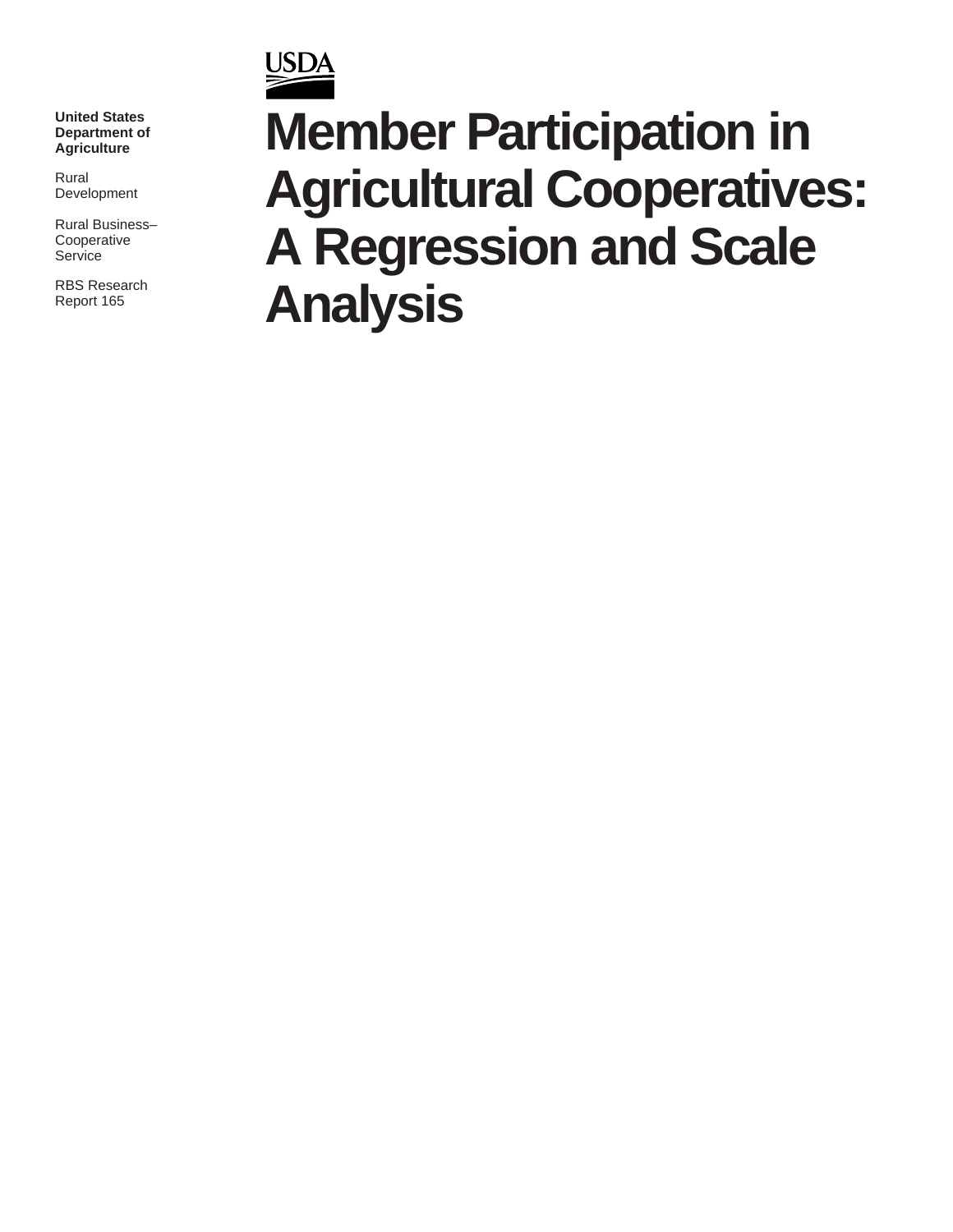Abstract This research identifies characteristics that influence member participation in cooperatives. Participation measures include attendance at meetings, serving on committees, serving as an elected officer, and recruiting other farmers to become members. Nineteen characteristics were found statistically related to participation, and include farm characteristics, member demographics, beliefs in cooperative principles, collective action, member influence, cooperative impartiality, and satisfaction with farming and cooperative officers.

Keywords: Cooperatives, dairy members, participation.

#### **Member Participation in Agricultural Cooperatives: A Regression and Scale Analysis**

Thomas W. Gray, Ph.D. Charles A. Kraenzle, Ph.D. Rural Business-Cooperative Service

Research Report 165

December 1998

Price: Domestic \$5.00; Foreign \$6.00

#### **Acknowledgments**

The authors thank Faqir Bagi Singh of USDA's Economic Research Service for his technical assistance, and Carolyn Liebrand, RBS, for earlier work on data collection and processing.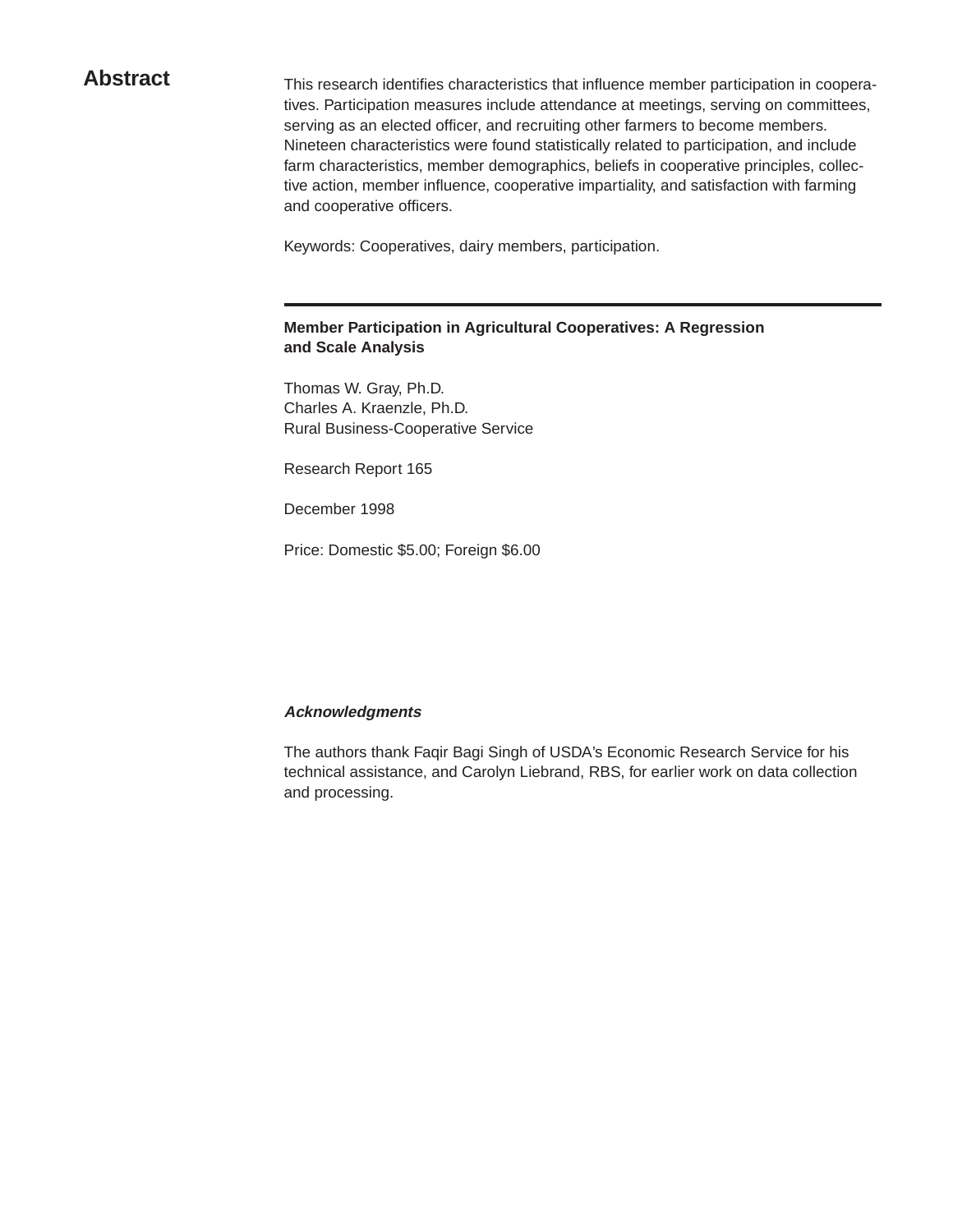**Preface** Members may participate in cooperatives in a variety of ways. Some limit their participation to economic patronage while others attend meetings, serve on committees, serve as elected officers, and/or recruit other members. If member participation is limited to economic patronage, a cooperative is little more than any other business. Member participation in the governance aspects of the organization gives cooperatives their distinctive character. Little research has been conducted in this area since the early 1980s—although the research tradition extends back to the 1940s.

> Several major social and economic changes have occurred since the earlier research was conducted. Numbers of farms have declined continuously, while size in scale of both farms and cooperatives has increased. An individualist ethic has increasingly entrenched itself within our culture.

> This report analyzes some of the more basic aspects of membership participation and various characteristics associated with participation. The analysis uses complex techniques—regression analysis and Likert scale analysis. However, great care is taken to explain these tools as the reader proceeds through the report. The authors use these techniques to provide valid results that can be relied upon with degrees of statistical confidence.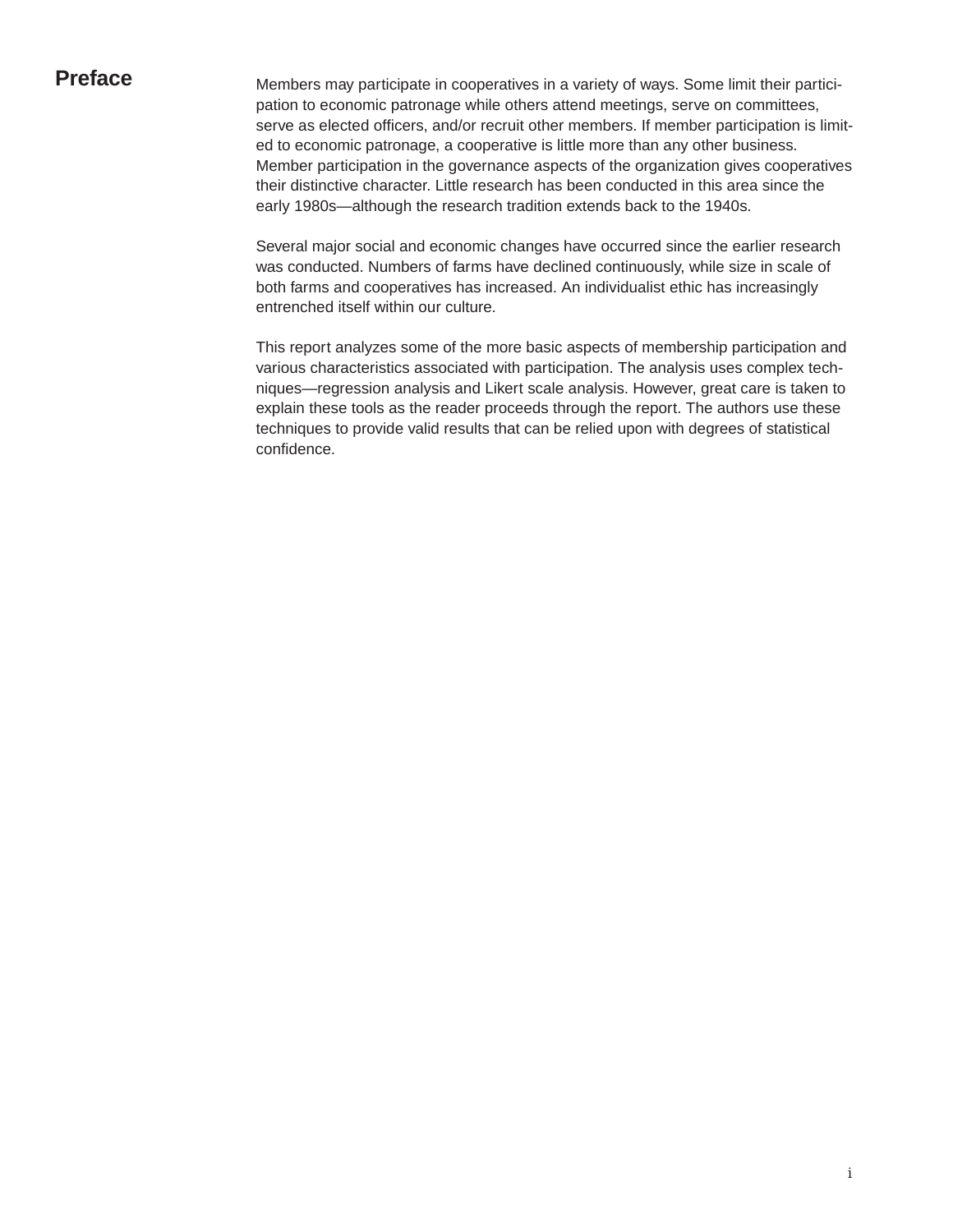| <b>Contents</b> |  |
|-----------------|--|
|-----------------|--|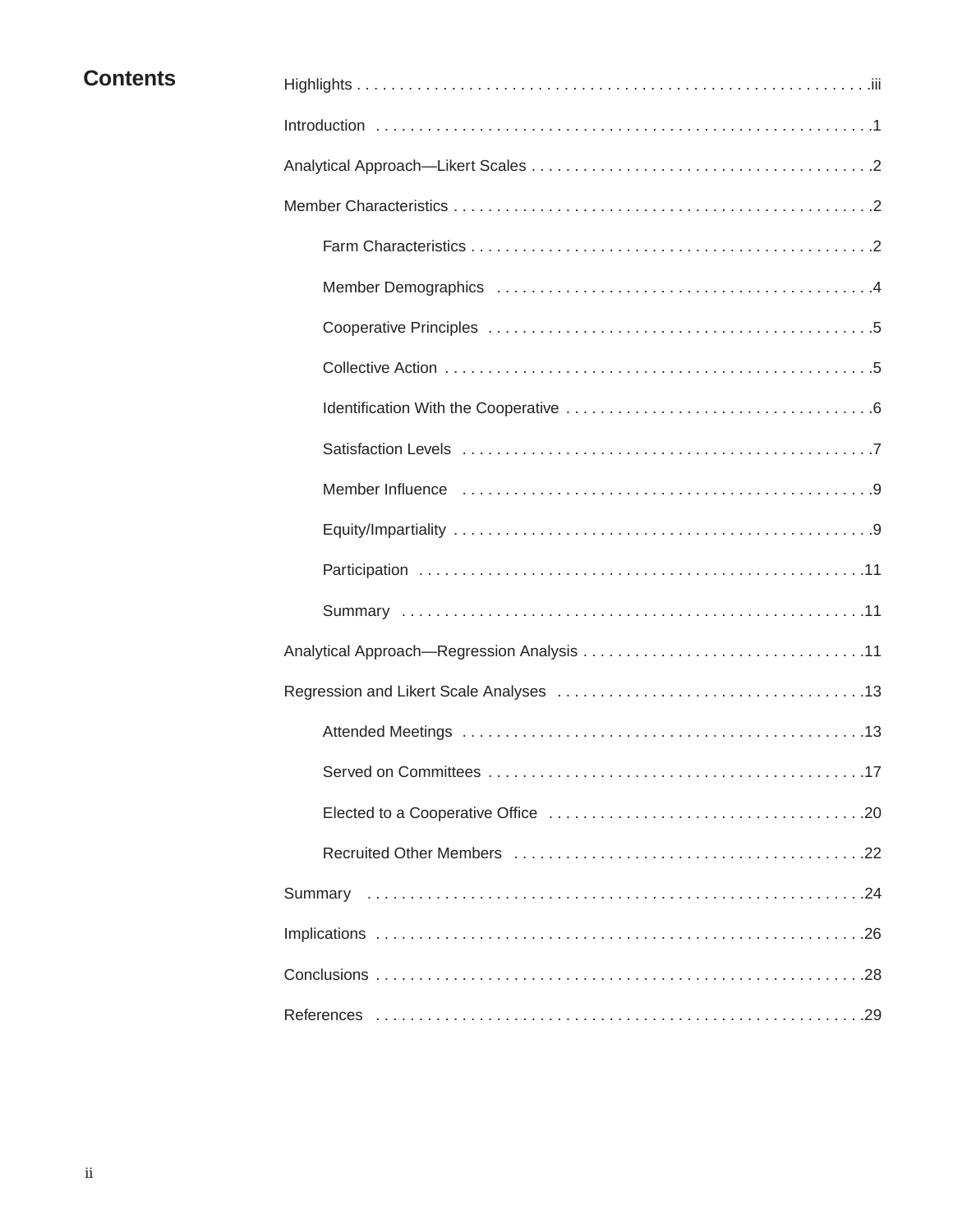**Highlights** This research identifies various characteristics of dairy-farmer members that influence their participation in a cooperative. Participation measures included attending meetings, serving on committees, serving as an elected officer, and recruiting other farmers to become members.

> Member characteristics included beliefs concerning: cooperative principles, collective action, individual member identities as associated with cooperative membership, life satisfaction with farming, member satisfaction with the cooperative operations, and representation, member influence on cooperative decision making, and equitable treatment among members. Demographic characteristics of members and measures of farm size and farm type were included.

Regression analysis and Likert scale analysis were applied to 1,156 dairy farmer respondents from North Central States. All were members of the same cooperative. Analysis involved only dummy variables, limiting the total variation explained to very small percentages. However, 19 characteristics were found statistically significant and related to the four participation measures.

Eight characteristics were found positively related to attendance at meetings. The greater the measured value of these characteristics, and the more intense the belief, the more likely a member's attendance at cooperative meetings. These characteristics included: 1) Percent of gross farm sales from the sale of milk; 2) Gross farm sales; 3) Size of milking herd; 4) "I feel I am part owner of the cooperative"; 5) "Ag co-ops should practice one person, one vote"; 6) "Ag co-ops should support education for their members and the public"; 7) Satisfaction with "farming as a way of life"; and 8) Satisfaction with "my district director."

Three characteristics were found negatively related to attendance at meetings. The greater the measured value or frequency of these characteristics and/or the more intense the belief, the less likely member's attendance at cooperative meetings. These characteristics included: 1) Spouse's employment off-farm; 2) "Members have too much say about how the cooperative is run"; 3) "The cooperative primarily benefits small farms."

Five characteristics were found positively related to serving on committees. The greater the measured value or frequency of these characteristics and/or the more intense the belief, the more likely a member's service on committees. These characteristics included: 1) Gross farm sales; 2) More than half the farm labor is hired; 3) "Ag co-ops should work with other ag co-ops"; 4) "Members receive benefits from doing business the cooperative way"; and 5) Satisfaction with "my cooperative board of directors."

Six characteristics were found positively related to service in an elected office. The greater the measured value of these characteristics, and the more intense the belief, the more likely a member's service in an elected office. These characteristics included: 1) Gross farm sales; 2) Size of milking herd; 3) "Ag co-ops should practice one-person, one-vote"; 4) "Ag co-ops should work with other ag co-ops"; 5) "I feel I am part owner of the cooperative"; and 6) Satisfaction with "my board of directors."

One characteristic was found negatively related to service in an elected office. The more intensely members agreed that "an individual farmer can usually make better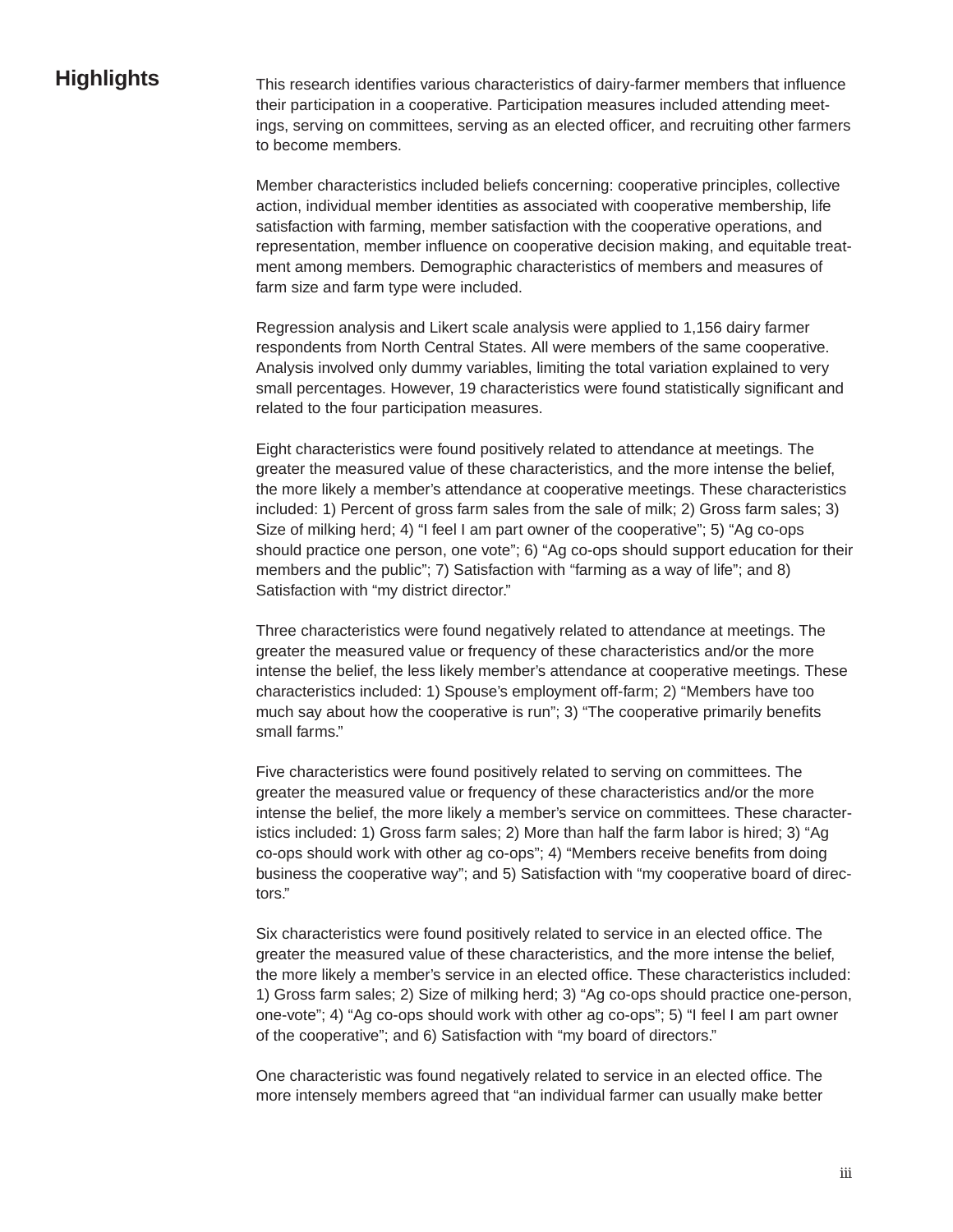**Highlights** marketing decisions than a group of farmers or some agency," the less likely those members served as elected cooperative officers.

> Two characteristics were positively related to recruitment of other farmers to the cooperative. The greater the measured value of these characteristics and the more intense the belief, the more likely a member recruited others to join the cooperative. These characteristics included:

> 1) Size of milking herd; and 2) "Belonging to the cooperative is an important part of my identity as a farmer."

One characteristic was found negatively related to recruitment of others. The more intensely members agreed that "the cooperative primarily benefits large farms," the less likely they were to recruit others.

Two variables were significantly related to participation measures in a non-linear fashion—"the cooperative primarily benefits large farms" and "members have too little say about how the co-op is run."

A size bias was found in these analyses. Farmers from larger farm units were more involved. Farmers from smaller units were less satisfied and had less time available to participate. Also revealed was the importance that participation plays in validating or developing farmer understanding and appreciation of cooperative organization. Cooperatives may seek to improve the responsiveness of their organizations by being sensitive to and making accommodations for greater involvement of farmers from smaller units.

Given greater involvement, the cooperative and members may begin to identify ways of improving the satisfaction of these farmers and strengthening the cooperative itself. Study results suggest emphasizing cooperative principles, the benefits of cooperation, and the importance of participation as a possible place to start.

The results also demonstrate the relevance and continuing importance of cooperative principles, beliefs in collective action, and member identification with cooperative organization and action.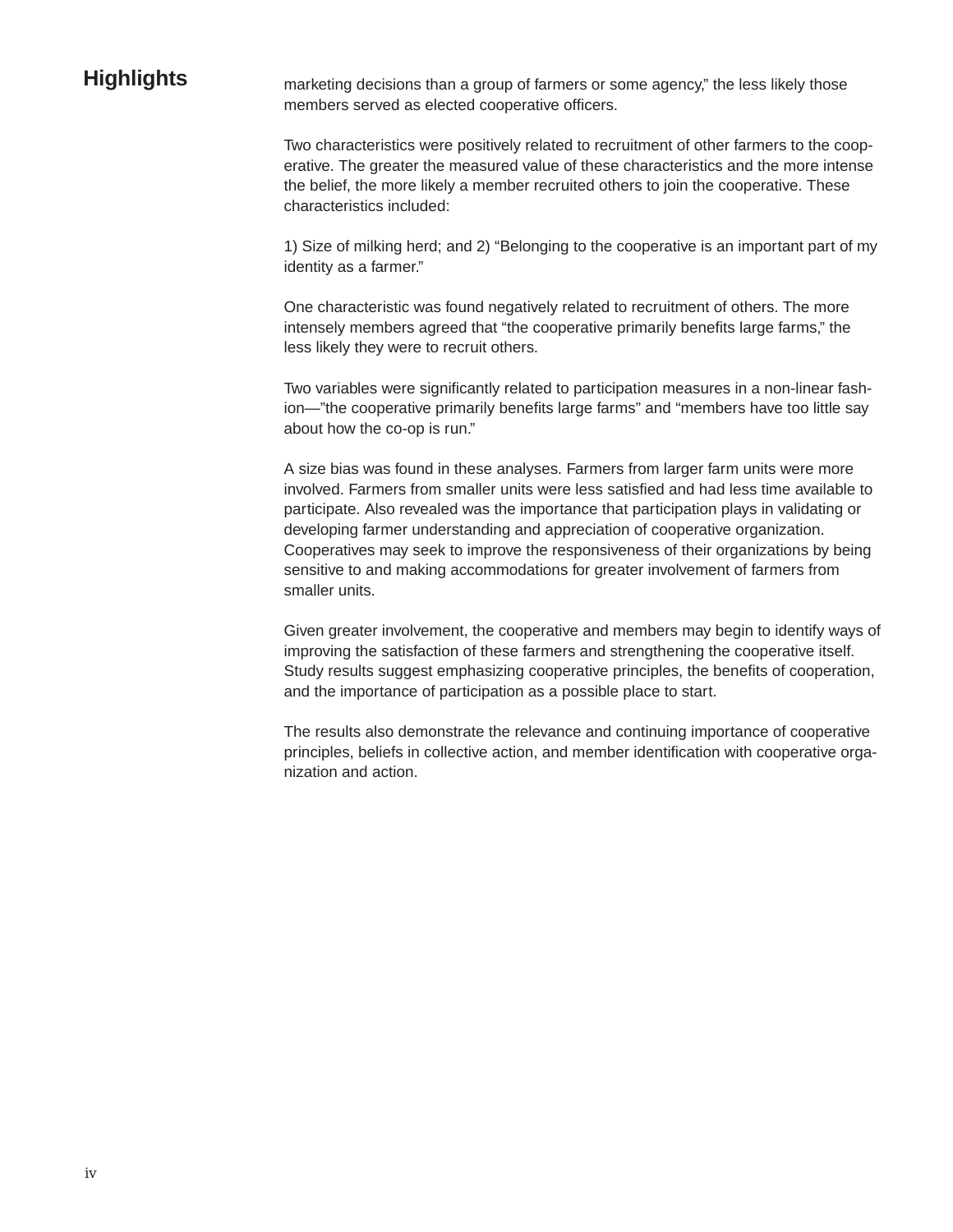## **Member Participation in Agricultural Cooperatives: A Regression and Scale Analysis**

Thomas W. Gray, Ph.D. and Charles A. Kraenzle, Ph.D. Rural Business-Cooperative Service (RBS)

#### **Introduction**

Members can participate in cooperatives in different ways. Some limit participation to economic patronage while others may attend meetings, serve on committees, serve as elected officers, and/or recruit other members. There is no cooperative without member participation. If limited to economic patronage, a cooperative is little more than any other business. Member participation in governance gives cooperatives their distinctive character.

This report focuses on four levels of member involvement in a cooperative—attending meetings, serving on committees, serving as an elected officer, and recruiting other farmers to become members. This is the first study in the United States to examine cooperative participation since the early l980s (Lasley l982)—although the research tradition extended back to the l940s (Anderson and Sanderson l943). Several major social and economic changes have occurred since then. Farm numbers have declined continuously, size in terms of both farms and cooperatives has increased, and an individualist ethic has increasingly entrenched itself within our culture (Hakelius l996; Albrecht l993; Albrecht and Murdock l990; Ford l978; Brown et al. l993; Lasley et al. l995, RBS l995, Mooney l988).

This report analyzes some of the more basic aspects of cooperative membership, i.e., attendance at meetings, serving on committees, holding office, and recruitment. The authors seek to understand what characteristics of members are associated with these forms of participation. Ultimately, the goal is to provide information that will encourage and increase member participation in the cooperative.

The characteristics examined include member beliefs concerning: 1) cooperative principles, 2) collective action, 3) individual member identities associated with cooperative membership, 4) life satisfaction with farming, 5) member satisfaction with the cooperative operations and representation, 6) member influence on cooperative decision making, and 7) equitable treatment among members.

Also considered were various demographic characteristics of members, as well as measures of farm size and farm type. Relationships between most of these variables and participation has been documented in earlier work by Warner 1971, Rogers 1971, Heffernan 1967, Torgerson 1972, Copp 1964, Morrison 1971, Havens 1968, and others.

This study 1) describes various characteristics of members, including their participation behaviors, 2) identifies member characteristics statistically related to differences in observed participation behaviors, and 3) draws implications from the results for cooperatives.

The study, examines the responses to a mail survey of more than 2,000 farmer-members of the same Midwest dairy cooperative. A total of 1,156 usable questionnaires were returned for a response rate of 53 percent. Responses came from farmers residing in four North Central States.<sup>1,2</sup>

<sup>&</sup>lt;sup>1</sup> Extensive and detailed information on membership characteristics and survey responses will be provided in this study. However, care is taken not to identify geographic locality and size of the membership to such a degree that confidentiality of the cooperative organization is compromised.

<sup>&</sup>lt;sup>2</sup> The specific cooperative was identified in several survey questions. For reporting purposes here, specific names have been replaced with the words "my cooperative" or "the cooperative."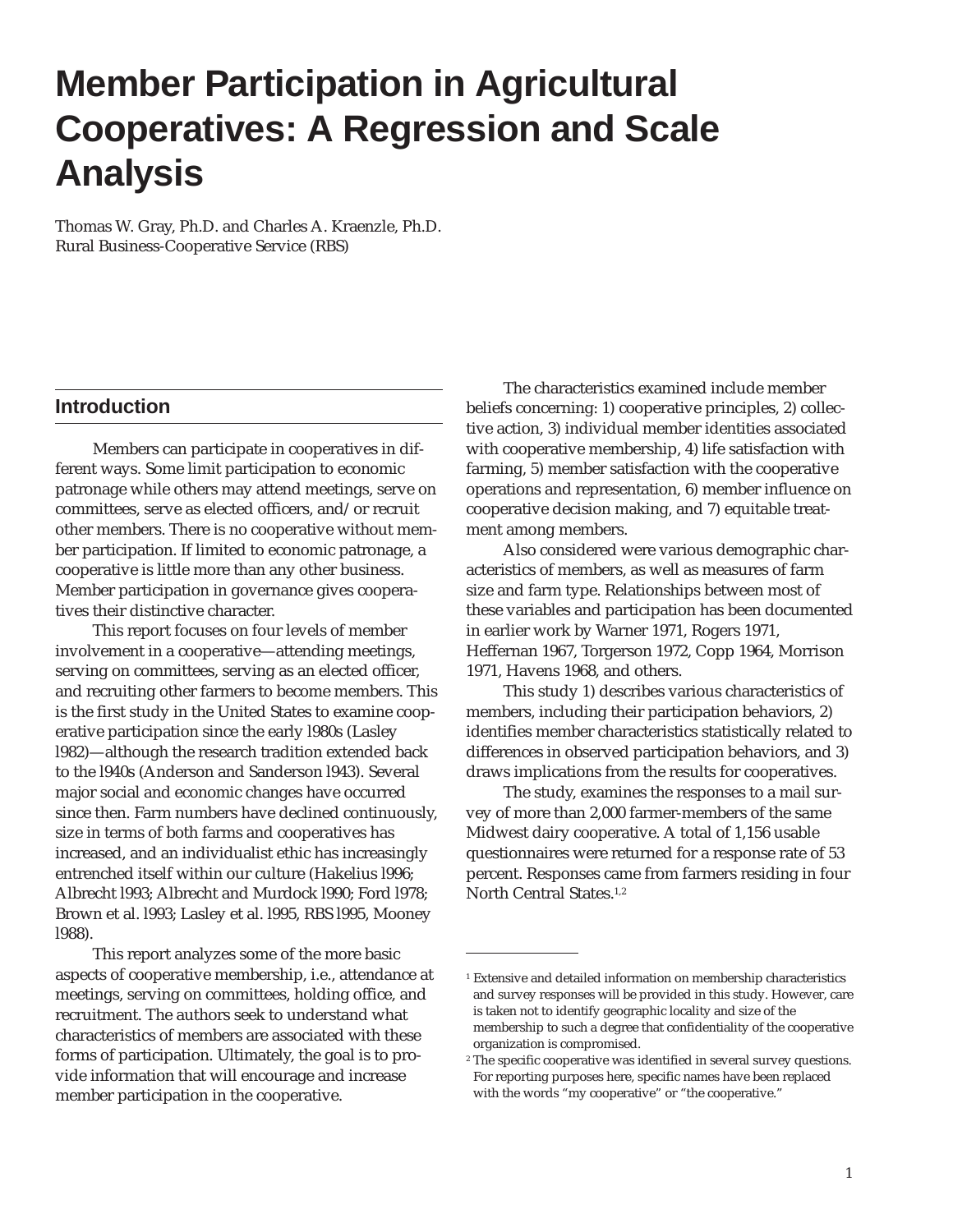### **Analytical Approach—Likert Scales**

Several member characteristics were measured using Likert scales—tools to determine degrees of belief in specific thoughts, ideas, and/or attitudes (Rubin and Babbie l995). The beliefs in cooperative principles, collective action, equitable treatment among members, cooperative identity, and satisfaction with farming and with the cooperative were assessed. Respondents were presented with a series of choices ranging from "strongly disagree" or "very dissatisfied" to "strongly agree" or "very satisfied." The percentage of members responding to each choice was calculated, determining the average intensity measure for each effect and/or belief.

#### **Member Characteristics**

#### **Farm Characteristics**

The type of farm unit was assessed with several different measures. Dairy predominance was measured by assessing the percent of gross farm sales attributable to dairy. Farm size was measured by assessing gross farm sales, total acres in operation, and size of the milking herd. Tenure was measured by assessing the percentage of acreage owned by the principal operator. Debt load was assessed by estimating the net worth that would remain if all farm assets were

sold. Labor provision on the farm was measured by assessing whether more than half of the farm labor was hired.

**Farm Type, Dairy:** Most respondents were dairy farmers (table 1). About 84 percent reported dairy sales made up more than half of their gross farm sales. Nearly 39 percent were from units where dairy sales made up 75-89 percent of gross farm sales. Nearly 27 percent reported dairy sales in the 50-74 percent of range. More than 18 percent had sales in the 90-100 percent range. Just l6.3 percent reported dairy sales made up less than half of the gross farm sales.

**Size, Acres:** Only 2.2 percent had farms of greater than 1,000 acres (table 2). Most (83.5 percent) were less than 500 acres. About 60 percent were in the 180-499 acre category. Less than 2 percent had less than 50 acres.

**Size of Milking Herd:** About 92 percent had milking herds of less than 100 cows (table 3). None had herds of more than 500 cows. Less than 9 percent had herds in the 100-499 range. About 44 percent milked herds of less than 50 cows, with an additional 47.8 percent milking between 50 and 100 cows.

**Size, Gross Farm Sales:** Nearly 41 percent reported gross farm sales in the \$100,000-\$249,999 range (table 4). An additional 26.9 percent were in the \$50,000-\$99,999 range. These two categories accounted for most respondents. Nearly 12 percent had gross

### Table 1— **Gross farm sales from dairy** Gross farm sales Farms Percent Number 1 - 49 180 50 - 74 294 75 - 89 428 90 - 100 <u>200</u> Total 1,102 Percent 1 - 49 16.3 50 - 74 26.7 75 - 89 38.8  $90 - 100$  18.1 Total  $2$  100.0

<sup>1</sup> Based on the number responding to each item.

<sup>2</sup> Total may not add due to rounding.

| Table 2- Acres in farming operation |                      |
|-------------------------------------|----------------------|
| Acres                               | Farms                |
| <b>Number</b>                       | <b>Number</b>        |
| Less than 50                        | 21                   |
| $50 - 179$                          | 250                  |
| 180 - 499                           | 665                  |
| $500 - 999$                         | 160                  |
| 1,000 and more                      | 25                   |
| Total                               | 1,121                |
| Number                              | Percent <sup>1</sup> |
| Less than $50$                      | 1.9                  |
| $50 - 179$                          | 22.3                 |
| 180 - 499                           | 59.3                 |
| $500 - 999$                         | 14.3                 |
| 1,000 and more                      | 2.2                  |
| Total                               | 100.0                |

<sup>1</sup> Based on the number responding to each item.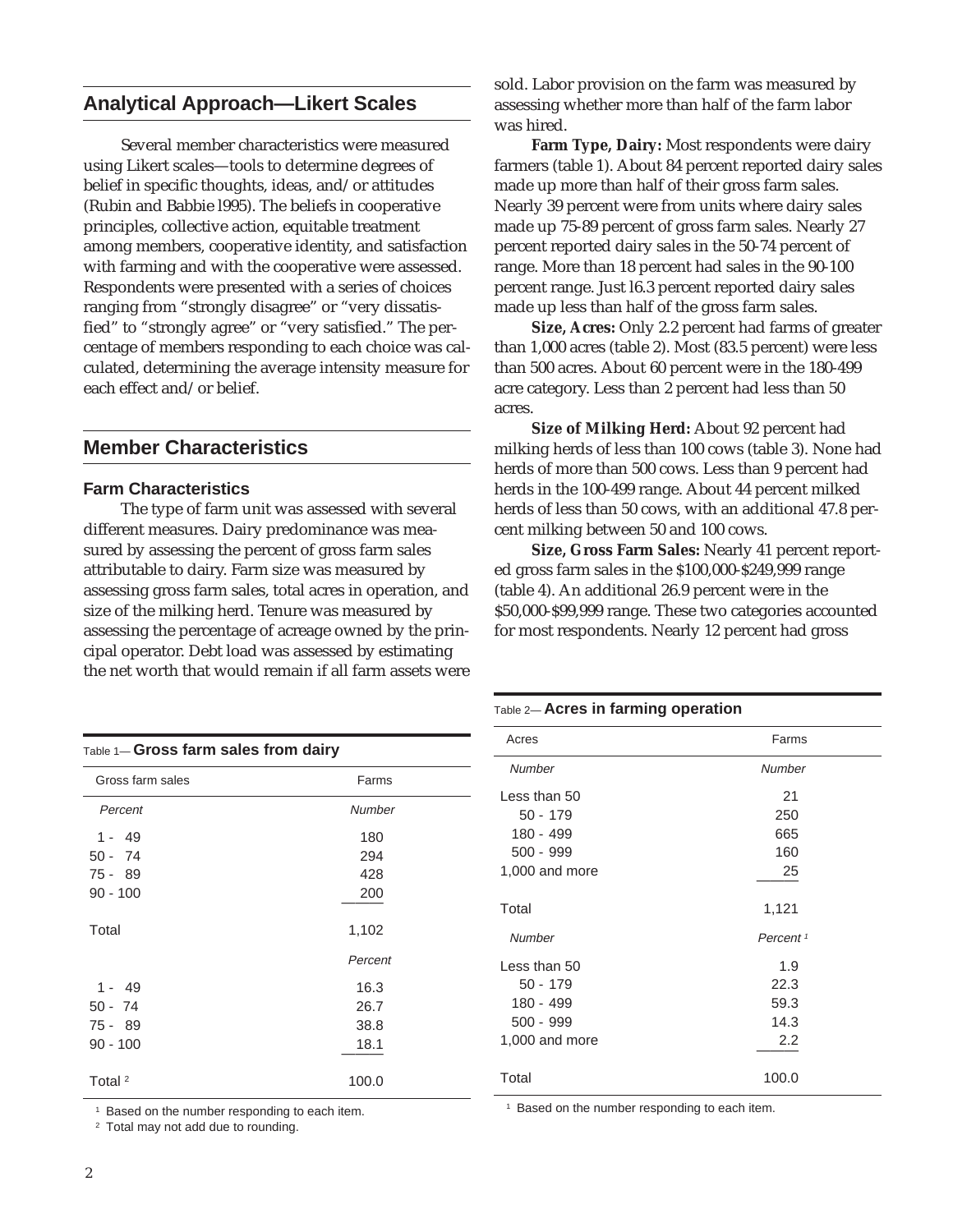farm sales of \$250,000 or more. Less than 19 percent reported gross farm sales in the \$10,000-\$50,000 range. Only 2.1 percent had sales of less than \$10,000.

**Tenure, Ownership of Acreage:** Table 5 presents data on percentages of respondents reporting levels of

| Table 3-Size of milking herd |                      |
|------------------------------|----------------------|
| Milk cows                    | Farms                |
|                              | <b>Number</b>        |
| Less then 50                 | 491                  |
| $50 - 99$                    | 537                  |
| 100 - 499                    | 95                   |
| More than 500                |                      |
| Total                        | 1,123                |
|                              | Percent <sup>1</sup> |
| Less then 50                 | 43.7                 |
| $50 - 99$                    | 47.8                 |
| 100 - 499                    | 8.5                  |
| More than 500                |                      |
| Total                        | 100.0                |

<sup>1</sup> Based on the number responding to each item.

| Table 4— Size of farm by gross sales |  |  |  |
|--------------------------------------|--|--|--|
|--------------------------------------|--|--|--|

| Gross farm sales   | Farms                |
|--------------------|----------------------|
| <b>Dollars</b>     | Number               |
| Less than 10,000   | 23                   |
| 10,000 - 29,999    | 90                   |
| 30,000 - 49,999    | 111                  |
| 50,000 - 99,999    | 291                  |
| 100,000 - 249,999  | 440                  |
| 250,000 or more    | 128                  |
| Total              | 1,083                |
| <b>Dollars</b>     | Percent <sup>1</sup> |
| Less than $10,000$ | 2.1                  |
| 10,000 - 29,999    | 8.3                  |
| 30,000 - 49,999    | 10.2                 |
| 50,000 - 99,999    | 26.9                 |
| 100,000 - 249,999  | 40.6                 |
| 250,000 or more    | 11.8                 |
| Total              | 100.0                |

<sup>1</sup> Based on the number responding to each item.

ownership of acreage in the farming operation. Nearly 45 percent indicated they owned 90-100 percent of the acreage farmed. An additional 24 percent said they owned 50-89 percent of the acreage. Nearly 12 percent owned 1-49 percent. Nearly 20 percent owned none of the land they farmed.

**Labor Provision:** More than 90 percent said that less than half of the physical labor on the farm was hired, meaning most of the labor came from the principal operators and their respective families (table 6).

**Debt Load:** Respondents were asked about the value of their farm unit that would remain if all farm

#### Table 5— **Acreage owned by members <sup>1</sup>**

| Acres      | <b>Members</b> |
|------------|----------------|
| Percent    | <b>Number</b>  |
| None       | 216            |
| $1 - 49$   | 132            |
| $50 - 89$  | 274            |
| $90 - 100$ | 499            |
| Total      | 1,121          |
| Percent    | Percent        |
| None       | 19.3           |
| $1 - 49$   | 11.8           |
| $50 - 89$  | 24.4           |
| $90 - 100$ | 44.5           |
| Total      | 100.0          |

<sup>1</sup> Based on the number responding to each item.

#### Table 6— **Farms where more than half of physical labor is hired**

| Response  | Farms                |
|-----------|----------------------|
|           | Number               |
| <b>No</b> | 1,011                |
| Yes       | 111                  |
| Total     | 1,122                |
|           | Percent <sup>1</sup> |
| No        | 90.1                 |
| Yes       | 9.9                  |
| Total     | 100.0                |

<sup>1</sup> Based on the number responding to each item.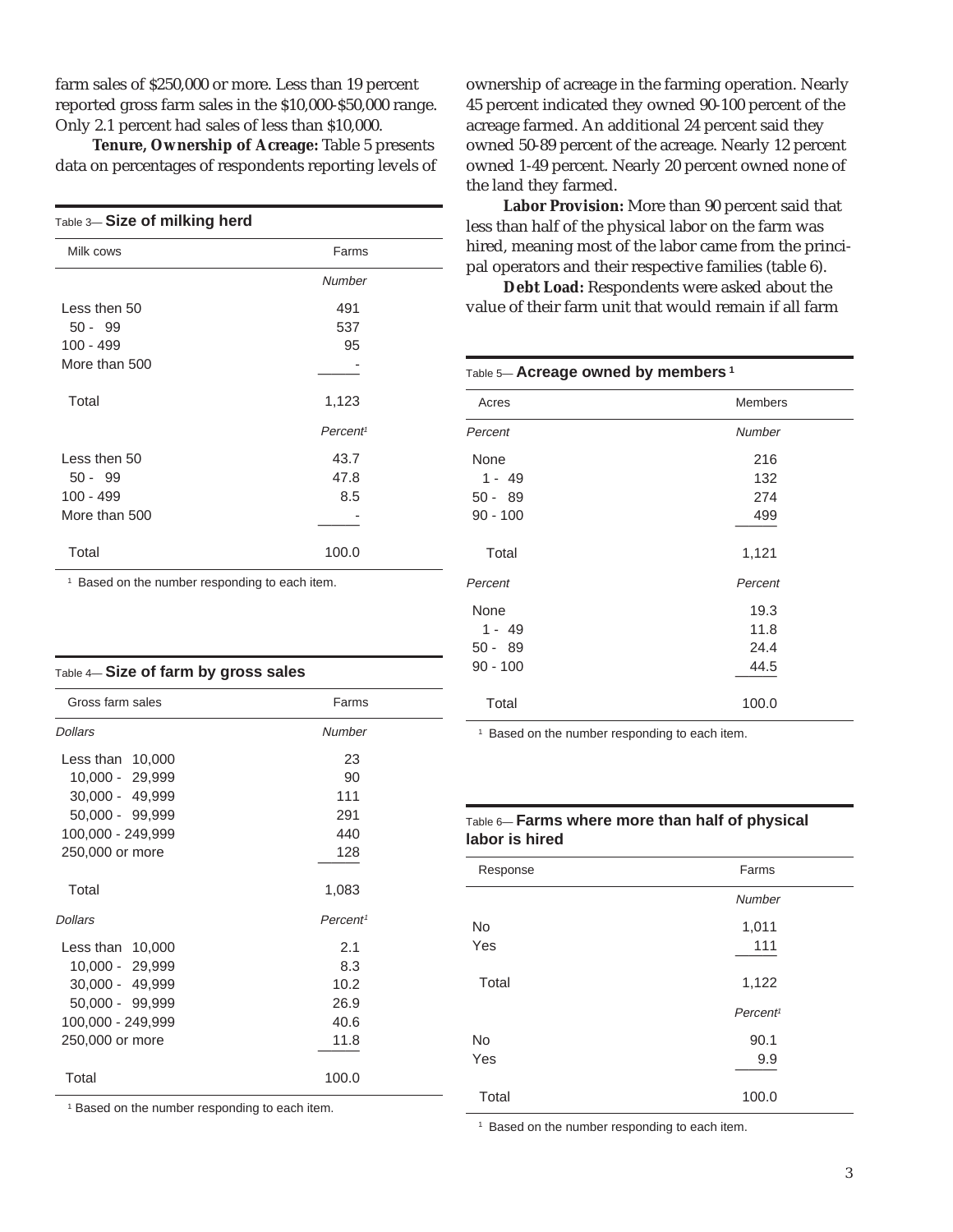| Net worth                 | <b>Members</b>       |
|---------------------------|----------------------|
| Percent                   | Number               |
| None, debts exceed assets | 52                   |
| $1 - 49$                  | 324                  |
| $50 - 74$                 | 282                  |
| $75 - 99$                 | 221                  |
| 100 percent debt free     | 190                  |
| Total                     | 1,069                |
|                           | Percent <sup>1</sup> |
| None, debts exceed assets | 4.9                  |
| $1 - 49$                  | 30.3                 |
| $50 - 74$                 | 26.4                 |
| $75 - 99$                 | 20.7                 |
| 100 percent debt free     | 17.8                 |
| Total                     | 100.0                |

#### Table 8— **Age of members**

| Age                | <b>Members</b>       |
|--------------------|----------------------|
|                    | <b>Number</b>        |
| Less than 35 years | 251                  |
| $35 - 50$          | 426                  |
| $51 - 65$          | 329                  |
| More than 65       | 120                  |
|                    |                      |
| Total              | 1,126                |
|                    | Percent <sup>1</sup> |
| Less than 35 years | 22.3                 |
| $35 - 50$          | 37.8                 |
| $51 - 65$          | 29.2                 |
| More than 65       | 10.7                 |
|                    |                      |
| Total              | 100.0                |
|                    |                      |

<sup>1</sup> Based on the number responding to each item.

<sup>1</sup> Based on the number responding to each item.

assets were sold and if all debts were paid (table 7). More than 30 percent said they would have up to 50 percent of the value of the assets remaining. This was the largest size category. An additional 26.4 percent said they would have 50-74 percent of their assets. Percentages become progressively smaller beyond these two ranges. Slightly less than 18 percent would be debt free. About 5 percent would have no assets. Debts would exceed assets.

**Summary:** A profile of an average member in this study i.e., one where more than half of the members had similar characteristics, would be a farmer milking less than 100 cows on a farm between 180 and 500 acres. Most of the acreage farmed would be owned. This farmer would generate gross farm sales in the \$50,000-\$250,000 range. Most within this range would be in the \$100,000-\$250,000 range. Little hired labor would be used. If all farm assets were sold, this member would have 50 percent or more of the value of total assets remaining.

#### **Member Demographics**

Various measures were made of such member demographics characteristics as age, educational attainment, and off-farm employment (tables 8-11).

**Age:** The largest grouping of members fell in the middle-aged category (table 8). Nearly 38 percent of

#### Table 9— **Education received by members**

| Education                    | <b>Members</b>       |
|------------------------------|----------------------|
|                              | Number               |
| Did not complete high school | 186                  |
| Completed high school        | 650                  |
| Some college                 | 196                  |
| Received bachelor's degree   | 70                   |
| Received master's degree     | 5                    |
| Received doctorate           | 6                    |
| Total                        | 1,113                |
|                              | Percent <sup>1</sup> |
| Did not complete high school | 16.7                 |
| Completed high school        | 58.4                 |
| Some college                 | 17.6                 |
| Received bachelor's degree   | 6.3                  |
| Received master's degree     | 0.4                  |
| Received doctorate           | 0.5                  |
| Total                        | 100.0                |

<sup>1</sup> Based on the number responding to each item.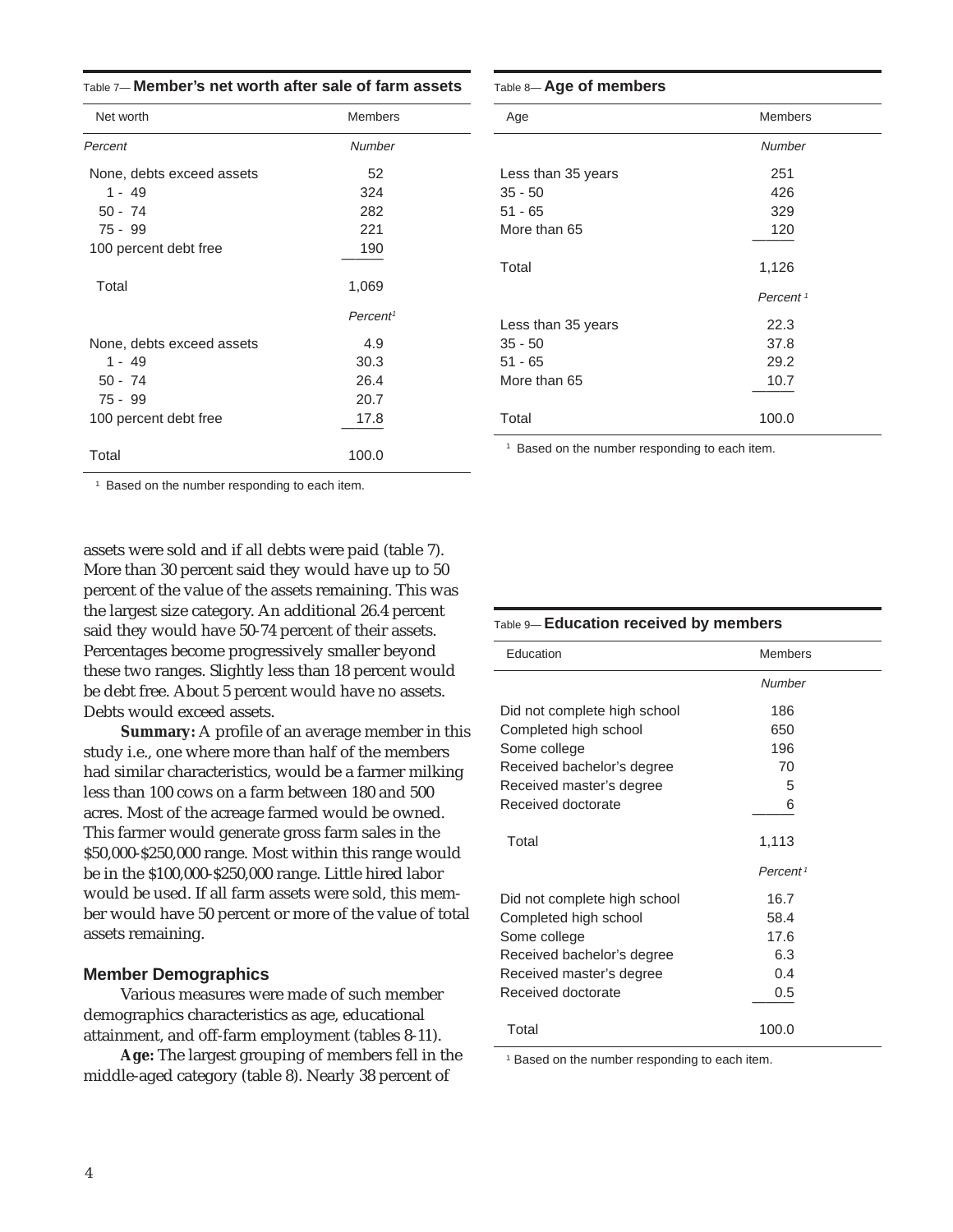#### Table 10— **Principal operator with occupation or employment other than farming**

| Response  | Principal operator   |
|-----------|----------------------|
|           | <b>Number</b>        |
| <b>No</b> | 1,002                |
| Yes       | 114                  |
| Total     | 1,116                |
|           | Percent <sup>1</sup> |
| <b>No</b> | 89.8                 |
| Yes       | 10.2                 |
| Total     | 100.0                |

#### Table 11— **Spouse has an occupation or employment other than farming**

| Response  | <b>Members</b>       |
|-----------|----------------------|
|           | <b>Number</b>        |
| <b>No</b> | 647                  |
| Yes       | 361                  |
| No spouse | 106                  |
| Total     | 1,114                |
|           | Percent <sup>1</sup> |
| <b>No</b> | 58.1                 |
| Yes       | 32.4                 |
| No spouse | 9.5                  |
|           |                      |
| Total     | 100.0                |

<sup>1</sup> Based on the number responding to each item.

<sup>1</sup> Based on the number responding to each item.

the respondents were aged 35-50, 30 percent 51-65, nearly 11 percent older than 65, and 22 percent less than 35 years of age.

**Education:** Table 9 indicates that 58 percent of these farmer-members were high school graduates. About 18 percent had some college education, 17 percent had not finished high school, and 7 percent were college graduates.

**Off-farm employment:** The farm enterprise was the primary source of employment for nearly 90 percent of the principal operators. Only 10 percent had off-farm employment. Spouses of the principal operators were employed at higher rates. About one-third had off-farm employment (table 10-11). About 58 percent reported spouses did not work off the farm. Nearly 10 percent had no spouse.

**Summary:** Demographically, the average member in this study had a high school diploma, was between the ages of 35 and 65, and, within this age range, was more likely to be 35-50. Neither the member, nor his or her spouse, would likely hold an off-farm job.

#### **Cooperative Principles**

Member beliefs in cooperative principles were assessed by using these statements: 1) "Ag co-ops should accept any farmer who wants to join"; 2) "Ag co-ops should practice one-person, one-vote"; 3) "Members should receive patronage dividends in proportion to patronage"; 4) "Ag co-ops should support education for members and the public"; 5) "Ag co-ops should work with other ag co-ops."

The beliefs listed in table 12 suggest that respondents strongly supported most cooperative principles. With the exception of the "open membership" principle, at least 72 percent of the members agreed or strongly agreed with each of the items. The "open membership" principle was somewhat more contested. About 40 percent of the members either agreed or strongly agreed, or disagreed or strongly disagreed. About 19 percent were unsure. With surpluses and quality of milk issues ever present in dairy production, these members may be quite ambivalent about accepting "any farmer" with milk to sell.

**Summary:** Average members in this study agreed with most cooperative principles, although some might express some ambivalence about "open membership."

#### **Collective Action**

Collective action refers to initiatives taken by an identifiable group to realize their common interests. Several items were used to assess member beliefs about collective action (table 13): 1) "Farmers must stick together in order to get things done even if they have to give up some of their individual freedom"; 2) "A basic cause of agricultural problems today is that too many farmers want to go their separate and individual ways without regard for other farmers or some agency"; 3) "An individual farmer can usually make better marketing decisions than a group of farmers or some agency"; 4) "Members receive benefits from doing business the cooperative way"; 5) "It is only through ag co-ops that farmers can assume an appro-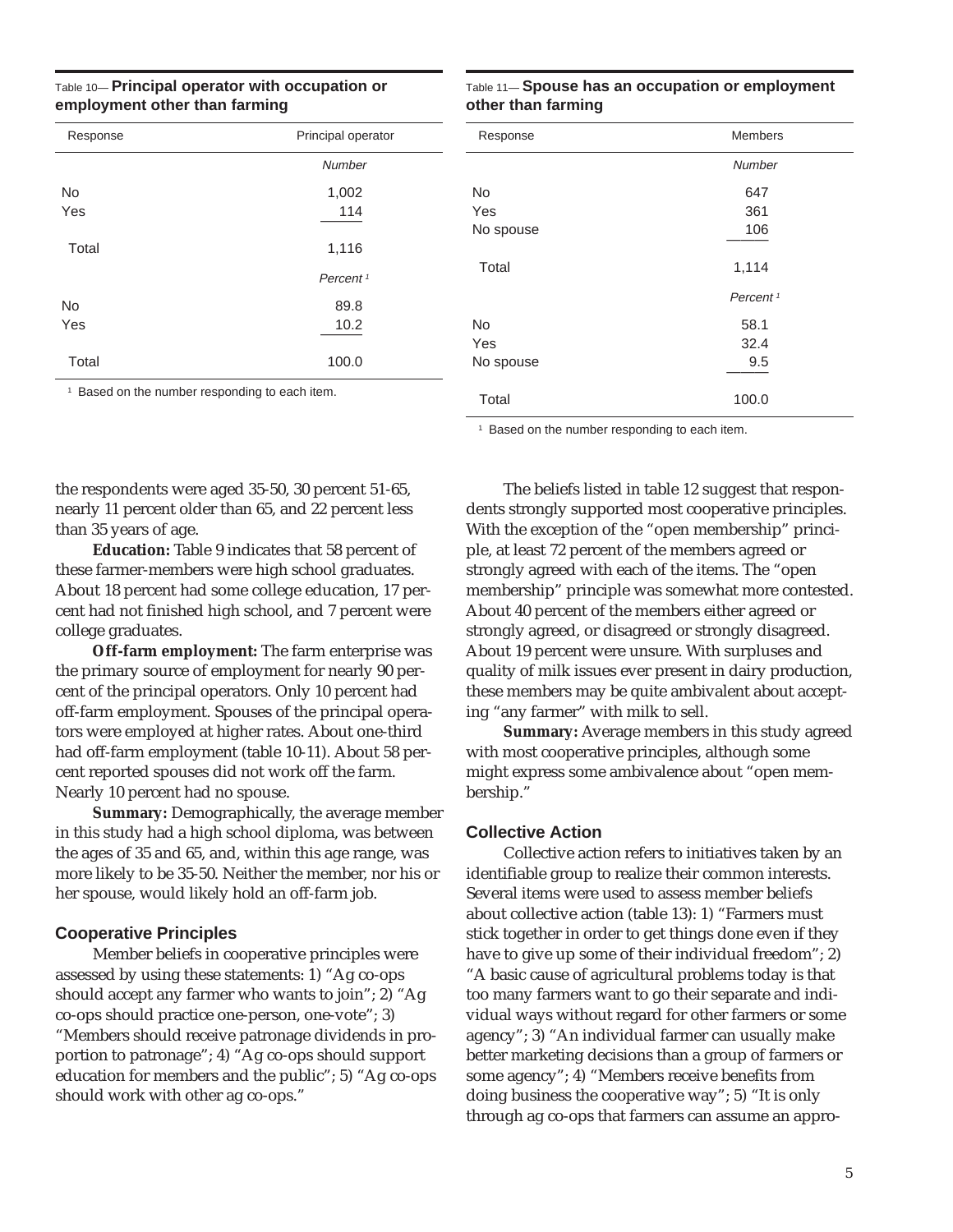| <b>Belief</b>                               | Strongly<br>disagree | <b>Disagree</b> | Unsure | Agree          | Strongly<br>agree | Total | Weighted<br>score |
|---------------------------------------------|----------------------|-----------------|--------|----------------|-------------------|-------|-------------------|
|                                             |                      |                 |        | Number/Percent |                   |       |                   |
| Agricultural cooperatives should accept any |                      |                 |        |                |                   |       |                   |
| farmer who wants to join                    | 60                   | 395             | 205    | 387            | 59                | 1,106 | 2.99              |
|                                             | 5.4                  | 35.7            | 18.5   | 35.0           | 5.3               | 100.0 |                   |
| Agricultural cooperatives should practice   |                      |                 |        |                |                   |       |                   |
| one-member, one-vote                        | 9                    | 48              | 158    | 711            | 185               | 1,111 | 3.91              |
|                                             | 0.8                  | 4.3             | 14.2   | 64.0           | 16.7              | 100.0 |                   |
| Members should receive patronage dividends  |                      |                 |        |                |                   |       |                   |
| in proportion to patronage                  | 5                    | 25              | 148    | 741            | 191               | 1,110 | 3.98              |
|                                             | 0.5                  | 2.3             | 13.3   | 66.8           | 17.2              | 100.0 |                   |
| Agricultural cooperatives should support    |                      |                 |        |                |                   |       |                   |
| education of members and the public         | 21                   | 65              | 221    | 675            | 124               | 1,106 | 3.74              |
|                                             | 1.9                  | 5.9             | 20.0   | 61.0           | 11.2              | 100.0 |                   |
| Agricultural cooperatives should work with  |                      |                 |        |                |                   |       |                   |
| other agricultural cooperatives             | 11                   | 50              | 201    | 701            | 144               | 1,107 | 3.83              |
|                                             | 1.0                  | 4.5             | 18.2   | 63.3           | 13.0              | 100.0 |                   |
| Every dairy farmer should have a choice of  |                      |                 |        |                |                   |       |                   |
| more than one place to sell their milk      | 3                    | 29              | 123    | 732            | 222               | 1,109 | 4.03              |
|                                             | 0.3                  | 2.6             | 11.1   | 66.0           | 20.0              | 100.0 |                   |
|                                             |                      |                 |        |                |                   |       |                   |

#### Table 12— **Members' beliefs in cooperative principles**

priate role in the marketplace"; and 6) "Members of ag co-ops have a competitive advantage in the marketplace."

In spite of research by Hakelius (1996) documenting the emergence of a predominant individualist orientation among farmers in Sweden, results in table 13 suggest many of the dairy farmers in this study favor collective action. Nearly 60 percent preferred a collective or cooperative approach over an individualist one for four of the six beliefs. Seventy-five percent agreed or strongly agreed that the "members receive benefits from doing business the cooperative way." More than 64 percent agreed or strongly agreed that farmers must stick together, even if it means giving up some individual freedoms. Nearly 63 percent rejected or disagreed with the view that "An individual farmer can usually make better marketing decisions than a group of farmers or some agency."

The most problematic item perhaps was also the most extreme one: "It is only through ag co-ops that farmers can assume an appropriate role in the marketplace." Many independent-minded farmers may object to the use of the word "only." More than 31 percent were unsure, although nearly 46 percent agreed or strongly agreed with the statement.

**Summary:** Average members tended to agree more with collective action beliefs than individualist ones did. However, these members are not so collective-action minded as to see cooperatives as the sole and exclusive choice for action.

#### **Identification With the Cooperative**

Identification refers to the degree of attachment a member has toward the organization. Three different measures were made: 1) "I feel I am part owner of the cooperative"; 2) "Belonging to the cooperative is an important part of my identity as a farmer"; and 3) "The cooperative is my agent in the marketplace." About 60 percent agreed or strongly agreed with these statements (table 14). Nearly 75 percent agreed or strongly agreed that they felt like "part owners" of the cooperative. Almost 85 percent agreed or strongly agreed that they understood the cooperative was their agent in the marketplace. More than half (51 percent) strongly disagreed or disagreed that "the cooperative is just another place to do business."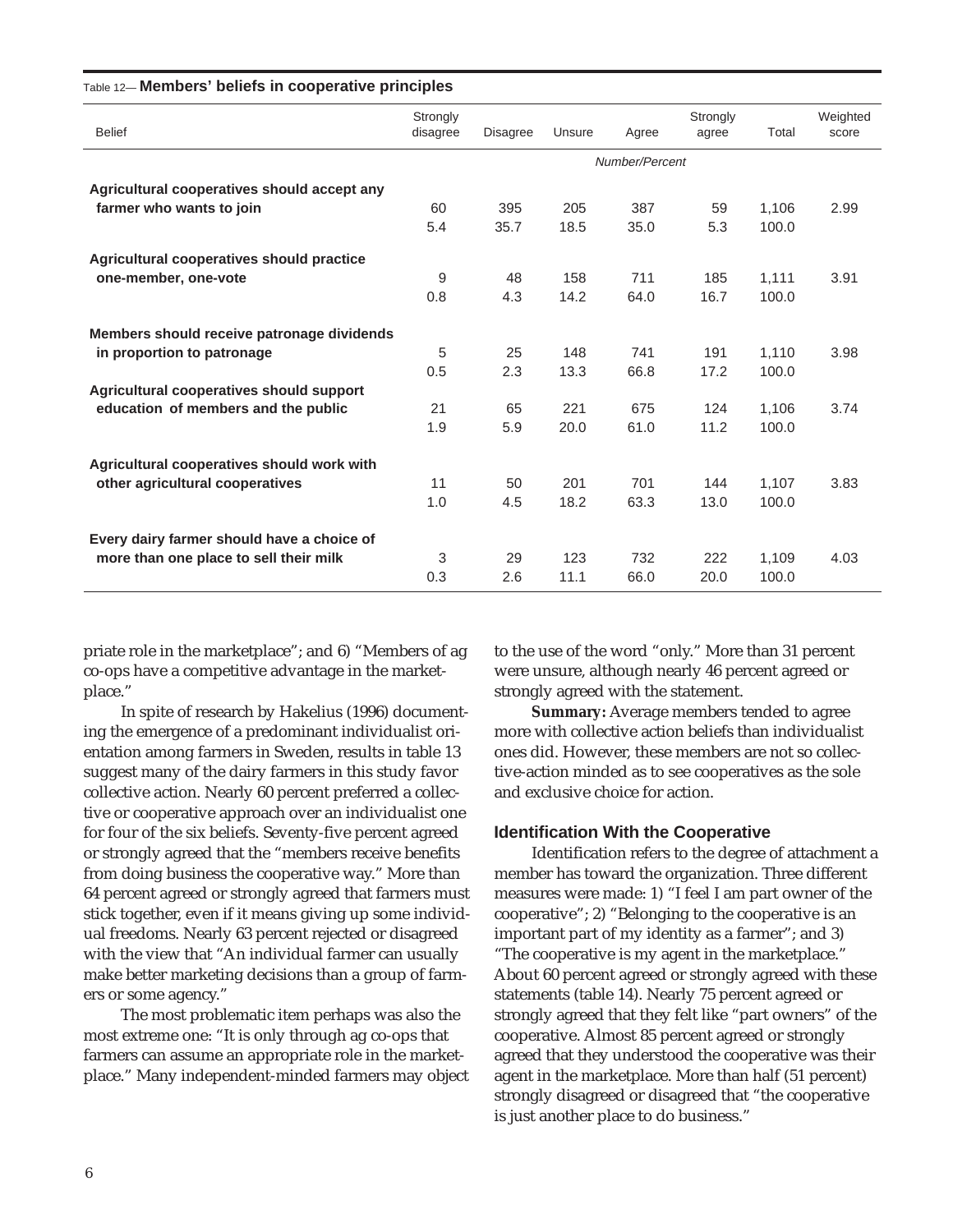| Strongly<br>Strongly<br>Weighted<br><b>Belief</b><br><b>Disagree</b><br>Total<br>disagree<br>Unsure<br>Agree<br>agree<br>score<br>Number/Percent<br>Farmers must stick together in order to get<br>things done even if they have to give up<br>some of their individual freedom<br>34<br>148<br>214<br>580<br>137<br>1,113<br>3.57<br>3.1<br>13.3<br>19.2<br>52.1<br>12.3<br>100.0<br>is that too many farmers want to go their<br>separate and individual ways<br>without regard for other farmers<br>129<br>55<br>233<br>243<br>450<br>1,110<br>3.33<br>21.0<br>21.9<br>11.6<br>5.0<br>40.5<br>100.0<br>better marketing decisions than a group<br>125<br>572<br>273<br>118<br>of farmers or some agency<br>22<br>1,110<br>2.41<br>11.3<br>51.5<br>24.6<br>10.6<br>2.0<br>100.0<br>Members receive benefits from doing<br>10<br>229<br>747<br>38<br>86<br>1,110<br>3.78<br>business the cooperative way<br>7.7<br>0.9<br>3.4<br>20.6<br>67.3<br>100.0<br>It is only through agricultural cooperatives that<br>farmers can assume an appropriate role in the<br>36<br>220<br>346<br>438<br>67<br>1,107<br>3.25<br>marketplace<br>19.9<br>31.3<br>100.0<br>3.3<br>39.6<br>6.1<br>Members of agricultural cooperatives have a<br>competitive advantage in the marketplace<br>22<br>333<br>588<br>72<br>1,107<br>3.54<br>92<br>2.0<br>8.3<br>6.5<br>100.0<br>30.1<br>53.1 |                                              |  |  |  |  |
|-------------------------------------------------------------------------------------------------------------------------------------------------------------------------------------------------------------------------------------------------------------------------------------------------------------------------------------------------------------------------------------------------------------------------------------------------------------------------------------------------------------------------------------------------------------------------------------------------------------------------------------------------------------------------------------------------------------------------------------------------------------------------------------------------------------------------------------------------------------------------------------------------------------------------------------------------------------------------------------------------------------------------------------------------------------------------------------------------------------------------------------------------------------------------------------------------------------------------------------------------------------------------------------------------------------------------------------------------------------------------|----------------------------------------------|--|--|--|--|
|                                                                                                                                                                                                                                                                                                                                                                                                                                                                                                                                                                                                                                                                                                                                                                                                                                                                                                                                                                                                                                                                                                                                                                                                                                                                                                                                                                         |                                              |  |  |  |  |
|                                                                                                                                                                                                                                                                                                                                                                                                                                                                                                                                                                                                                                                                                                                                                                                                                                                                                                                                                                                                                                                                                                                                                                                                                                                                                                                                                                         |                                              |  |  |  |  |
|                                                                                                                                                                                                                                                                                                                                                                                                                                                                                                                                                                                                                                                                                                                                                                                                                                                                                                                                                                                                                                                                                                                                                                                                                                                                                                                                                                         |                                              |  |  |  |  |
|                                                                                                                                                                                                                                                                                                                                                                                                                                                                                                                                                                                                                                                                                                                                                                                                                                                                                                                                                                                                                                                                                                                                                                                                                                                                                                                                                                         |                                              |  |  |  |  |
|                                                                                                                                                                                                                                                                                                                                                                                                                                                                                                                                                                                                                                                                                                                                                                                                                                                                                                                                                                                                                                                                                                                                                                                                                                                                                                                                                                         |                                              |  |  |  |  |
|                                                                                                                                                                                                                                                                                                                                                                                                                                                                                                                                                                                                                                                                                                                                                                                                                                                                                                                                                                                                                                                                                                                                                                                                                                                                                                                                                                         |                                              |  |  |  |  |
|                                                                                                                                                                                                                                                                                                                                                                                                                                                                                                                                                                                                                                                                                                                                                                                                                                                                                                                                                                                                                                                                                                                                                                                                                                                                                                                                                                         | A basic cause of agricultural problems today |  |  |  |  |
|                                                                                                                                                                                                                                                                                                                                                                                                                                                                                                                                                                                                                                                                                                                                                                                                                                                                                                                                                                                                                                                                                                                                                                                                                                                                                                                                                                         |                                              |  |  |  |  |
|                                                                                                                                                                                                                                                                                                                                                                                                                                                                                                                                                                                                                                                                                                                                                                                                                                                                                                                                                                                                                                                                                                                                                                                                                                                                                                                                                                         |                                              |  |  |  |  |
|                                                                                                                                                                                                                                                                                                                                                                                                                                                                                                                                                                                                                                                                                                                                                                                                                                                                                                                                                                                                                                                                                                                                                                                                                                                                                                                                                                         |                                              |  |  |  |  |
|                                                                                                                                                                                                                                                                                                                                                                                                                                                                                                                                                                                                                                                                                                                                                                                                                                                                                                                                                                                                                                                                                                                                                                                                                                                                                                                                                                         | An individual farmer can usually make        |  |  |  |  |
|                                                                                                                                                                                                                                                                                                                                                                                                                                                                                                                                                                                                                                                                                                                                                                                                                                                                                                                                                                                                                                                                                                                                                                                                                                                                                                                                                                         |                                              |  |  |  |  |
|                                                                                                                                                                                                                                                                                                                                                                                                                                                                                                                                                                                                                                                                                                                                                                                                                                                                                                                                                                                                                                                                                                                                                                                                                                                                                                                                                                         |                                              |  |  |  |  |
|                                                                                                                                                                                                                                                                                                                                                                                                                                                                                                                                                                                                                                                                                                                                                                                                                                                                                                                                                                                                                                                                                                                                                                                                                                                                                                                                                                         |                                              |  |  |  |  |
|                                                                                                                                                                                                                                                                                                                                                                                                                                                                                                                                                                                                                                                                                                                                                                                                                                                                                                                                                                                                                                                                                                                                                                                                                                                                                                                                                                         |                                              |  |  |  |  |
|                                                                                                                                                                                                                                                                                                                                                                                                                                                                                                                                                                                                                                                                                                                                                                                                                                                                                                                                                                                                                                                                                                                                                                                                                                                                                                                                                                         |                                              |  |  |  |  |
|                                                                                                                                                                                                                                                                                                                                                                                                                                                                                                                                                                                                                                                                                                                                                                                                                                                                                                                                                                                                                                                                                                                                                                                                                                                                                                                                                                         |                                              |  |  |  |  |
|                                                                                                                                                                                                                                                                                                                                                                                                                                                                                                                                                                                                                                                                                                                                                                                                                                                                                                                                                                                                                                                                                                                                                                                                                                                                                                                                                                         |                                              |  |  |  |  |
|                                                                                                                                                                                                                                                                                                                                                                                                                                                                                                                                                                                                                                                                                                                                                                                                                                                                                                                                                                                                                                                                                                                                                                                                                                                                                                                                                                         |                                              |  |  |  |  |
|                                                                                                                                                                                                                                                                                                                                                                                                                                                                                                                                                                                                                                                                                                                                                                                                                                                                                                                                                                                                                                                                                                                                                                                                                                                                                                                                                                         |                                              |  |  |  |  |
|                                                                                                                                                                                                                                                                                                                                                                                                                                                                                                                                                                                                                                                                                                                                                                                                                                                                                                                                                                                                                                                                                                                                                                                                                                                                                                                                                                         |                                              |  |  |  |  |
|                                                                                                                                                                                                                                                                                                                                                                                                                                                                                                                                                                                                                                                                                                                                                                                                                                                                                                                                                                                                                                                                                                                                                                                                                                                                                                                                                                         |                                              |  |  |  |  |

#### Table 13— **Members' beliefs in collective action**

**Summary:** Members on average identify with the cooperative, take a personal interest in it, and don't see it as "just another business."

#### **Satisfaction Levels**

Three measures were used to assess farmer-members' satisfaction with the social and economic context within which they lived. Members were asked to specify to what degree they were satisfied or dissatisfied with: 1) "dairy farming as a way of life"; 2) "dairy farming as a way to make a living"; and 3) "the income my family makes from dairy farming."

Nearly 74 percent said they were satisfied or very satisfied with dairy farming as a way of life. As statements narrowed, satisfaction levels declined. Fiftyseven percent were satisfied or very satisfied with "dairy farming as a way to make a living." However, only 36 percent said they were satisfied or very satisfied with "the income their family makes from dairy

farming." More than half were dissatisfied or very dissatisfied with the income from dairy farming, and 9.3 percent were very dissatisfied with the "income" earned (table 15).

Members were also asked about their satisfaction levels with member representatives, management, and their cooperative overall (table 16). About 73 percent were satisfied or very satisfied with their district and board representatives and management. About 87 percent were satisfied or very satisfied with their cooperative overall.

About 19 percent of these members, however, expressed some ambivalence with their district and board representatives and cooperative management.

**Summary:** The average member was satisfied with farming as a way of life and dairy farming as a way to make a living, but dissatisfied with the income made from dairy farming. In terms of transactions with the cooperative, members were basically satisfied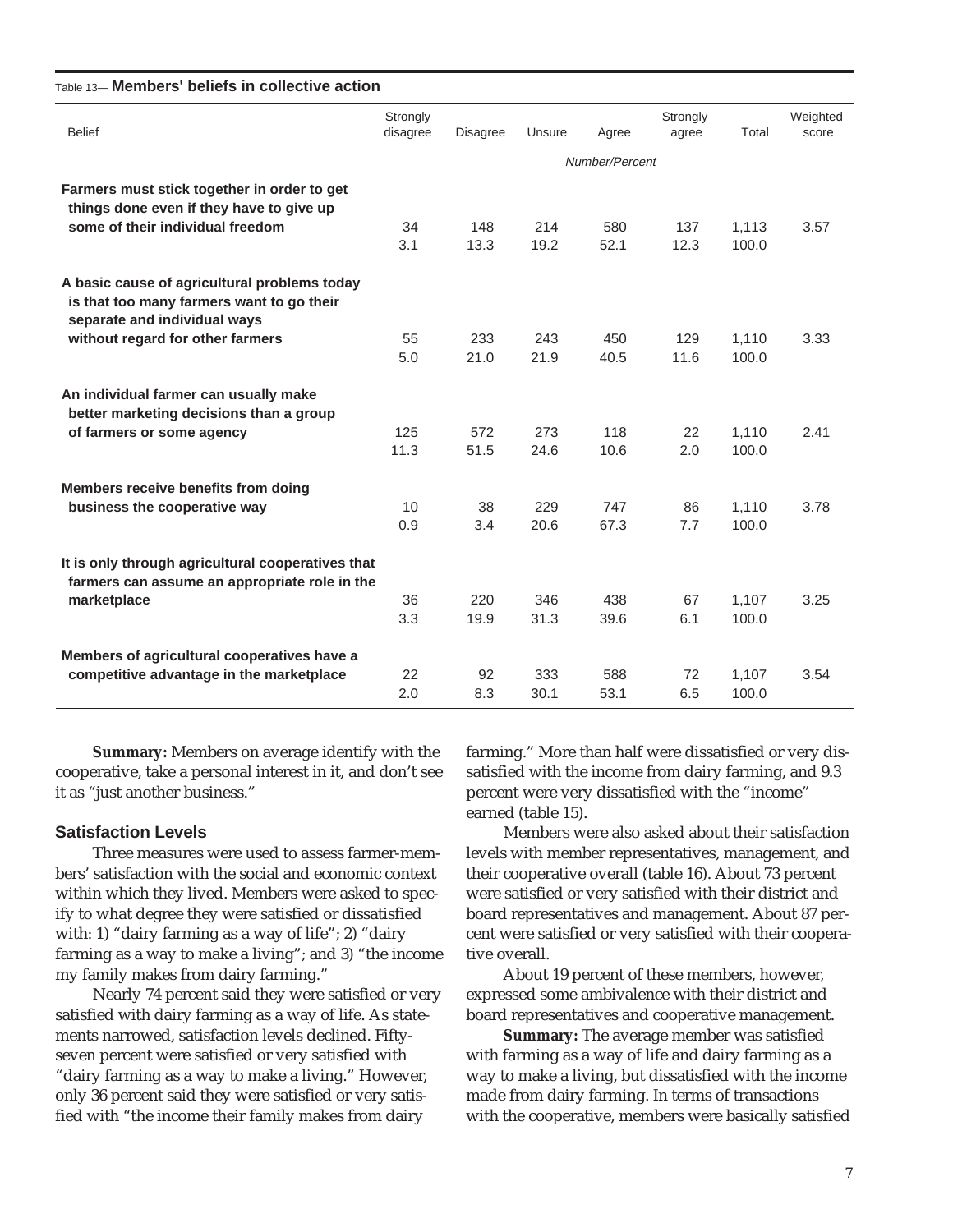#### Table 14— **Members' identification with the cooperative**

|                                                                                 | Response                    |                 |                      |       |                   |       |
|---------------------------------------------------------------------------------|-----------------------------|-----------------|----------------------|-------|-------------------|-------|
| Item                                                                            | Strongly<br><b>Disagree</b> | <b>Disagree</b> | Unsure               | Agree | Strongly<br>Agree | Total |
|                                                                                 |                             |                 | <b>Number</b>        |       |                   |       |
| I feel I am part-owner of the cooperative                                       | 32                          | 122             | 129                  | 714   | 127               | 1,124 |
| Belonging to the cooperative is an important part<br>of my identity as a farmer | 35                          | 206             | 208                  | 571   | 103               | 1,123 |
| The cooperative is just another place to do business                            | 52                          | 518             | 116                  | 401   | 31                | 1,118 |
| The cooperative is my agent in the marketplace                                  | 13                          | 39              | 120                  | 820   | 127               | 1,119 |
|                                                                                 |                             |                 | Percent <sup>1</sup> |       |                   |       |
| I feel I am part-owner of the cooperative                                       | 2.8                         | 10.9            | 11.5                 | 63.5  | 11.3              | 100.0 |
| Belonging to the cooperative is an important part<br>of my identity as a farmer | 3.1                         | 18.3            | 18.5                 | 50.8  | 9.2               | 100.0 |
| The cooperative is just another place to do business                            | 4.7                         | 46.3            | 10.4                 | 35.9  | 2.8               | 100.0 |
| The cooperative is my agent in the marketplace                                  | 1.2                         | 3.5             | 10.7                 | 73.3  | 11.3              | 100.0 |

<sup>1</sup> Based on the number responding to each item.

#### Table 15— **Member satisfaction levels with farming and their cooperative**

|                                               | Response             |                     |                      |           |                   |       |  |
|-----------------------------------------------|----------------------|---------------------|----------------------|-----------|-------------------|-------|--|
| Item                                          | Very<br>dissatisfied | <b>Dissatisfied</b> | Unsure               | Satisfied | Very<br>satisfied | Total |  |
|                                               |                      |                     | <b>Number</b>        |           |                   |       |  |
| Dairy farming as a way of life                | 17                   | 139                 | 140                  | 669       | 155               | 1,120 |  |
| Dairy farming as a way to make a living       | 57                   | 216                 | 208                  | 537       | 102               | 1,120 |  |
| The income my family makes from dairy farming | 103                  | 455                 | 152                  | 367       | 34                | 1,111 |  |
|                                               |                      |                     | Percent <sup>1</sup> |           |                   |       |  |
| Dairy farming as a way of life                | 1.5                  | 12.4                | 12.5                 | 59.7      | 13.8              | 100.0 |  |
| Dairy farming as a way to make a living       | 5.1                  | 19.3                | 18.6                 | 47.9      | 9.1               | 100.0 |  |
| The income my family makes from dairy farming | 9.3                  | 41.0                | 13.7                 | 33.0      | 3.1               | 100.0 |  |

<sup>1</sup> Based on the number responding to each item.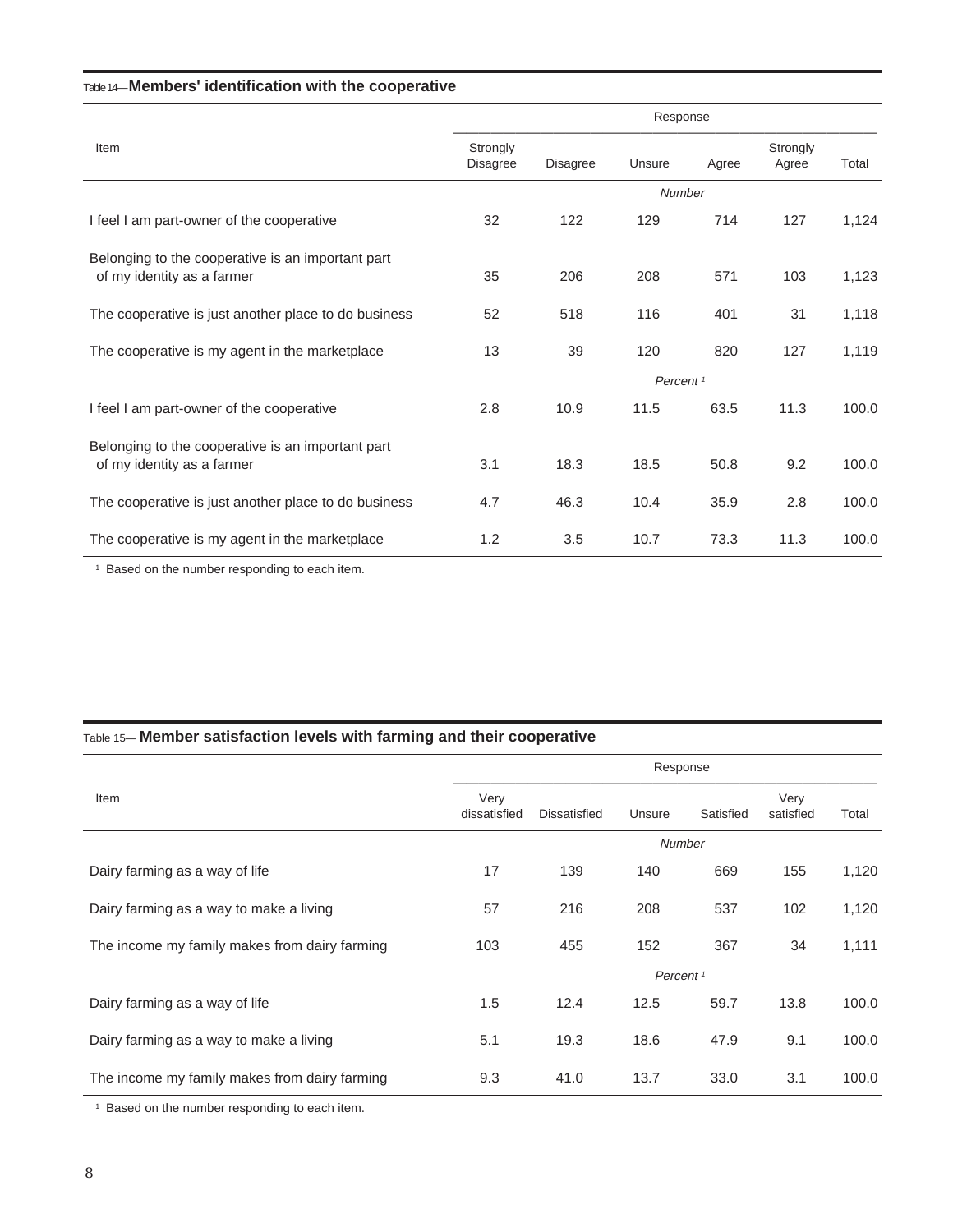#### Table 16— **Member satisfaction with their cooperative**

|                                             | Response             |                     |                      |           |                   |       |  |
|---------------------------------------------|----------------------|---------------------|----------------------|-----------|-------------------|-------|--|
| Item                                        | Very<br>dissatisfied | <b>Dissatisfied</b> | Unsure               | Satisfied | Very<br>satisfied | Total |  |
|                                             |                      |                     | <b>Number</b>        |           |                   |       |  |
| Satisfied with my cooperative over-all      | 15                   | 43                  | 83                   | 781       | 201               | 1,123 |  |
| Satisfied with my district director         | 25                   | 42                  | 230                  | 659       | 162               | 1,118 |  |
| Satisfied with the board of directors       | 16                   | 40                  | 239                  | 685       | 141               | 1,121 |  |
| Satisfied with the cooperative's management | 27                   | 59                  | 216                  | 642       | 174               | 1,118 |  |
|                                             |                      |                     | Percent <sup>1</sup> |           |                   |       |  |
| Satisfied with my cooperative over-all      | 1.3                  | 3.8                 | 7.4                  | 69.5      | 17.9              | 100.0 |  |
| Satisfied with my district director         | 2.2                  | 3.8                 | 20.6                 | 58.9      | 14.5              | 100.0 |  |
| Satisfied with the board of directors       | 1.4                  | 3.6                 | 21.3                 | 61.1      | 12.6              | 100.0 |  |
| Satisfied with the cooperative's management | 2.4                  | 5.3                 | 19.3                 | 57.4      | 15.6              | 100.0 |  |

<sup>1</sup> Based on the number responding to each item.

made from dairy farming. In terms of transactions with the cooperative, members were basically satisfied with district and board representatives and managers.

#### **Member Influence**

Cooperatives are organized around principles which seek to provide member influence and control. Member beliefs about their own influence, and members' influence generally, were assessed with three items: 1) "Cooperative members have a great amount of influence on how the cooperative is run"; 2) "Cooperative members have too much say about how the cooperative is run"; and 3) "I am satisfied with the amount of influence I have on how the cooperative is run." Fifty percent of the members agreed or strongly agreed that cooperative members have a "great amount of influence" on how the cooperative is run. Nearly 80 percent disagreed or strongly disagreed that members have too much say. When queried about individual member influence, nearly 57 percent agreed or strongly agreed that they were satisfied with the amount of their influence on how the cooperative is run (table 17).

**Summary:** A profile of the average member would find a farmer who was satisfied with the amount of influence he or she personally has on the cooperative, who would believe that members in general have considerable influence on how the cooperative is run, and who would disagree that members have too much say.

#### **Equity/Impartiality**

Fundamental to these organizations are concepts of equity or understandings of the cooperative as impartial in determining its use, function, and the benefits received. Three items were used in assessing member beliefs about equity: 1) "The cooperative primarily benefits large farms"; 2) "The cooperative primarily benefits small farms"; and 3) "The cooperative benefits Grade A producers more than Grade B producers."

Results showed members were unsure about these equity issues. Nearly 39 percent said they were unsure whether the cooperative benefits Grade A more than Grade B producers. Nearly 29 percent agreed or strongly agreed that Grade A producers receive an advantage, although about the same number disagreed or strongly disagreed that one class of producer had an advantage over the other (table 18).

In terms of possible advantages attributable to size of farm, most respondents felt it was fairly clear. Small farms were not the prime beneficiaries of the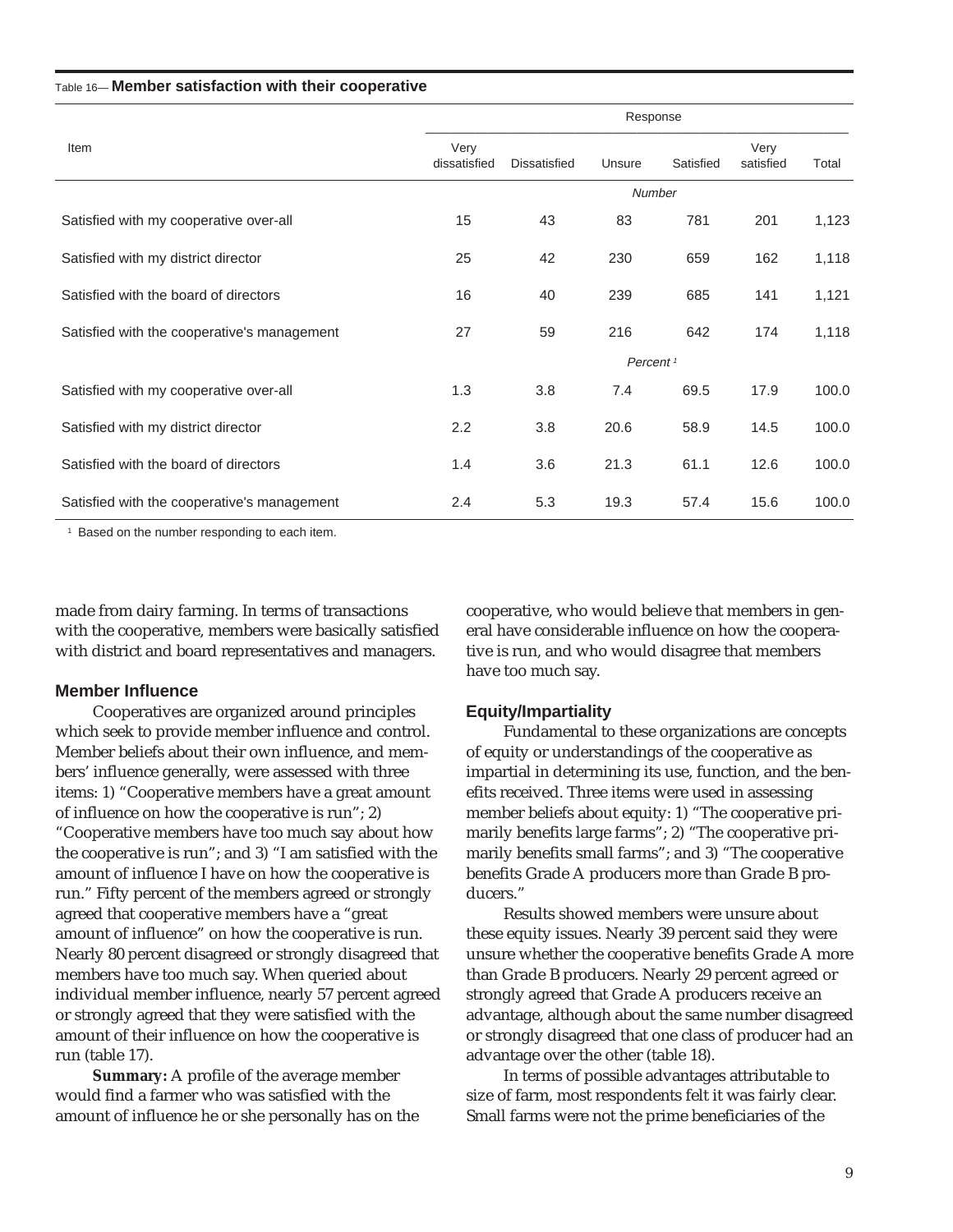#### Table 17— **Member beliefs on the amount of influence on the cooperative**

|                                                                                |                      |                 | Response             |       |                   |       |
|--------------------------------------------------------------------------------|----------------------|-----------------|----------------------|-------|-------------------|-------|
| Item                                                                           | Strongly<br>disagree | <b>Disagree</b> | Unsure               | Agree | Strongly<br>agree | Total |
|                                                                                |                      |                 | Number               |       |                   |       |
| Have a great amount of influence on how the<br>cooperative is run              | 56                   | 230             | 274                  | 517   | 42                | 1,119 |
| Have too much say about how the cooperative is run                             | 151                  | 741             | 201                  | 16    | 9                 | 1,118 |
| Have too little say about how the cooperative is run                           | 36                   | 405             | 379                  | 220   | 74                | 1,114 |
| Satisfied with the amount of influence I have on how<br>the cooperative is run | 63                   | 173             | 249                  | 587   | 45                | 1,117 |
|                                                                                |                      |                 | Percent <sup>1</sup> |       |                   |       |
| Have a great amount of influence on how the<br>cooperative is run              | 5.0                  | 20.6            | 24.5                 | 46.2  | 3.8               | 100.0 |
| Have too much to say about how the cooperative is run                          | 13.5                 | 66.3            | 18.0                 | 1.4   | 0.8               | 100.0 |
| Have too little say about how the cooperative is run                           | 3.2                  | 36.4            | 34.0                 | 19.7  | 6.6               | 100.0 |
| Satisfied with the amount of influence I have on how<br>the cooperative is run | 5.6                  | 15.5            | 22.3                 | 52.6  | 4.0               | 100.0 |

<sup>1</sup> Based on the number responding to each item.

#### Table 18— **Member beliefs on equity issues**

|                                                                 | Response             |                 |                      |       |                   |       |
|-----------------------------------------------------------------|----------------------|-----------------|----------------------|-------|-------------------|-------|
| <b>Belief</b>                                                   | Strongly<br>disagree | <b>Disagree</b> | Unsure               | Agree | Strongly<br>agree | Total |
|                                                                 |                      |                 | <b>Number</b>        |       |                   |       |
| The cooperative primarily benefits large farms                  | 61                   | 401             | 350                  | 216   | 76                | 1,104 |
| The cooperative primarily benefits small farms                  | 129                  | 552             | 379                  | 39    | 9                 | 1,108 |
| The cooperative benefits Grade A more than<br>Grade B producers | 45                   | 311             | 434                  | 263   | 58                | 1,111 |
|                                                                 |                      |                 | Percent <sup>1</sup> |       |                   |       |
| The cooperative primarily benefits large farms                  | 5.5                  | 36.3            | 31.7                 | 19.6  | 6.9               | 100.0 |
| The cooperative primarily benefits small farms                  | 11.6                 | 49.8            | 34.2                 | 3.5   | 0.8               | 100.0 |
| The cooperative benefits Grade A more than<br>Grade B producers | 4.1                  | 28.0            | 39.1                 | 23.7  | 5.2               | 100.0 |

<sup>1</sup> Based on the number responding to each item.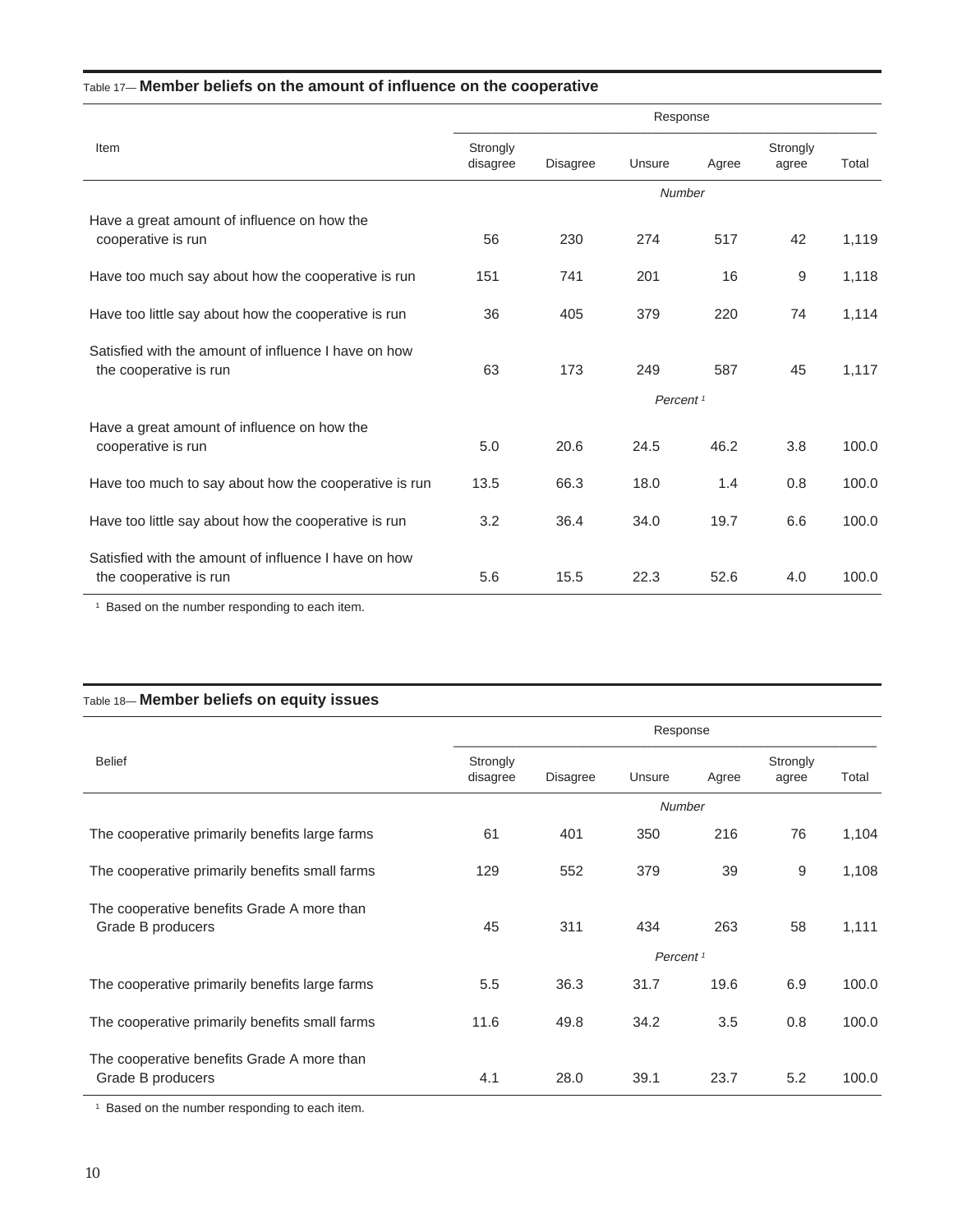| Table 19- Member participation in the cooperative |  |  |
|---------------------------------------------------|--|--|
|                                                   |  |  |

| Item                                  | <b>No</b> | Yes                  | Total |
|---------------------------------------|-----------|----------------------|-------|
|                                       |           | <b>Number</b>        |       |
| Attended meetings                     | 468       | 656                  | 1,124 |
| Served on committees                  | 988       | 132                  | 1,120 |
| Elected to office                     | 919       | 199                  | 1,118 |
| Recruited other farmers<br>as members | 348       | 82                   | 430   |
|                                       |           | Percent <sup>1</sup> |       |
| Attended meetings                     | 41.6      | 58.4                 | 100.0 |
| Served on committees                  | 88.2      | 11.8                 | 100.0 |
| Elected to office                     | 82.2      | 17.8                 | 100.0 |
| Recruited other farmers as<br>members | 80.9      | 19.1                 | 100.0 |

<sup>1</sup> Based on the number responding to each item.

cooperative—only 4 percent agreed or strongly agreed that they were. More than 61 percent did not believe that small farms were the prime beneficiaries. The remaining 34 percent were unsure.

When the question was asked in the reverse, 42 percent disagreed that large farms were the prime beneficiaries, 27 percent said they were, and 31 percent were unsure.

**Summary:** The average responses for these equity questions were the most problematic of all the categories.

#### **Participation**

Four measures were made of member participation in the cooperative. Three were assessments of participation in member governance and one of loyalty and commitment, i.e., recruitment of other members (table 19).

More than 58 percent said they had attended cooperative meetings in the past year—the most involvement of the four measures. Nearly 18 percent had served as an elected officer, another 11.8 percent had served on a non-elective committee. Nearly 20 percent attempted to recruit other farmers as members, though it needs noting that less than one-half of all members responded to this question.

**Summary:** The average member attends meetings, but is much less likely to serve as an elected officer or on a committee, or to recruit other members.

#### **Summary**

The average member milked less than 100 cows, farmed between 180 and 500 acres with less than 10 percent of it rented, produced gross farm sales ranging from \$50,000 to \$250,000 and more likely in the \$100,000-\$250,000 range, and hired little labor for the operation. If all farm assets were sold on this farm, the average member would be able to retain 50 percent or more of the value of those assets.

Demographically, this member had a high school diploma and was between the ages of 35 and 65, and more likely was 35-50. On average, members or their spouses did not hold off-farm jobs.

Most members believed in cooperative principles although they were ambivalent about "open membership." The average believed in collective action, but not to the extent that they saw cooperatives as the sole and exclusive choice for social action. In terms of identity, the average member felt attached to the cooperative and saw it as more than "just another business."

The average member was: satisfied with farming as a way of life, dairy farming as a way to make a living, unhappy with the income it generated, basically satisfied with district and board representatives and managers, satisfied with the amount of influence he or she personally had on the cooperative, believed that members in general had considerable influence on how the cooperative was run, and disagreed that members have too much say. The average member with degrees of unsureness—did not see either large or small farmers or Grade A or Grade B producers as prime beneficiaries of the cooperative.

Concerning participation, this member attended meetings, but was less likely to serve on committees, serve in an elected office, or help recruit other members.

### **Analytical Approach—Regression Analysis**

The major interest in this study is to understand how characteristics of members are related to various participation measures, i.e., attending meetings, serving on committees, serving as an elected officer, and recruiting other members.

For example, how do members' perceptions of equity-fairness issues affect how they participate? Are their feelings about cooperative principles related to participation? Do members who believe in collective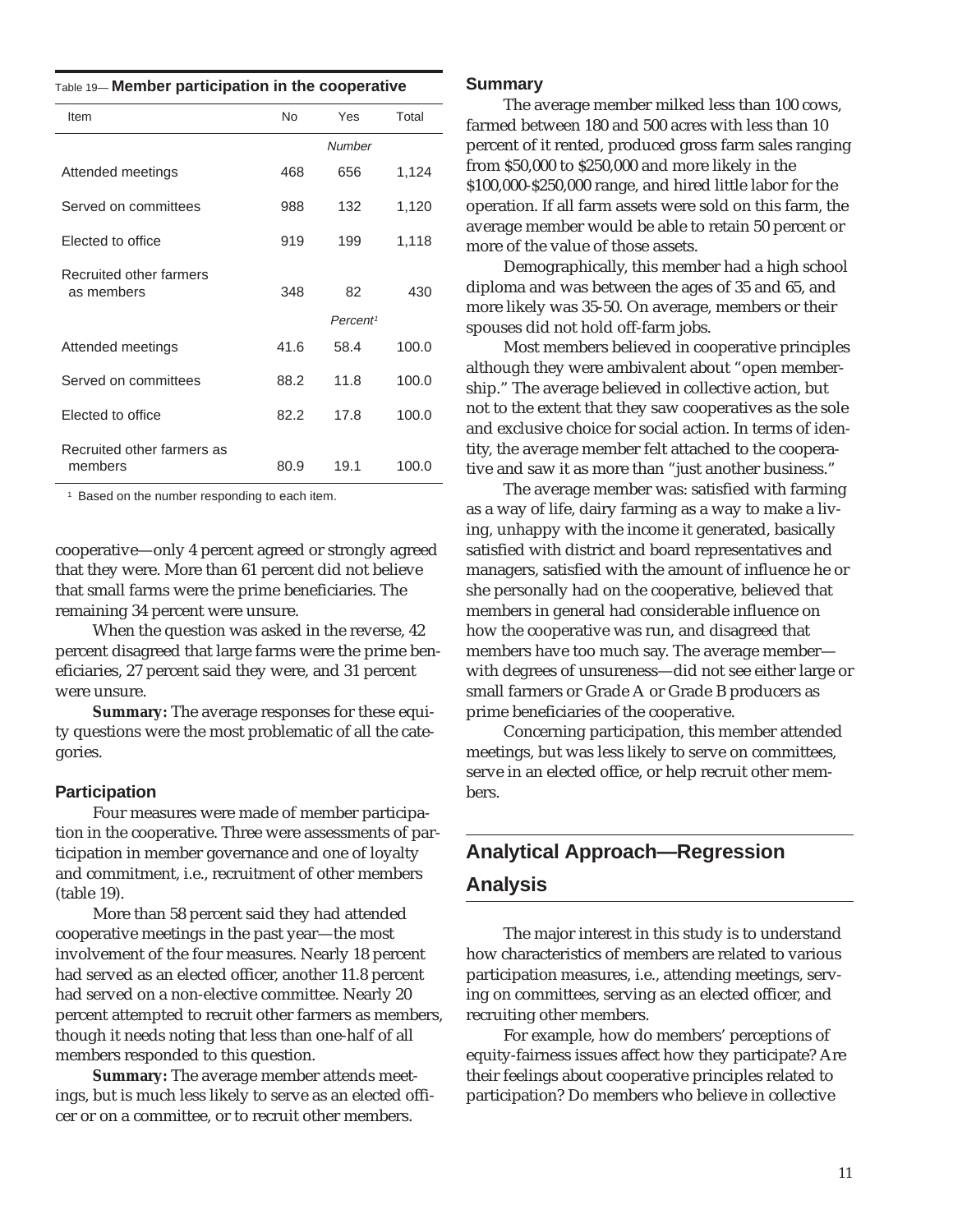action participate more or less than those who do not? Does the size of a member's farm unit affect how he or she participates?

**Regression Analysis:** This is a powerful statistical method for sorting out influences among variables. It allows the user to identify how several variables simultaneously influence the value of another variable. These influences can be assessed with statistically computed degrees of confidence, i.e., whether the results are due to some random occurrence or if the observed influences occur in a systematic, non-random fashion. Regression analysis as used here assesses how various member characteristics influence the participation activities.

**Regression Coefficients:** One can understand how variables are related to each other by examining computed regression coefficients. These calculated measures assess the strength and direction of association between variables. A positive coefficient between two variables indicates they change congruently in the same direction. A negative coefficient implies the reverse—variables change in opposite directions, i.e., as one gets larger, its complement gets smaller.

The size of a regression coefficient indicates the relative strength of a relationship between two variables. The absolute size of a standardized regression coefficient always varies between 0.0 and 1.0. The larger the absolute size of the number, the stronger the relationship.

Given the objectives of this report to understand how member characteristics are related to participation, a value can be calculated, for example, on how a member's age, belief in principles and collective action, and size of farm unit may all affect participation behaviors. This technique can measure the relationship between participation and the other variables, with varying degrees of confidence, i.e., what we observe happening between variables is due to some systematic relationship and not just chance. <sup>3</sup>

**Likert Scales:** Many member characteristics were measured with these scales. There were five choices along a range—from strongly disagree or very dissatisfied to strongly agree or very satisfied. These choices are scored "1" (strongly disagree or very dissatisfied) to "5" (strongly agree or very satisfied). The higher the number, the stronger the agreement or level of satisfaction.

Scale scores are calculated for each belief item to supplement interpretations and to cross-validate the regression results. They are a check on the regression results. When scale scores are incongruent with the regression results, the regression coefficients likely

represent non-linear relationships with the participation measures. The variables may vary together, but in a curvilinear fashion, sometimes increasing and/or decreasing and then reversing themselves. The scale scores identify these variables. Their interpretation is more ambiguous and will not be interpreted here.

**Regression Equations:** These techniques are used to show how various member characteristics are related to four measures of participation, i.e., attendance at meetings, serving on committees, serving as an elected officer, and recruiting other members. These objectives can be specified in an equation format: participation is understood as a function of, or associated with farm type, farm tenure, labor provision, debt load, member demographics, and beliefs about cooperative principles, collective action, equitable treatment, member identity, member influence, and life and cooperative satisfaction. Stated more formally in functional equation format:

- 1 "Attending meetings" is a function of (demographics, farm type, tenure, labor, debt, cooperative principles, collective action, equity, member identity, member influence, and life satisfaction.)
- 2 "Farmers serving on committees" is a function of (demographics, farm type, tenure, labor, debt, cooperative principles, collective action, equity, member identity, member influence, and life satisfaction.)

<sup>&</sup>lt;sup>3</sup> Readers uninitiated in regression analysis need only know a few things to understand regression coefficients. Coefficients measure relationships between things called variables. For example, the daily temperature is a variable. The cloudiness of the sky is variable. A standardized regression coefficient can only vary between 0.0 and l.0. The larger the absolute size of the regression coefficient, the stronger the relationship between the two variables. If the coefficient between the amount of change in the daily temperature, for example, and the amount of change in cloud cover is [0.7], this suggests there is a fairly strong relationship between changes in the daily temperature and the degree of clouds in the sky.

Regression coefficients have a positive or negative sign. Positive signs imply that when two variables change together, they change in the same direction. Negative signs imply they vary or change in opposite directions. For example, if the regression coefficients between changes in the daily temperature and the amount of cloud cover in the above example was found to be -0.8, we would know that as larger proportions of the sky are overcast, daily temperatures would be lower—i.e., more clouds, lower temperatures.

A third variable might be the probability of rain. If a regression coefficient +0.75 was found between cloud cover and the probability of rain, this number suggests there is a strong positive relationship between cloud cover and rain—i.e., the more cloud cover, the greater the likelihood of rain.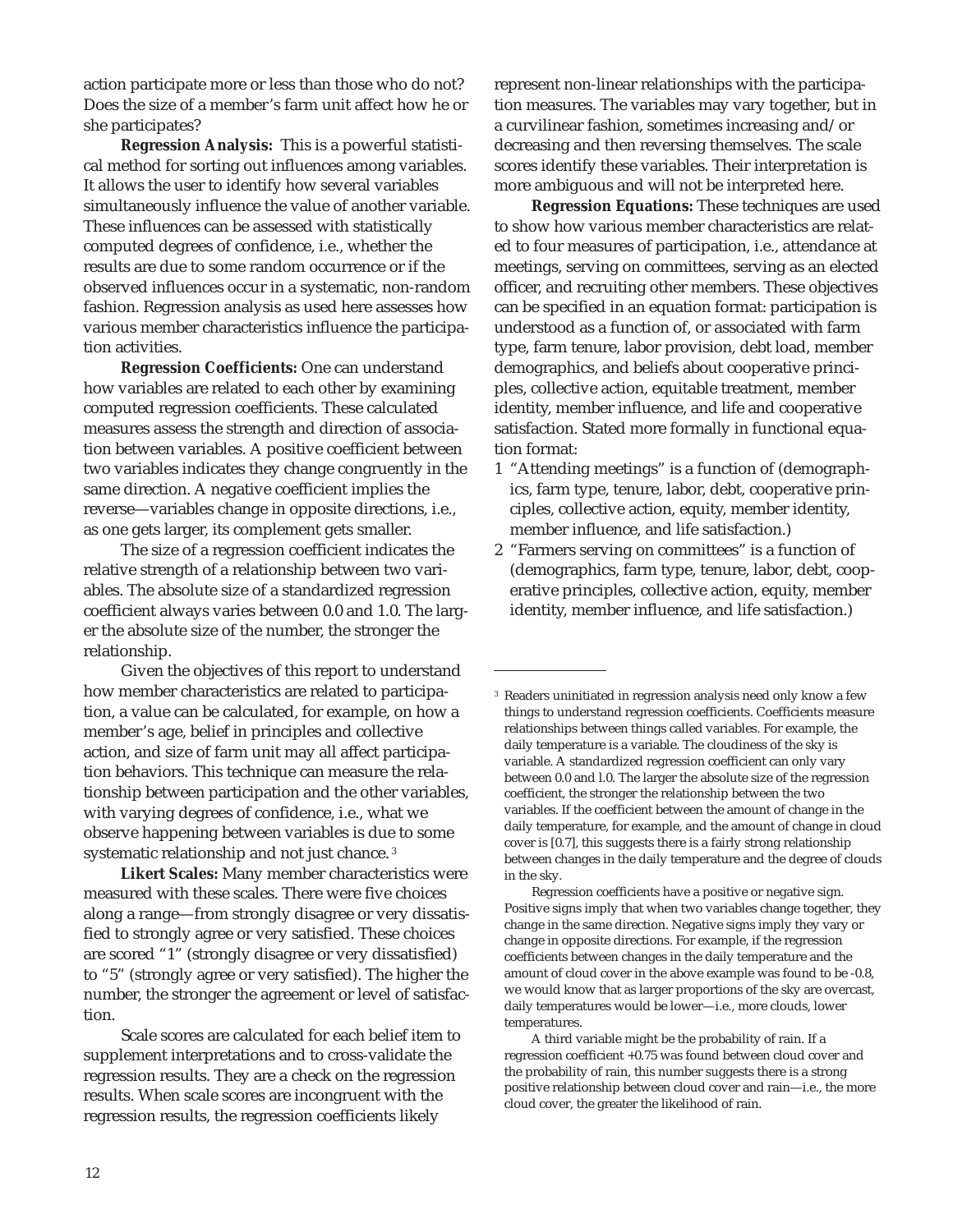- 3. "Farmers elected to office" is a function of (demographics, farm type, tenure, labor, debt, cooperative principles, collective action, equity, member identity, member influence, and life satisfaction.)
- 4. "Farmers recruiting other farmers" is a function of (demographics, farm type, tenure, labor, debt, cooperative principles, collective action, equity, member identity, member influence, and life satisfaction.)

#### **Regression and Likert Scale Analyses**

The results of the four regression analyses are shown in tables 20-23. Only statistically significant variables are presented. These measures indicate whether variables are related to each other by chance or are systematic and non-random relationships. Several variables were statistically related to four participation measures i.e., attending meetings, serving on committees, serving on the board of directors, and recruiting other members.

Regression analyses convey how variables change and move together, either in the same or opposite direction. Regression coefficients summarize the intensity and direction of these movements. Likert scales measure the intensity of beliefs and attitudes. They represent the average degree of belief members hold collectively.

#### **Attended Meetings**

Thirteen variables were statistically related to attending meetings and included the following characteristics and measures: farm type (percent gross farm sales from the sale of milk); farm size (gross farm sales and size of milking herd); demographics (does the spouse hold an off-farm job); cooperative identification ("I feel I am part owner of the cooperative"); cooperative principles ("Ag co-ops should practice one-person, one-vote" and "Ag co-ops should support education for members and the public"); two satisfaction variables (" with dairy farming as a way of life" and "with the district director"); two comparative equity variables ("the cooperative primarily benefits small farms" and "the cooperative primarily benefits large farms"); influence ("Members have too much say about how the cooperative is run"), and collective action ("Members receive benefits from doing business the cooperative way") (table 20).

**Farm Type, Dairy:** The farm type variable, "percent of gross farm sales from milk sales," was found statistically significant and positively related to attendance at meetings. Table 20 shows a regression coeffi-

cient of 0.06740 for this variable. The more farm sales were composed of milk sales, the more likely members were to attend meetings. Table 24 shows this tendency is in part accounted for by the greater attendance of members in the 75-89.9 percent sales category, and their relatively smaller attendance in the 1-49 percent sales category.

**Farm Size:** Two farm size variables, "size of milking herd" and "gross farm sales," were found statistically significant and positively related to attendance at meetings. Their regression coefficients were 0.11777 for size of milking herd and 0.08423 for gross farm sales (table 20). These positive regression coefficients indicate members with larger herds were more likely to attend cooperative meetings than those with smaller herds, as were members with smaller sales.

Table 24 shows these relationships in percentage format. It compares attenders with non-attenders. Fifty-eight percent who attend meetings came from farms with gross sales volumes of \$100,000 or more. Only 6.3 percent came from farms with sales volumes of less than \$30,000. This size relationship is reflected by the non-attenders as well. Compared with attenders, fewer non-attenders (44.8 percent) were from the \$100,000-plus units, while more (16.1) percent were from the \$30,000 and less units.

When examining herd sizes, a similar relationship is found (table 24). Nearly 64 percent of the members who attended meetings milked herds of more than 50 cows. Only 36.3 percent of those who attended had herds of less than 50 head. Compared with attenders, fewer non-attenders (46 percent) milked herds larger than 50 cows and more non-attenders (54 percent) milked herds smaller than 50 head.

**Demographic Variables:** The variable, "Does spouse hold an off-farm job?", was found statistically significant and negatively related to attendance at meetings. The calculated regression coefficient was - 0.09009 (table 20). Members were more likely to attend meetings if the spouse was not employed off the farm.

This relationship was supported by table 25 percentages. Nearly 63 percent of the attenders said their spouses did not hold off-farm employment, compared with 50+ percent of the non-attenders. More non-attenders than attenders had an employed spouse, (35 versus 30 percent).

**Cooperative Principles:** Two beliefs, "Ag co-ops should practice one-person, one-vote" and "Ag co-ops should support education for members and the public," were found statistically significant and positively related to meeting attendance. The calculated regression coefficients were 0.06072 for the one-person, one-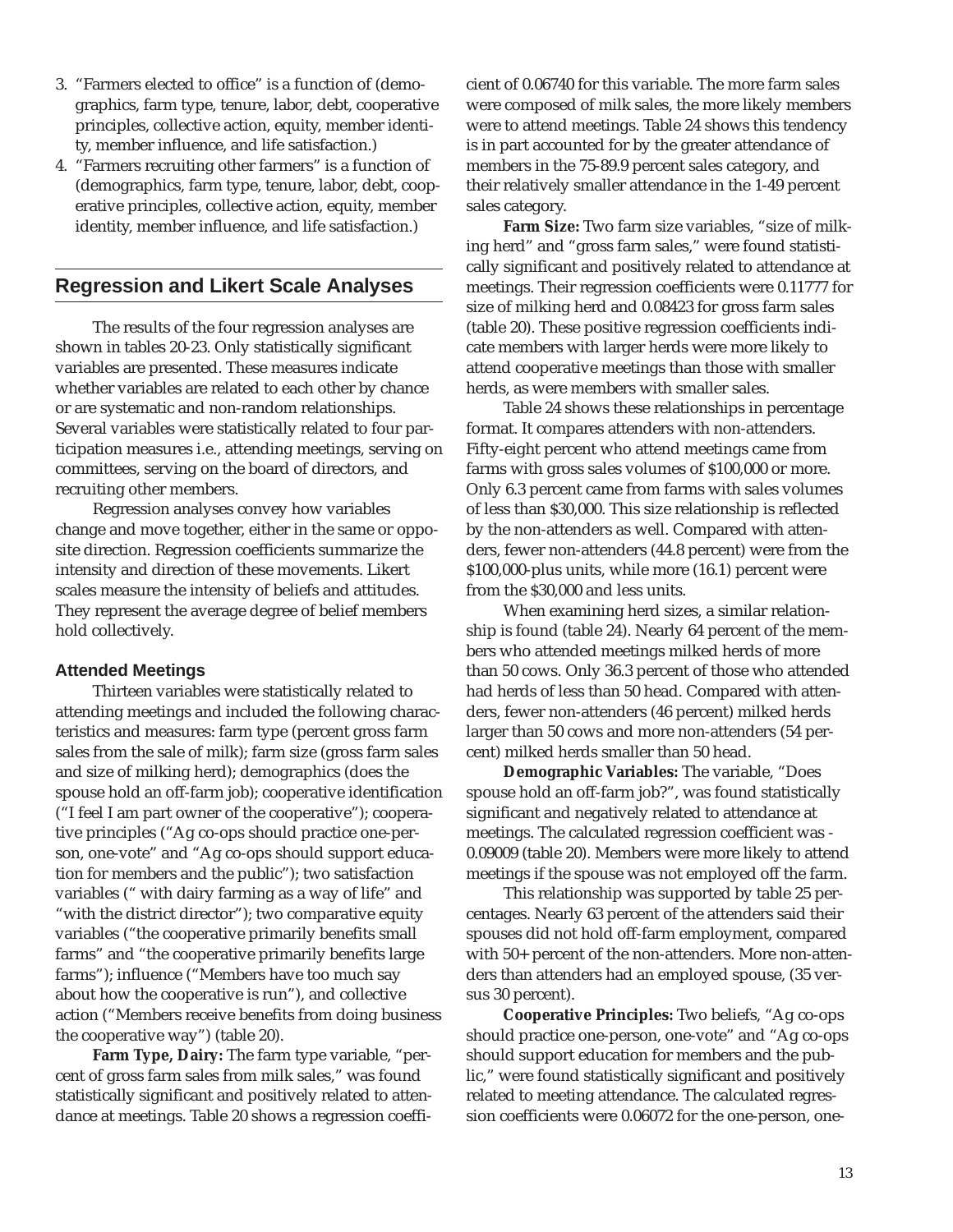|                                                                   | Standardized          |
|-------------------------------------------------------------------|-----------------------|
| Member characteristics                                            | regression            |
|                                                                   | coefficient (t-value) |
|                                                                   |                       |
| Farm Type:                                                        |                       |
| Percent of gross farm sales from milk                             | $0.06740*$            |
|                                                                   | (2.415)               |
| Farm Size:                                                        |                       |
| Gross farm sales                                                  | 0.08423 *             |
|                                                                   | (2.650)               |
| Size of milking herd                                              | $0.11777*$            |
|                                                                   | (3.796)               |
| Demographic:                                                      |                       |
| Spouse employed off the farm                                      | $-0.09009*$           |
|                                                                   | (3.319)               |
| <b>Cooperative Identification:</b>                                |                       |
| I feel I am part-owner of the cooperative.                        | $0.14624*$            |
|                                                                   | (4.236)               |
| <b>Cooperative principles:</b>                                    |                       |
| Ag co-ops should practice one-person, one-vote.                   | $0.06072**$           |
|                                                                   | (1.757)               |
| Ag co-ops should support education for members and the public.    | 0.06594 **            |
|                                                                   | (1.890)               |
| Satisfaction:                                                     |                       |
|                                                                   |                       |
| With dairy farming as a way of life.                              | 0.10769 *             |
|                                                                   | (3.669)               |
| With my district director.                                        | $0.09049*$            |
|                                                                   | (2.714)               |
| Equity:                                                           |                       |
| The cooperative primarily benefits small farms.                   | $-0.09451$ *          |
|                                                                   | $(-3.256)$            |
| The cooperative primarily benefits large farms.                   | $0.07424*$            |
|                                                                   | (2.582)               |
| Influence:                                                        |                       |
| Co-op members have too much to say about how the co-op is run.    | $-0.05030*$           |
|                                                                   | $(-2.084)$            |
| <b>Collective Action:</b>                                         |                       |
| Members receive benefits from doing business the cooperative way. | $0.07271$ *           |
|                                                                   | (1.987)               |
|                                                                   |                       |
| Intercept                                                         | 0.38529               |
|                                                                   |                       |
| R <sup>2</sup>                                                    | 0.22169               |
|                                                                   |                       |
| Adjusted R <sup>2</sup>                                           | 0.21282               |
|                                                                   |                       |
| $\mathsf F$                                                       | 24.99946 *            |
|                                                                   |                       |

#### Table 20— **Attendance at meetings and member characteristics: regression coefficients (n = 1,156)**

\* Variables significant at 0.05 probability level.

\*\* Variables significant at 0.10 probability level.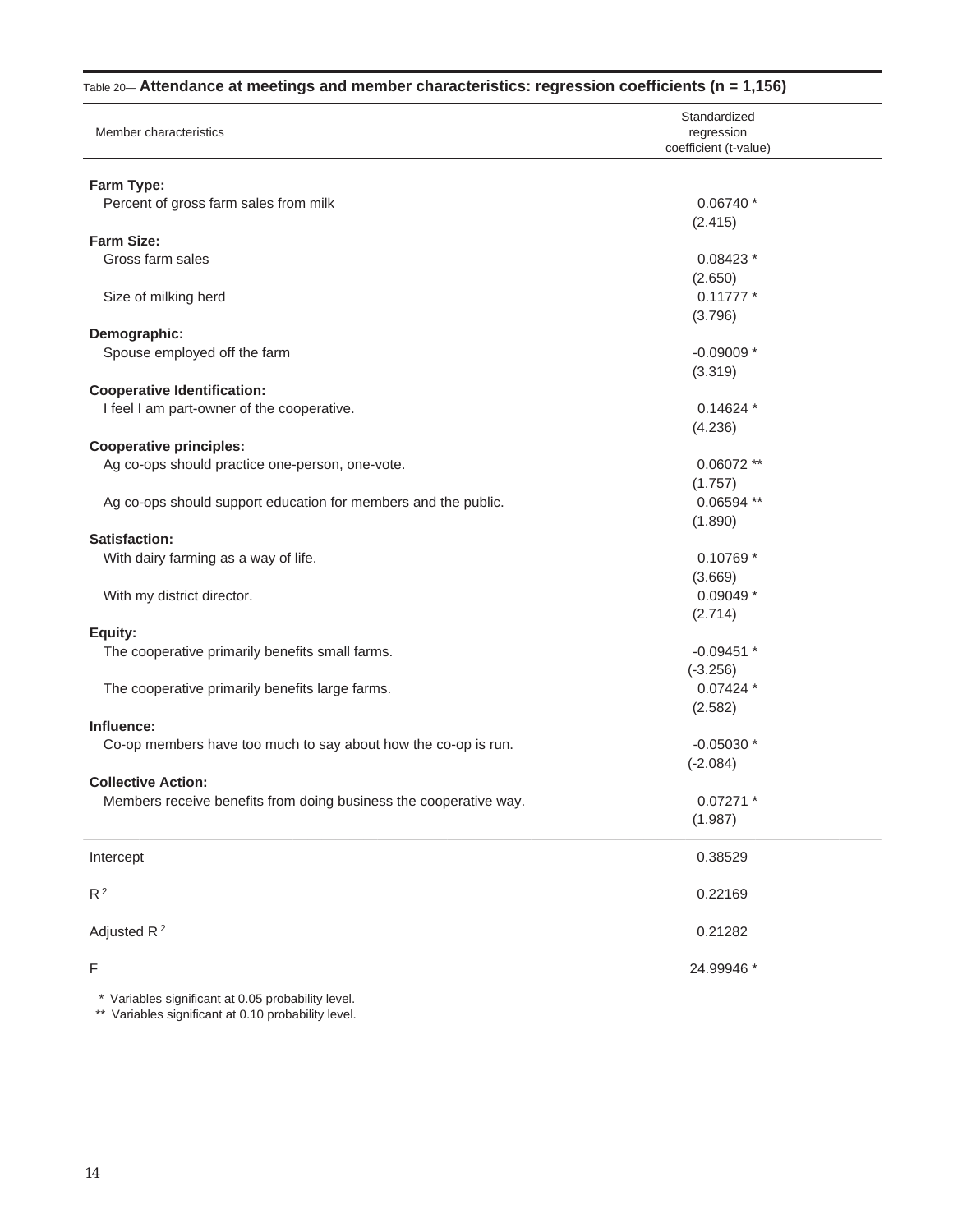| $_{\text{Table 21}}$ Service on committees and member characteristics: regression coefficients(n = 1,156) |                                                        |  |  |  |  |
|-----------------------------------------------------------------------------------------------------------|--------------------------------------------------------|--|--|--|--|
| Member characteristics                                                                                    | Standardized<br>regression<br>coefficient<br>(t-value) |  |  |  |  |
| <b>Farm Size:</b>                                                                                         |                                                        |  |  |  |  |
| Gross farm sales                                                                                          | 0.13933 *<br>(4.842)                                   |  |  |  |  |
| Percent of labor hired                                                                                    | $0.09382*$<br>(3.318)                                  |  |  |  |  |
| <b>Cooperative principles:</b>                                                                            |                                                        |  |  |  |  |
| Ag co-ops should work with other ag co-ops.                                                               | $0.09014*$<br>(2.656)                                  |  |  |  |  |
| Satisfaction:                                                                                             |                                                        |  |  |  |  |
| With my board of directors.                                                                               | 0.19992 *<br>(6.372)                                   |  |  |  |  |
| Influence:                                                                                                |                                                        |  |  |  |  |
| Co-op members have too little to say about how the co-op is run.                                          | $0.07954$ *<br>(2.916)                                 |  |  |  |  |
| <b>Collective Action:</b>                                                                                 |                                                        |  |  |  |  |
| Members receive benefits from doing business the cooperative way.                                         | $0.10466*$<br>(3.008)                                  |  |  |  |  |
| Intercept                                                                                                 | 0.22919                                                |  |  |  |  |
| $R^2$                                                                                                     | 0.19938                                                |  |  |  |  |
| Adjusted R <sup>2</sup>                                                                                   | 0.19519                                                |  |  |  |  |
| F                                                                                                         | 47.64737 *                                             |  |  |  |  |

\* Variables significant at 0.05 probability level.

vote principle, and 0.06594 for the education principle (table 20). The greater the agreement with these principles, the more likely members were found to attend meetings. The reverse was also true—less agreement and less attendance.

The relationships between principles and attendance at meetings was supported by the Likert scale analysis (table 26). The score for those attending meetings was 3.95, and 3.86 for non-attenders for the oneperson, one-vote principle. The scale scores for the education principle was 3.80 for attenders and 3.66 for non-attenders. Members who attended meetings subscribed to one-person, one-vote and the education principles more strongly than non-attenders.

**Collective Action:** The item, "Members receive benefits from doing business the cooperative way," was found statistically significant and positively related to attendance at meetings. The regression coefficient for this variable was .07271 (table 20). The

stronger they believed that "Members received benefits from doing business the cooperative way," the more likely they were to attend meetings.

The scale analysis supported this finding. The score was 3.84 for attenders and 3.68 for non-attenders (table 26). Members who attended meetings believed in "the cooperative way" more strongly than nonattenders.

One identification variable, "I feel I am part owner of my cooperative," was found statistically significant. The regression revealed a coefficient of 0.14624 for this variable (table 20). The more strongly members subscribed positively to this belief, the more likely they were to attend cooperative meetings. When scale scores between attenders and non-attenders were compared, those attending scored higher (3.83) than non-attenders (3.51) in their identification with the cooperative.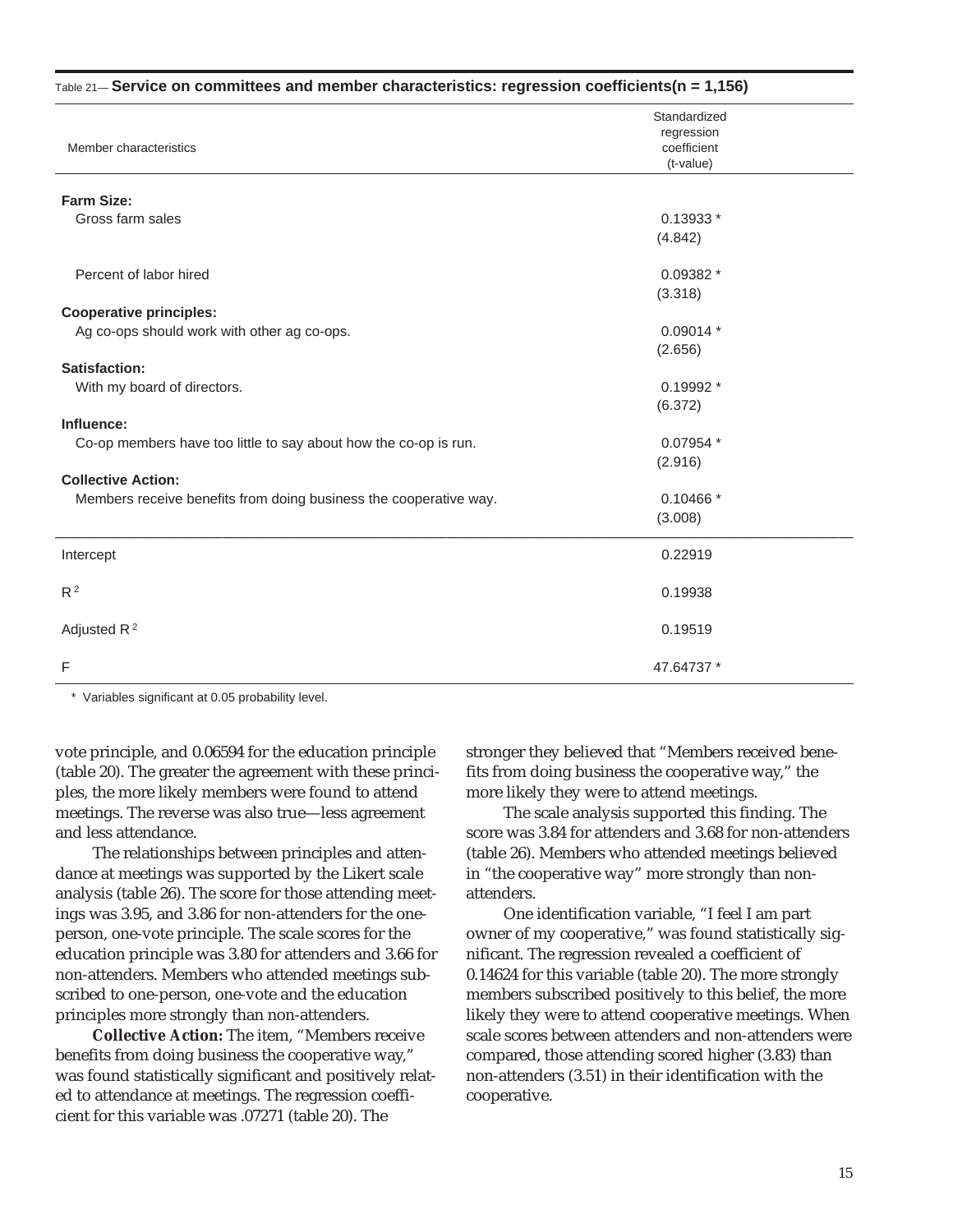| $_{\text{Table 22}}-$ Service in an election office and member characteristics: regression coefficients(n = 1,156) |                           |
|--------------------------------------------------------------------------------------------------------------------|---------------------------|
|                                                                                                                    | Standardized              |
| Member characteristics                                                                                             | regression<br>coefficient |
|                                                                                                                    | (t-value)                 |
| <b>Farm Size:</b>                                                                                                  |                           |
| Gross farm sales                                                                                                   | 0.08573 *                 |
|                                                                                                                    | (2.672)                   |
| Size of milking herd                                                                                               | $0.09121$ *               |
|                                                                                                                    | (2.945)                   |
| <b>Cooperative principles:</b>                                                                                     |                           |
| Ag co-ops should practice one-member, one-vote.                                                                    | $0.12766*$                |
|                                                                                                                    | (3.682)                   |
| Ag co-ops should work with other ag co-ops.                                                                        | $0.08031$ *               |
|                                                                                                                    | (2.265)                   |
| <b>Satisfaction:</b>                                                                                               |                           |
| With my board of directors.                                                                                        | $0.15440*$                |
|                                                                                                                    | (4.357)                   |
| <b>Cooperative Identification:</b>                                                                                 |                           |
| I feel I am part owner of the cooperative.                                                                         | $0.13140*$                |
|                                                                                                                    | (3.760)                   |
| <b>Collective Action:</b>                                                                                          |                           |
| An individual farmer can usually make better marketing decisions                                                   | $-0.06393$                |
| than a group of farmers.                                                                                           | $(-2.320)$                |
| Intercept                                                                                                          | 0.23672                   |
| R <sup>2</sup>                                                                                                     | 0.19955                   |
| Adjusted $R^2$                                                                                                     | 0.19466                   |
|                                                                                                                    |                           |
| F                                                                                                                  | 40.84831*                 |

\* Variables significant at 0.05 probability level.

**Member Satisfaction:** Two satisfaction variables were found positively related to meeting attendance, "satisfaction with dairy farming as a way of life" and "satisfaction with the district director." The calculated regression coefficients were 0.10769 ("farming as a way of life,") and 0.09049 ("district director") (table 20). Members who were more satisfied with "farming as a way of life" and with the "district director" tended to be attenders, while those less satisfied were less likely to attend.

This relationship between these measures of satisfaction and attendance at meetings was supported by the scale analysis. The score for attenders satisfied with farming was 3.82, and 3.59 non-attenders. The scale score for satisfaction with the district director was 3.89 for attenders and 3.67 for non-attenders.

Members who attended meetings expressed more satisfaction with farming and with their district director than non-attending members (table 26).

**Member Influence:** "Members have too much say about how the cooperative is run" was found statistically significant and negatively related to attendance at meetings. Regression coefficient for this was - 0.05030 (table 20). Farmers who agreed that "Members have too much say" were less likely to attend meetings.

The scale analysis supported this finding. The score was 2.02 for attenders and 2.20 for non-attenders. On average, both groups disagreed that members have too much say. However, those who attended meetings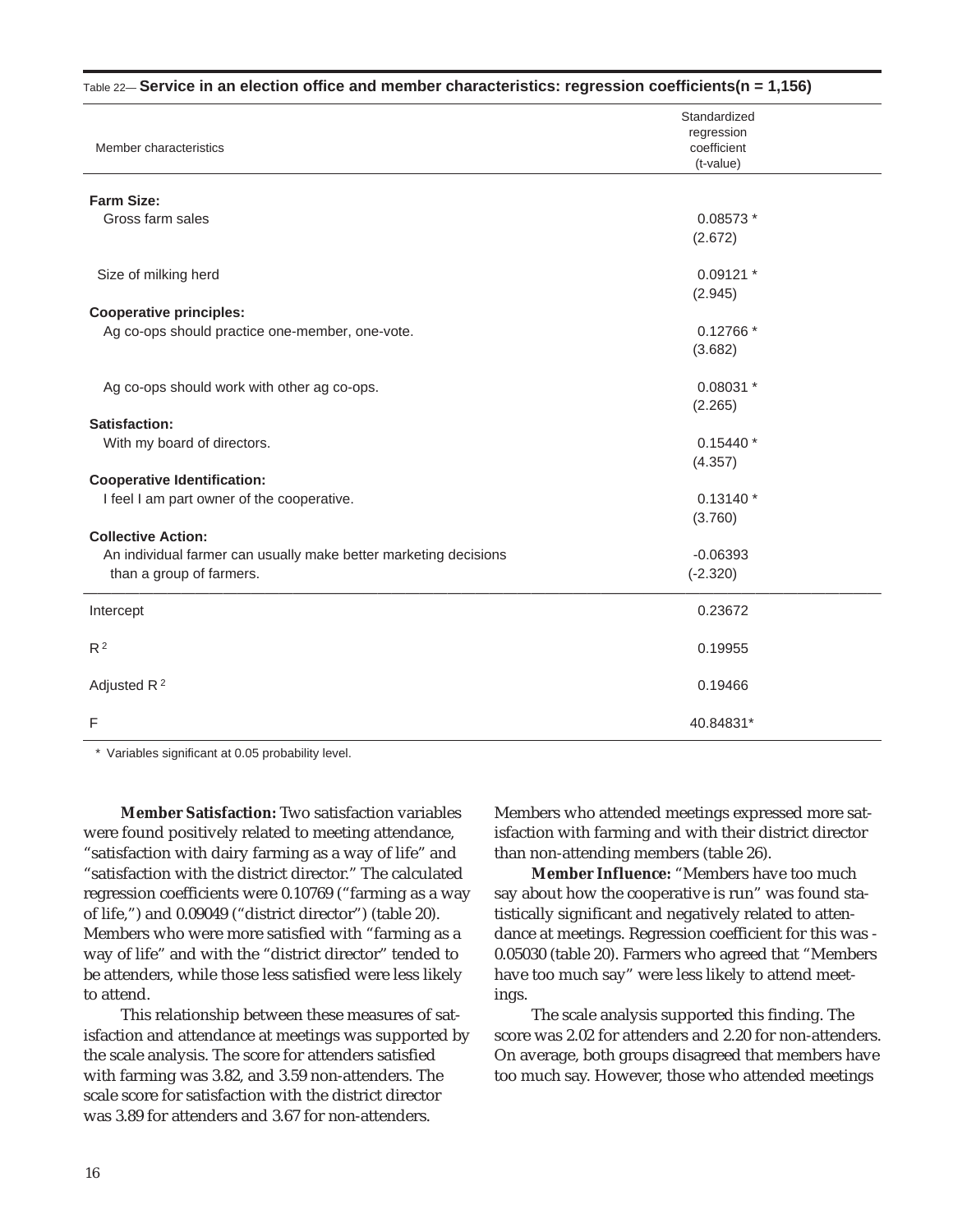| $_{\text{Table 23}}$ -- Recruited other members and member characteristics: regression coefficients (n = 1,156) |                                                        |  |  |  |
|-----------------------------------------------------------------------------------------------------------------|--------------------------------------------------------|--|--|--|
| Member characteristics                                                                                          | Standardized<br>regression<br>coefficient<br>(t-value) |  |  |  |
| Farm Size:                                                                                                      |                                                        |  |  |  |
| Size of milking herd                                                                                            | 0.08434 *<br>(2.877)                                   |  |  |  |
| <b>Cooperative Identification:</b>                                                                              |                                                        |  |  |  |
| Being a co-op member is an important part of my identity as a farmer.                                           | $0.14294*$<br>(4.875)                                  |  |  |  |
| Equity:                                                                                                         |                                                        |  |  |  |
| The cooperative primarily benefits large farms.                                                                 | $-0.09535*$                                            |  |  |  |
|                                                                                                                 | (3.303)                                                |  |  |  |
| Intercept                                                                                                       | $-0.03080$                                             |  |  |  |
| R <sup>2</sup>                                                                                                  | 0.04142                                                |  |  |  |
| Adjusted $R^2$                                                                                                  | 0.03892                                                |  |  |  |
| F                                                                                                               | 16.57946 *                                             |  |  |  |

\* Variables significant at 0.05 probability level.

tended to disagree more strongly with the "too much say" item while non-attenders were more likely to believe that members have too much say (table 26).

**Equity/Equality/Impartiality:** The item, "The cooperative primarily benefits small farms," was found negatively related to attendance at meetings. The regression revealed a coefficient of -0.09451 (table 20). The more strongly members subscribed to this belief, the less likely they were to attend cooperative meetings. When scale scores between attenders and non-attenders were compared, attenders scored lower (2.23)—disagreed more intensely—than non-attenders (2.44) (table 26).

A second equity variable, "The cooperative primarily benefits large farms," was found positively related to attendance. The calculated regression coefficient was 0.07424 (table 20). The more likely members were to attend meetings, the more likely they were to agree with the view that "The cooperative primarily benefits large farms."

The relationship between "equity " and "attendance" was supported by the scale analysis. The score was 2.80 for those attending and 2.94 for those not attending. Both groups disagreed that "The cooperative primarily benefits large farms." However members attending were less intense in their disagreement. A score of 3.00 indicates ambivalence. Non-attenders disagreed more intensely.

#### **Served on Committees**

Six variables were found related to serving on non-elective committees—farm size (gross farm sales); the percent labor hired; cooperative principle ("Ag coops should work with other ag co-ops"); collective action ("Members receive benefits from doing business the cooperative way"); satisfaction ("satisfaction with the cooperative board of directors"); and influence ("Members have too little say on how the cooperative is run").

**Farm Size:** The amount of gross farm sales was found statistically significant and positively related to members serving on a committee. The regression revealed a coefficient of 0.13933 for this variable (table 21). Those from farms with greater gross sales were more likely to serve than those with smaller gross farm sales.

When comparing members who served on committees with those who did not, 78.3 percent who served had gross sales volumes of \$100,000 or more, while just 48.7 percent who did not serve had similar volumes (table 27). Only 1.6 percent of the committee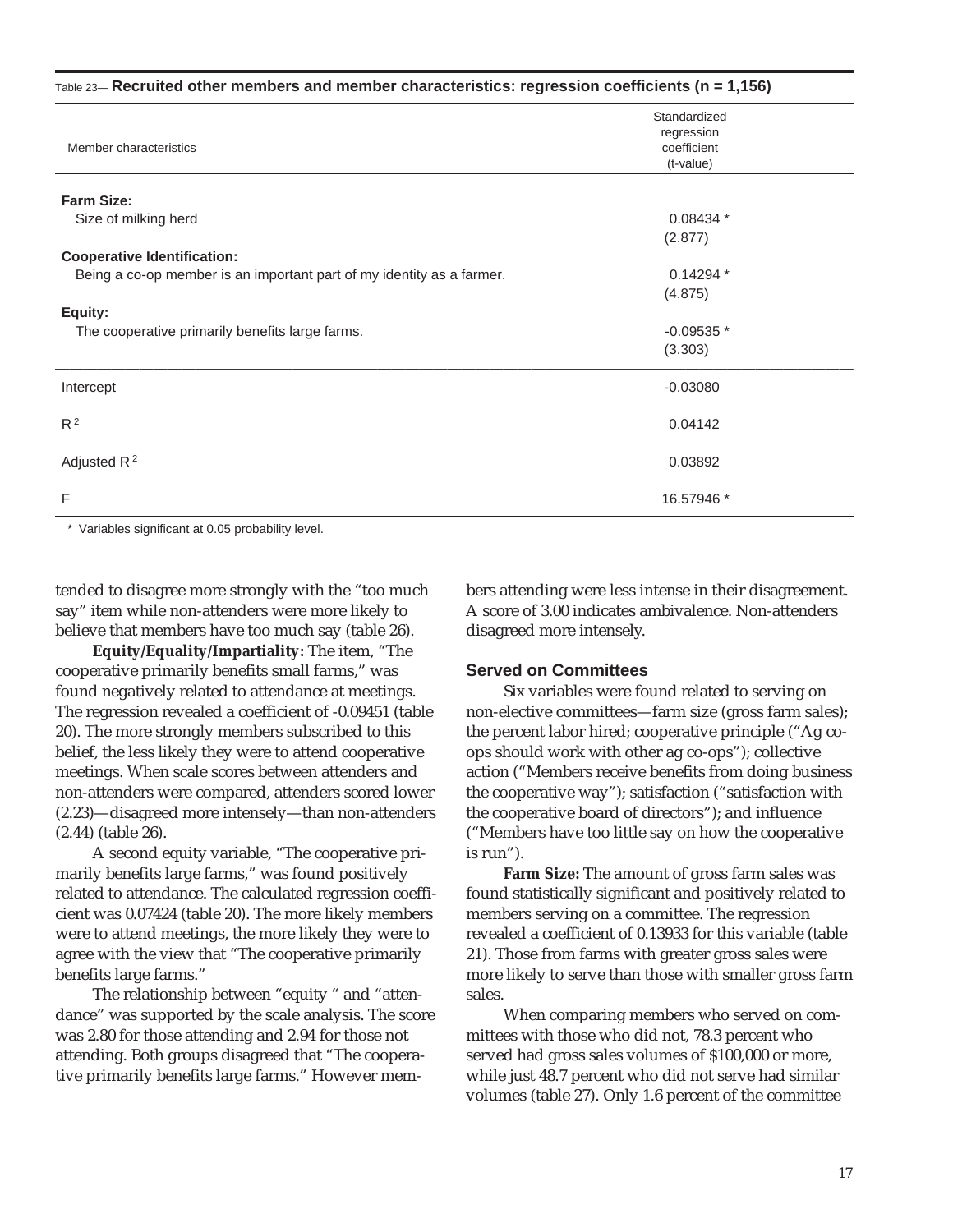| Table 24— Size of farm and member attendance at |  |  |  |
|-------------------------------------------------|--|--|--|
| meetings                                        |  |  |  |

|                                                                                                        |                                           | Attended meetings                                    |                                          |                                                    |  |  |  |
|--------------------------------------------------------------------------------------------------------|-------------------------------------------|------------------------------------------------------|------------------------------------------|----------------------------------------------------|--|--|--|
| Size category                                                                                          |                                           | No                                                   |                                          | Yes                                                |  |  |  |
| Cows<br>Number                                                                                         | Number                                    | Percent                                              | Number                                   | Percent                                            |  |  |  |
| Less than 50<br>179<br>$50 -$<br>180 - 499<br>$500 - 999$<br>1,000 and more<br>Total                   | 250<br>183<br>30<br>463                   | 54.0<br>39.5<br>6.5<br>100.0                         | 236<br>349<br>65<br>650                  | 36.3<br>53.7<br>10.0<br>100.0                      |  |  |  |
| Gross farm sales<br>\$1,000                                                                            |                                           |                                                      |                                          |                                                    |  |  |  |
| Less than 10<br>29.9<br>10 -<br>$30 -$<br>49.9<br>50 -<br>99.9<br>100 - 249.9<br>250 and more<br>Total | 14<br>57<br>53<br>120<br>153<br>45<br>442 | 3.2<br>12.9<br>12.0<br>27.1<br>34.6<br>10.2<br>100.0 | 9<br>31<br>56<br>169<br>285<br>82<br>632 | 1.4<br>4.9<br>8.9<br>26.7<br>45.1<br>13.0<br>100.0 |  |  |  |
| Gross farm sales<br>from milk sales<br>Percent                                                         |                                           |                                                      |                                          |                                                    |  |  |  |
| 49.9<br>1 -<br>50 -<br>74.9<br>75 -<br>89.9<br>100<br>90 -                                             | 89<br>124<br>155<br>83                    | 19.7<br>27.5<br>34.4<br>18.4                         | 88<br>168<br>271<br>115                  | 13.7<br>26.2<br>42.2<br>17.9                       |  |  |  |
| Total                                                                                                  | 451                                       | 100.0                                                | 642                                      | 100.0                                              |  |  |  |

persons came from farms with sales volumes of less than \$30,000, while 11.8 percent of those not serving on committees had such volumes.

**Labor Provision:** Hired labor was found statistically significant and positively related to member participation on a committee. The calculated regression coefficient for this variable was 0.09382 (table 21). Members serving on committees tended to be from farms that hired more than half their labor needs.

#### **Table 25—Spouse with occupation or employment other than farming and attendance at meetings**

|                 | Attended meetings |         |  |  |  |
|-----------------|-------------------|---------|--|--|--|
| Spouse employed | No                | Yes     |  |  |  |
|                 |                   | Number  |  |  |  |
| <b>No</b>       | 236               | 405     |  |  |  |
| Yes             | 162               | 195     |  |  |  |
| No spouse       | 62                | 44      |  |  |  |
| Total           | 460               | 644     |  |  |  |
|                 |                   | Percent |  |  |  |
| <b>No</b>       | 51.30             | 62.89   |  |  |  |
| Yes             | 35.22             | 30.28   |  |  |  |
| No spouse       | 13.48             | 6.83    |  |  |  |
| Total           | 100.00            | 100.00  |  |  |  |

Table 28 shows that while l7.4 percent of the members serving on committees hired more than half of their needed farm labor, just 8.8 percent of members not serving on committees did so. While the percentage of all respondents in the study hiring half of their labor needs was small (less than 10 percent), those serving on committees were more likely to hire labor than those members not serving on committees.

**Cooperative Principles:** One belief concerning cooperative principles, "Ag co-ops should work with other ag co-ops," was found statistically significant and positively related to serving on committees. The regression revealed a coefficient of 0.09014 for this variable (table 21). The more members agreed, the more likely they were found serving on committees and conversely so (less likely, less service).

This relationship is supported by the scale analysis. The scale score for those serving was 4.07 and 3.8 for non-servers (table 29). Members serving on committees believed more intensely than those not serving that "Ag co-ops should work with other ag co-ops."

**Collective Action:** This variable, "Members receive benefits from doing business the cooperative way," was found statistically significant and positively related to serving on committees. The calculated regression coefficient was .10466. The more intensely members believed that "Members received benefits from doing business the cooperative way," the more likely they were to serve on committees. The scale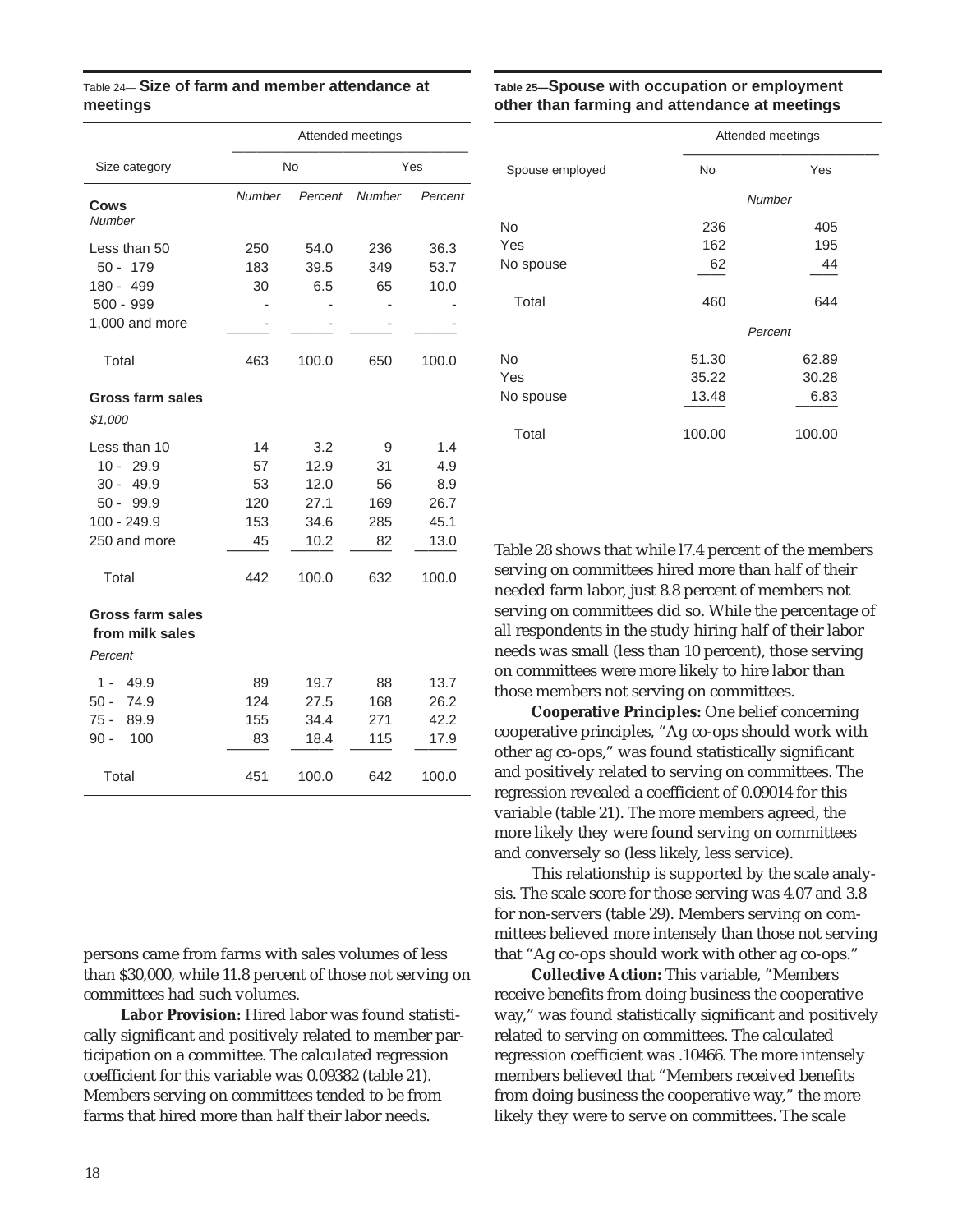#### Table 26—**Member beliefs and attendance at meetings**

| <b>Belief</b>                                    | Strongly<br>disagree | <b>Disagree</b>                  | Unsure | Agree         | Strongly<br>agree | Total | Weighted<br>score |
|--------------------------------------------------|----------------------|----------------------------------|--------|---------------|-------------------|-------|-------------------|
|                                                  |                      |                                  |        | <b>Number</b> |                   |       |                   |
| I feel I am part-owner of my cooperative         |                      |                                  |        |               |                   |       |                   |
| Did not attend meetings                          | 18                   | 66                               | 67     | 288           | 26                | 465   | 3.51              |
| Attended meetings                                | 14                   | 55                               | 62     | 419           | 101               | 651   | 3.83              |
| Agricultural cooperatives should practice one-   |                      |                                  |        |               |                   |       |                   |
| member, one-vote                                 |                      |                                  |        |               |                   |       |                   |
| Did not attend meetings                          | 2                    | 20                               | 84     | 284           | 66                | 456   | 3.86              |
| Attended meetings                                | $\overline{7}$       | 28                               | 73     | 420           | 119               | 647   | 3.95              |
| Agricultural cooperatives should support         |                      |                                  |        |               |                   |       |                   |
| education of members and the public              |                      |                                  |        |               |                   |       |                   |
| Did not attend meetings                          | 10                   | 29                               | 107    | 269           | 39                | 454   | 3.66              |
| Attended meetings                                | 11                   | 35                               | 114    | 400           | 85                | 645   | 3.80              |
| The cooperative primarily benefits small farms   |                      |                                  |        |               |                   |       |                   |
| Did not attend meetings                          | 40                   | 204                              | 190    | 18            | 5                 | 457   | 2.44              |
| Attended meetings                                | 89                   | 343                              | 185    | 21            | 4                 | 642   | 2.23              |
| Members receive benefits from doing              |                      |                                  |        |               |                   |       |                   |
| business the cooperative way                     |                      |                                  |        |               |                   |       |                   |
| Did not attend meetings                          | 5                    | 16                               | 123    | 289           | 24                | 457   | 3.68              |
| Attended meetings                                | 5                    | 22                               | 104    | 453           | 62                | 646   | 3.84              |
| Members have too much to say about how the       |                      |                                  |        |               |                   |       |                   |
| co-op is run                                     |                      |                                  |        |               |                   |       |                   |
| Did not attend meetings                          | 54                   | 276                              | 123    | 9             | 2                 | 464   | 2.20              |
| Attended meetings                                | 97                   | 461                              | 76     | 7             | $\overline{7}$    | 648   | 2.02              |
| The cooperative primarily benefits large farms   |                      |                                  |        |               |                   |       |                   |
| Did not attend meetings                          | 17                   | 144                              | 177    | 82            | 34                | 454   | 2.94              |
| Attended meetings                                | 44                   | 255                              | 170    | 131           | 42                | 642   | 2.80              |
|                                                  | Very                 |                                  |        |               | Very              |       | Weighted          |
|                                                  |                      | Dissatisfied Dissatisfied Unsure |        | Satisfied     | Satisfied         | Total | score             |
| Satisfaction with my district director           |                      |                                  |        |               |                   |       |                   |
| Did not attend meetings                          | 12                   | 17                               | 127    | 266           | 43                | 465   | 3.67              |
| Attended meetings                                | 13                   | 25                               | 102    | 387           | 119               | 646   | 3.89              |
| Satisfaction with dairy farming as a way of life |                      |                                  |        |               |                   |       |                   |
| Did not attend meetings                          | 13                   | 71                               | 60     | 266           | 53                | 463   | 3.59              |
| Attended meetings                                | $\sqrt{3}$           | 66                               | 79     | 398           | 101               | 647   | 3.82              |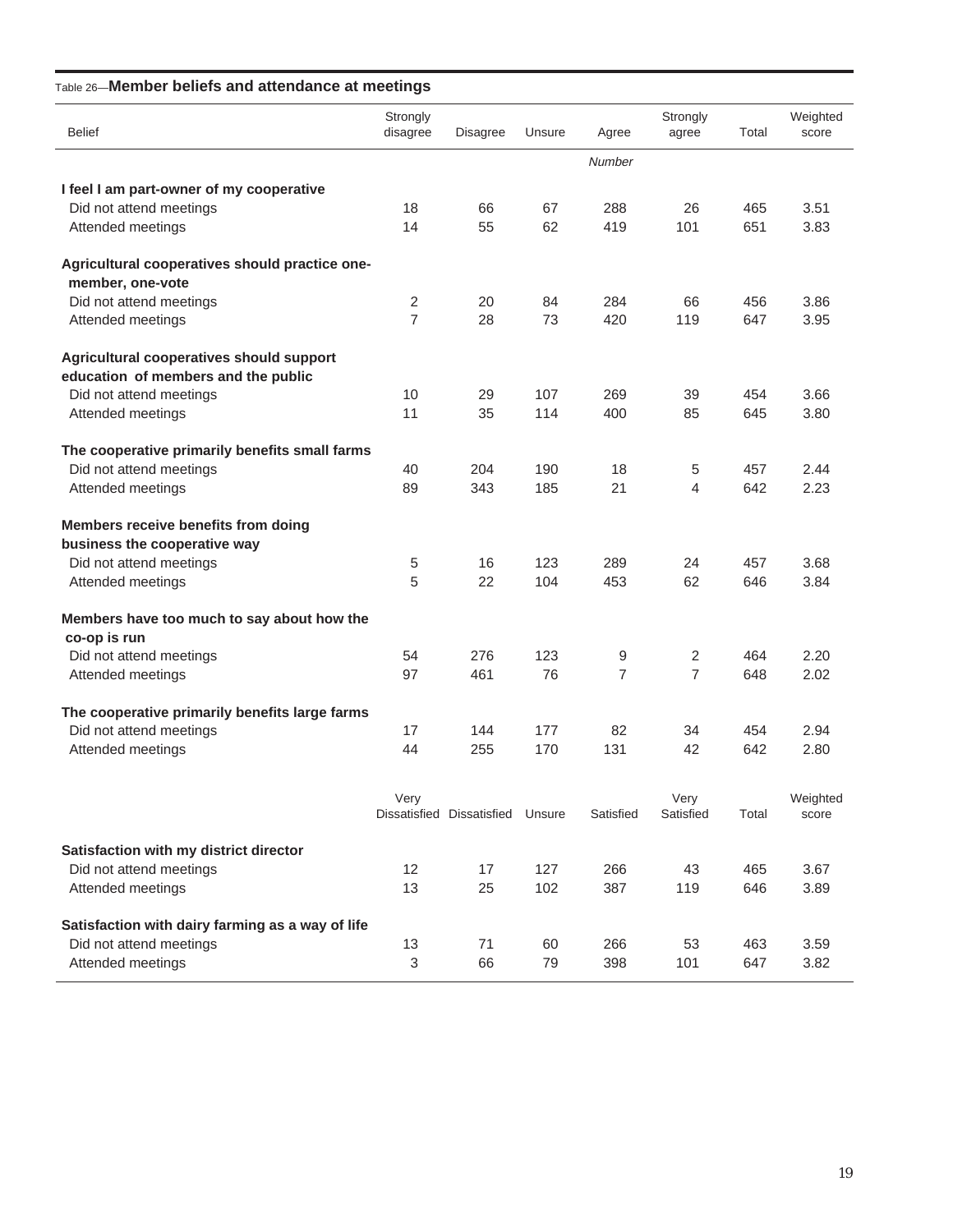#### Table 27— **Member served on a committee and size of farm**

|           | Served on a committee |
|-----------|-----------------------|
| <b>No</b> | Yes                   |
|           | Number of members     |
|           |                       |
|           |                       |
| 23        |                       |
| 88        | 2                     |
| 104       | 5                     |
| 268       | 21                    |
| 361       | 74                    |
| 98        | 27                    |
| 942       | 129                   |
|           | Percent               |
| 2.44      |                       |
| 9.34      | 1.55                  |
| 11.04     | 3.88                  |
| 28.45     | 16.28                 |
| 38.32     | 57.36                 |
| 10.40     | 20.93                 |
| 100.00    | 100.00                |
|           |                       |

likely they were to serve on committees. The scale served on committees scored higher (3.98) than those who didn't participate (3.75).

**Member Satisfaction:** "Satisfaction with the board of directors" was found positively related to serving on committees. The calculated regression coefficient was 0.19992 (table 21). Those farmers more satisfied with their board of directors were more likely to serve on committees. This relationship was borne out by the Likert scale scores. Members who served on committees scored higher (4.11) than those who did not (3.76) (table 29).

**Influence:** "Members have too little say about how the co-op is run" was found statistically significant and positively related to service on a non-elected committee. However, this relationship is ambiguous given the Likert scale analysis. The scale score was 2.69 for those who served on committees and 2.93 for those

#### Table 28— **Member served on a committee and hired more than half of the physical labor performed on the farm**

|                                          | Served on a committee |               |  |  |
|------------------------------------------|-----------------------|---------------|--|--|
| Hired over half<br>of the physical labor | No                    | Yes           |  |  |
|                                          |                       | <b>Number</b> |  |  |
| <b>No</b>                                | 889                   | 109           |  |  |
| Yes                                      | 86                    | 23            |  |  |
| Total                                    | 975                   | 132           |  |  |
|                                          |                       | Percent       |  |  |
| <b>No</b>                                | 91.18                 | 82.58         |  |  |
| Yes                                      | 8.82                  | 17.42         |  |  |
| Total                                    | 100.00                | 100.00        |  |  |

who had not served. Overall, members disagree that they have "too little say about how the co-op is run." However, members serving on committees disagreed more intensely. This result is at variance to the regression analysis and reveals a non-linear relationship between this item and service on a committee. <sup>4</sup>

#### **Elected to a Cooperative Office**

Seven characteristics of members were found statistically related to members serving in an elected office. They included the following variables and measures: farm size (gross farm sales and size of herd); cooperative principles ("Ag co-ops should practice one-member, one-vote" and "Ag co-ops should work with other ag co-ops"); collective action ("An individual farmer can usually make better marketing decisions than a group of farmers or some agency"); identification ("I feel I am part owner of my cooperative"); and satisfaction ("with the cooperative board of directors") (table 22).

**Farm Size:** Two farm size variables, "gross farm sales" and "size of milking herd," were statistically significant and positively related to serving in an elected office. The revealed regression coefficients were 0.08573 for gross farm sales, and 0.09121 for size of milking herd (table 22). Members from farms with larger gross farm sales were more likely to have served as an officer than members with smaller sales numbers. Similarly, members with larger herds were more likely to have served as an elected officer than members with smaller herds.

<sup>4</sup> Mathematically, regression coefficients are calculated from the entire sample of members who answered the question, while in the Likert scale computations, each score is calculated independent of each other. The differences between the two methods may reveal a skewness in the regression relationship of a curvilinear rather than linear nature.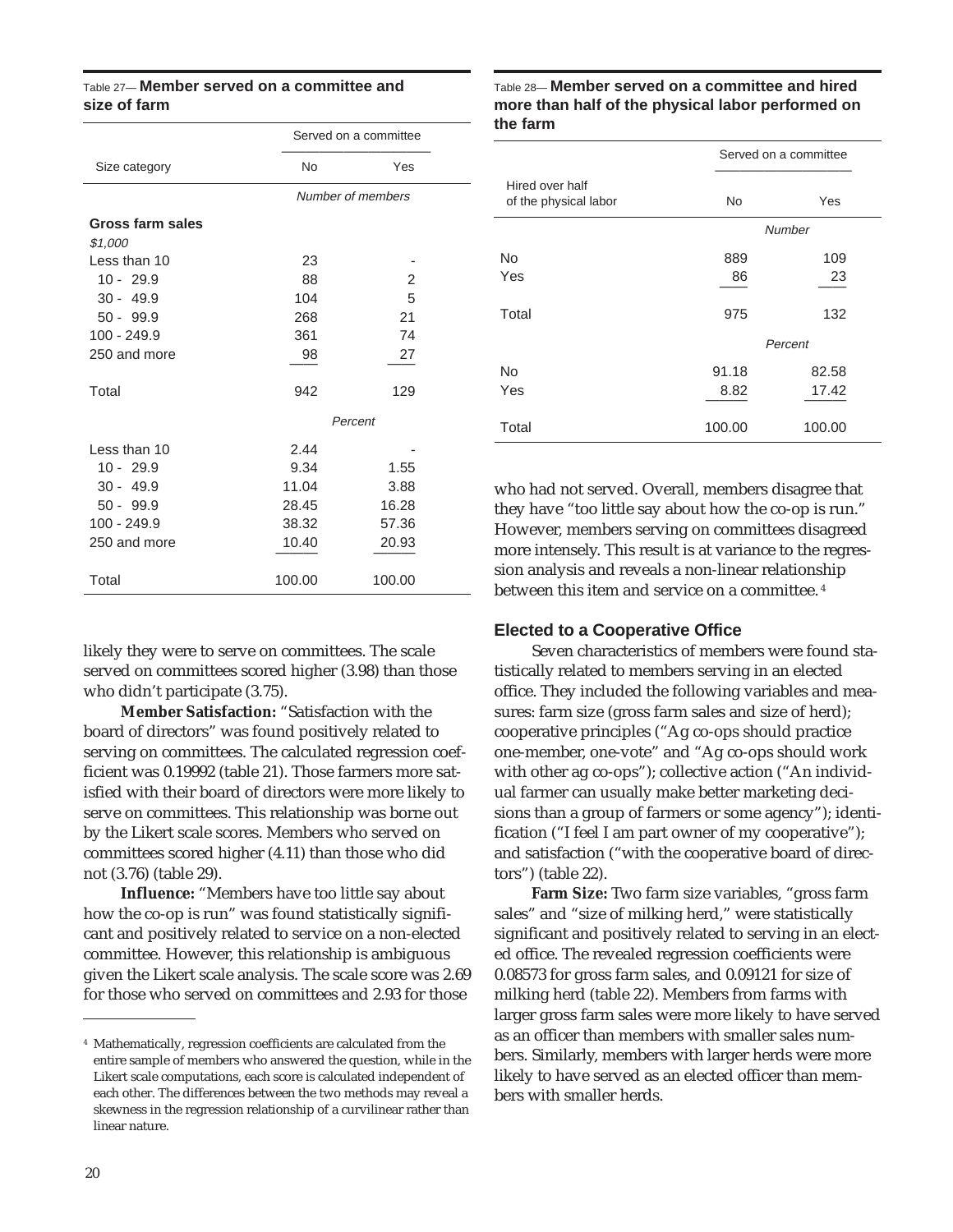| <b>Belief</b>                                    | Strongly<br>disagree | <b>Disagree</b> | Unsure | Agree         | Strongly<br>agree | Total | Weighted<br>score |
|--------------------------------------------------|----------------------|-----------------|--------|---------------|-------------------|-------|-------------------|
|                                                  |                      |                 |        | <b>Number</b> |                   |       |                   |
| Members have too little to say about             |                      |                 |        |               |                   |       |                   |
| how the cooperative is run                       |                      |                 |        |               |                   |       |                   |
| Did not serve on a committee                     | 23                   | 347             | 343    | 196           | 66                | 975   | 2.93              |
| Served on a committee                            | 12                   | 55              | 32     | 23            | 8                 | 130   | 2.69              |
| Members receive benefits from doing              |                      |                 |        |               |                   |       |                   |
| business the cooperative way                     |                      |                 |        |               |                   |       |                   |
| Did not serve on a committee                     | 9                    | 36              | 211    | 648           | 66                | 970   | 3.75              |
| Served on a committee                            | 1                    | 2               | 15     | 94            | 19                | 131   | 3.98              |
| Agricultural co-ops should work with             |                      |                 |        |               |                   |       |                   |
| other agricultural co-ops                        |                      |                 |        |               |                   |       |                   |
| Did not serve on a committee                     | 10                   | 49              | 181    | 615           | 111               | 966   | 3.80              |
| Served on a committee                            |                      | 1               | 19     | 81            | 30                | 131   | 4.07              |
|                                                  | Very                 |                 |        |               | Very              |       | Weighted          |
|                                                  | Dissatisfied         | Dissatisfied    | Unsure | Satisfied     | Satisfied         | Total | score             |
| Satisfied with my cooperative board of directors |                      |                 |        |               |                   |       |                   |
| Did not serve on committees                      | 14                   | 38              | 222    | 605           | 101               | 980   | 3.76              |
| Did serve on committees                          | 2                    | 1               | 15     | 75            | 38                | 131   | 4.11              |

#### Table 29— **Member beliefs and served on a committee**

When comparing members who have served with those who have not, table 30 indicates that 70.8 percent of the elected officers came from farms with gross sales volumes of \$100,000 or more. But the 47.8 percent of members who had not served as an officer came from farms with similar volumes. Just 2.6 percent of the officeholders came from farms with sales volumes of less than \$30,000, while 12.3 percent of the non-officeholders came from farms with such volumes. Members with greater gross farm sales were more likely to serve in an elected capacity than members with smaller gross farm sales.

Similarly, when examining herd sizes, more than 72 percent of the elected officers milked herds of more than 50 cows, while only 52.5 percent of non-officeholders milked that many. Conversely with smaller herds, 47.5 percent of non-officeholders milked herds of less than 50 head, compared with just 27.6 percent of the officeholders (table 30). Members with larger milking herds were more likely to serve as an officer than those with smaller herds.

**Cooperative Principles:** Two beliefs concerning cooperative principles, "Ag co-ops should practice

one-person, one-vote" and "Ag co-ops should work with other ag co-ops," were found statistically significant and positively related to holding an elected office. The coefficients revealed by the regression were 0.12766 for "one-person, one-vote" and 0.08031 for the "Ag co-ops should work together" (table 22). The more members accepted these two basic cooperative principles, the more likely they were to have held an elective office.

The relationship between principles and holding office was supported by the Likert scale analysis. The average scale score for officeholders was 4.09 for the one-person, one-vote principle and 3.88 for non-office holders (table 31). Members who have held office tend to subscribe to the one-person, one-vote principle more strongly than non-officers.

The average scores for "Ag co-ops should work with other ag co-ops" was 4.10 for officers and 3.77 for nonofficers. Members who have held an elected office believed more strongly that "Ag co-ops should work with other ag co-ops" than members who did not serve as an officer (table 31).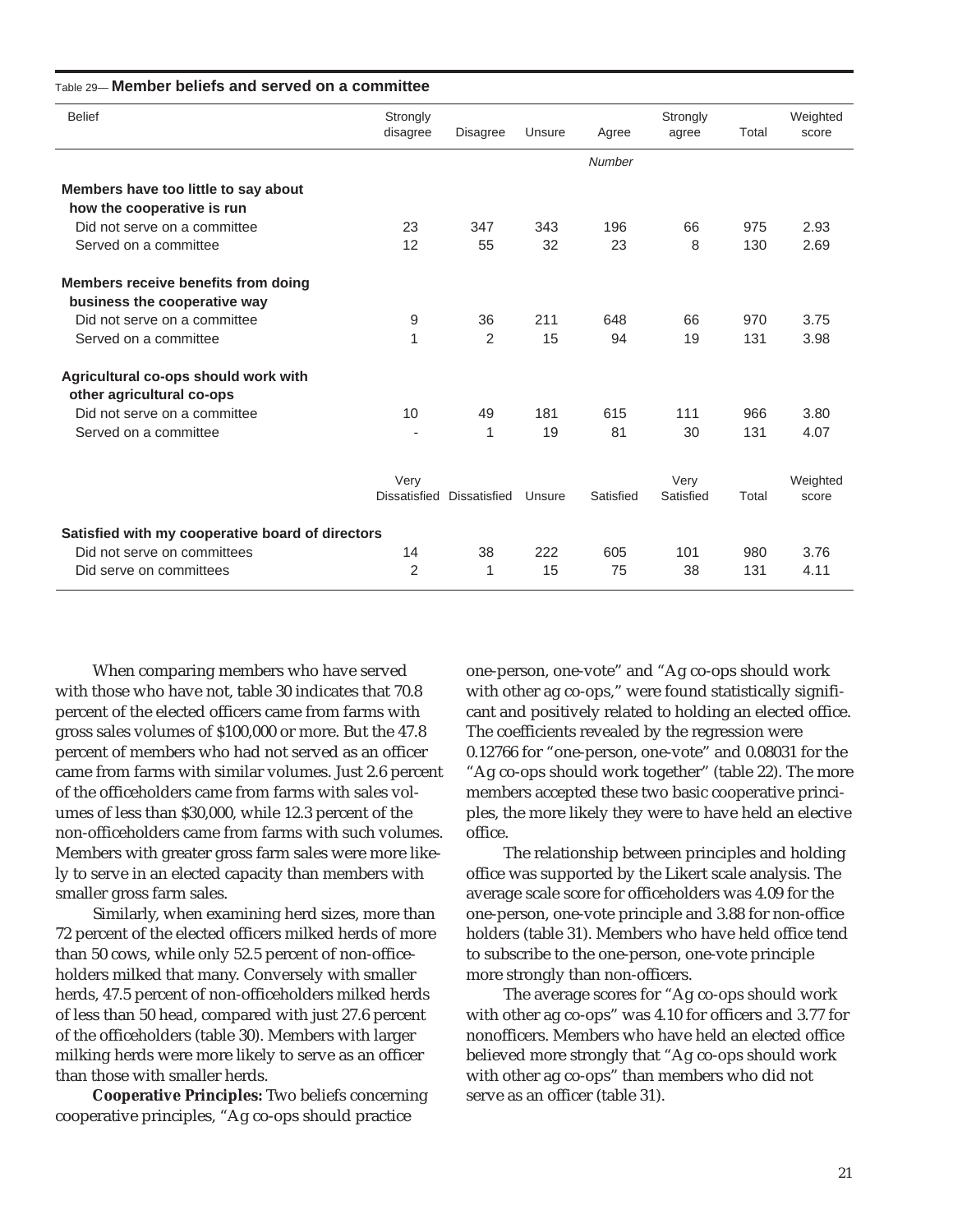|                      | Elected to office |                   |  |  |
|----------------------|-------------------|-------------------|--|--|
| Size category        | No                | Yes               |  |  |
| Size of milking herd | Number of members |                   |  |  |
| Less than 50         | 431               | 55                |  |  |
| $50 -$<br>99         | 407               | 122               |  |  |
| 100 - 499            | 70                | 22                |  |  |
| 500 and more         |                   |                   |  |  |
| Total                | 908               | 199               |  |  |
|                      |                   | Percent           |  |  |
| Less than 50         | 47.47             | 27.64             |  |  |
| 50 -<br>99           | 44.82             | 61.31             |  |  |
| 100 - 499            | 7.71              | 11.06             |  |  |
| 500 and more         |                   |                   |  |  |
| Total                | 100.00            | 100.00            |  |  |
| Gross farm sales     |                   |                   |  |  |
| \$1,000              |                   | Number of members |  |  |
| Less than 10         | 23                | ٠                 |  |  |
| $10 - 29.9$          | 85                | 5                 |  |  |
| $30 - 49.9$          | 102               | 8                 |  |  |
| $50 - 99.9$          | 246               | 44                |  |  |
| $100 - 249.9$        | 319               | 113               |  |  |
| 250 and more         | 99                | 25                |  |  |
| Total                | 874               | 195               |  |  |
|                      |                   | Percent           |  |  |
| Less than 10         | 2.63              |                   |  |  |
| 10 -<br>29.9         | 9.73              | 2.56              |  |  |
| 30 -<br>49.9         | 11.67             | 4.10              |  |  |
| $50 - 99.9$          | 28.15             | 22.56             |  |  |
| $100 - 249.9$        | 36.50             | 57.95             |  |  |
| 250 and more         | 11.33             | 12.82             |  |  |
| Total                | 100.00            | 100.00            |  |  |

Table 30— **Member's size of farm and elected to office**

**Collective Action:** The view that "An individual farmer can usually make better marketing decisions than a group of farmers or some agency" was found statistically significant and negatively related to holding an elected office. The regression revealed a coefficient of -0.06393. The more intensely members heed this viewpoint, the less likely they were to have served as an elected officer.

The scale analysis supported this finding. The scale score was 2.13 for officeholders and 2.46 for nonofficeholders (table 31). Both measures are to the "disagreement" side of unsure. Neither group of members agree that individuals can do better than a group, but those who had held an office disagreed more so, and to a statistically significant degree.

**Identification:** "I feel I am part owner of the cooperative" was found statistically significant and positively related to holding an elected office. The revealed regression coefficient for this variable was 0.13140. The more intensely members believed they were part owners of the cooperative, the more likely they were to have served as an elected officer.

This relationship between "having been elected" and "feeling like a part-owner" was supported by the scale analysis. The average score was 4.11 for officeholders and 3.65 for non-officeholders. The average member elected to an office felt more intensely about their ownership of the cooperative than non-officers (table 31.)

**Member Satisfaction:** The variable, "satisfaction with the board of directors," was positively related to having served in an elected office. The calculated regression coefficient was 0.15440 (table 22). Farmers more satisfied with their board of directors were most likely to have served as elected officers.

The scale analysis supported this finding. The average score was 4.10 for officeholders and 3.73 for non-officeholders (table 31.) Those who had held an elected office were more satisfied with their board of directors than those who had never been an officer.

#### **Recruited Other Members**

Three characteristics of members were found statistically related to differences in whether members had recruited other members—"size of milking herd," "The cooperative primarily benefits large farms," and "Belonging to the cooperative is an important part of my identity as a farmer."

**Farm Size:** "Size of milking herd" was statistically significant and positively related to recruiting other members. The regression analysis revealed a coeffi-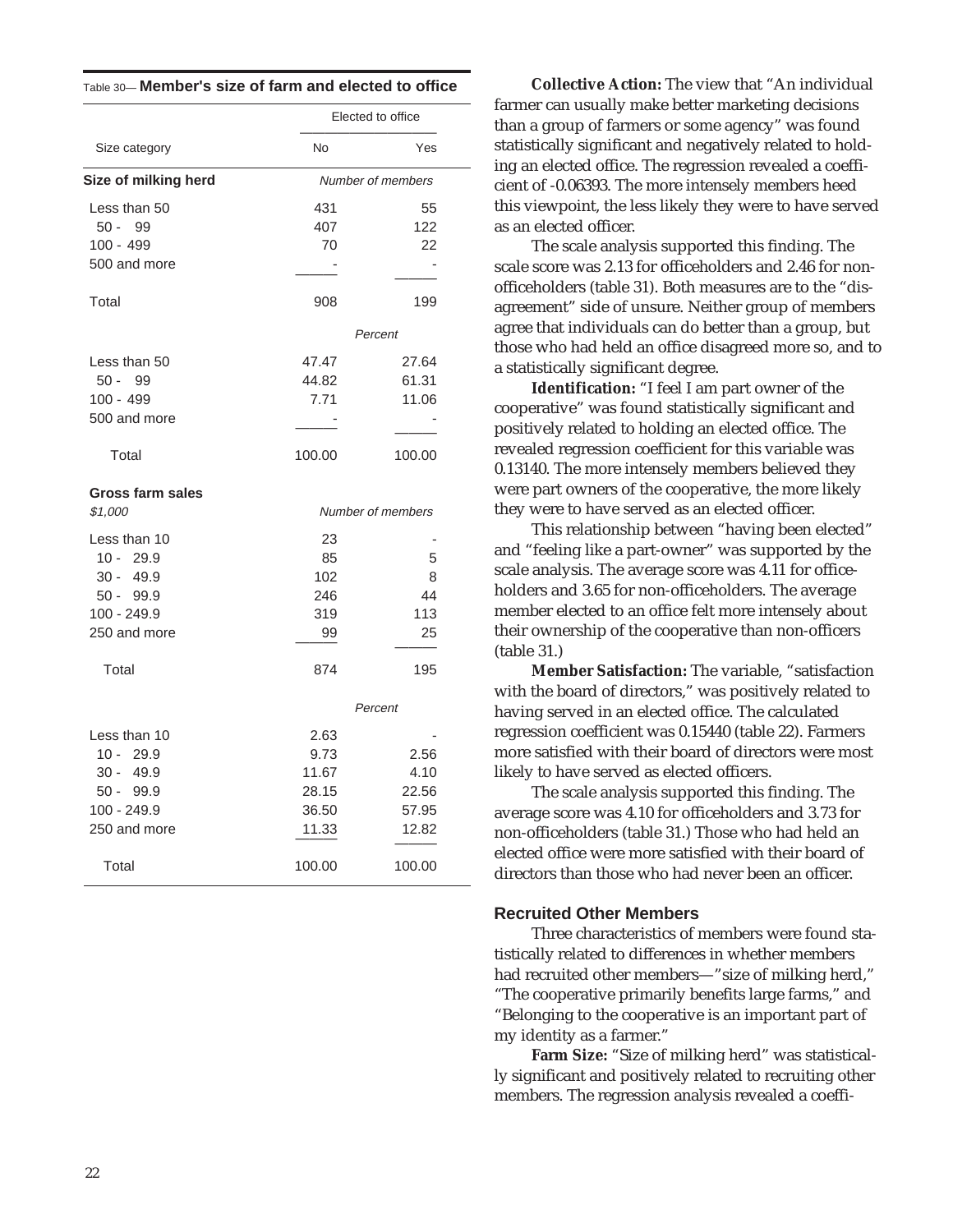| <b>Belief</b>                                                                                                 | Strongly<br>disagree | Disagree                  | Unsure         | Agree          | Strongly<br>agree | Total | Weighted<br>score |
|---------------------------------------------------------------------------------------------------------------|----------------------|---------------------------|----------------|----------------|-------------------|-------|-------------------|
|                                                                                                               |                      |                           |                | Number         |                   |       |                   |
| I feel I am part-owner of my cooperative                                                                      |                      |                           |                |                |                   |       |                   |
| Have not been elected                                                                                         | 32                   | 112                       | 115            | 586            | 68                | 900   | 3.65              |
| Have been elected                                                                                             |                      | 10                        | 14             | 118            | 56                | 198   | 4.11              |
| Agricultural cooperatives should practice                                                                     |                      |                           |                |                |                   |       |                   |
| one-member, one-vote                                                                                          |                      |                           |                |                |                   |       |                   |
| Have not been elected                                                                                         | 9                    | 38                        | 141            | 580            | 132               | 900   | 3.88              |
| Have been elected                                                                                             |                      | 9                         | 15             | 123            | 51                | 198   | 4.09              |
| An individual farmer can usually make better<br>marketing decisions than a group of farmers or<br>some agency |                      |                           |                |                |                   |       |                   |
| Have not been elected                                                                                         | 95                   | 441                       | 237            | 108            | 19                | 900   | 2.46              |
| Have been elected                                                                                             | 30                   | 124                       | 33             | $\overline{7}$ | 3                 | 197   | 2.13              |
| Agricultural cooperatives should work<br>with other cooperatives                                              |                      |                           |                |                |                   |       |                   |
| Have not been elected                                                                                         | 9                    | 45                        | 177            | 577            | 90                | 898   | 3.77              |
| Have been elected                                                                                             | 1                    | $\overline{4}$            | 21             | 119            | 52                | 197   | 4.10              |
|                                                                                                               | Very                 | Dissatisfied Dissatisfied | Unsure         | Satisfied      | Very<br>Satisfied | Total | Weighted<br>score |
| Satisfied with my cooperative board of directors                                                              |                      |                           |                |                |                   |       |                   |
| Did not serve on committees                                                                                   | 126                  | 636                       | 192            | 15             | 9                 | 978   | 2.13              |
| Did serve on committees                                                                                       | 24                   | 99                        | $\overline{7}$ | 1              | ÷,                | 131   | 1.89              |
| Satisfied with my cooperative board of directors                                                              |                      |                           |                |                |                   |       |                   |
| Had not been elected to office                                                                                | 16                   | 33                        | 215            | 563            | 84                | 911   | 3.73              |
| Had been elected to office                                                                                    | $\sim$               | 6                         | 24             | 112            | 56                | 198   | 4.10              |

#### Table 31— **Member's beliefs and elected to office**

cient of 0.08434 for this variable (table 23). Members from farms with larger milking herds were more likely to recruit others than members with smaller herd sizes.

Sixty-seven percent of the recruiters and 50.7 percent of the non-recruited milked herds of more than 50 cows. (table 32). Conversely, while nearly 49.3 percent of non-recruiters milked herds of less than 50 head, just 32.9 percent of the recruiters did so. Members with larger milking herds were more likely to have recruited others than their fellow members with smaller herd sizes.

**Member Equity/Impartiality:** "The cooperative primarily benefits large farms" variable was statistically significant and negatively related to recruitment. The regression analysis revealed a coefficient of -

0.09535 (table 23). The more strongly members agreed, the less likely they were to have recruited others to join the cooperative. Conversely, the less likely it was that members agreed, the more likely it was that they had recruited members.

The scale analysis supported these findings. The average was 2.41 for recruiting members and 2.89 for non-recruiters. Average scores for members indicate that overall, members disagreed with the statement, but those who had not recruited disagreed with greater intensity (table 33).

**Member Identification:** "Being a co-op member is an important part of my identity as a farmer" was statistically significant and positively related to recruitment. The regression coefficient for this variable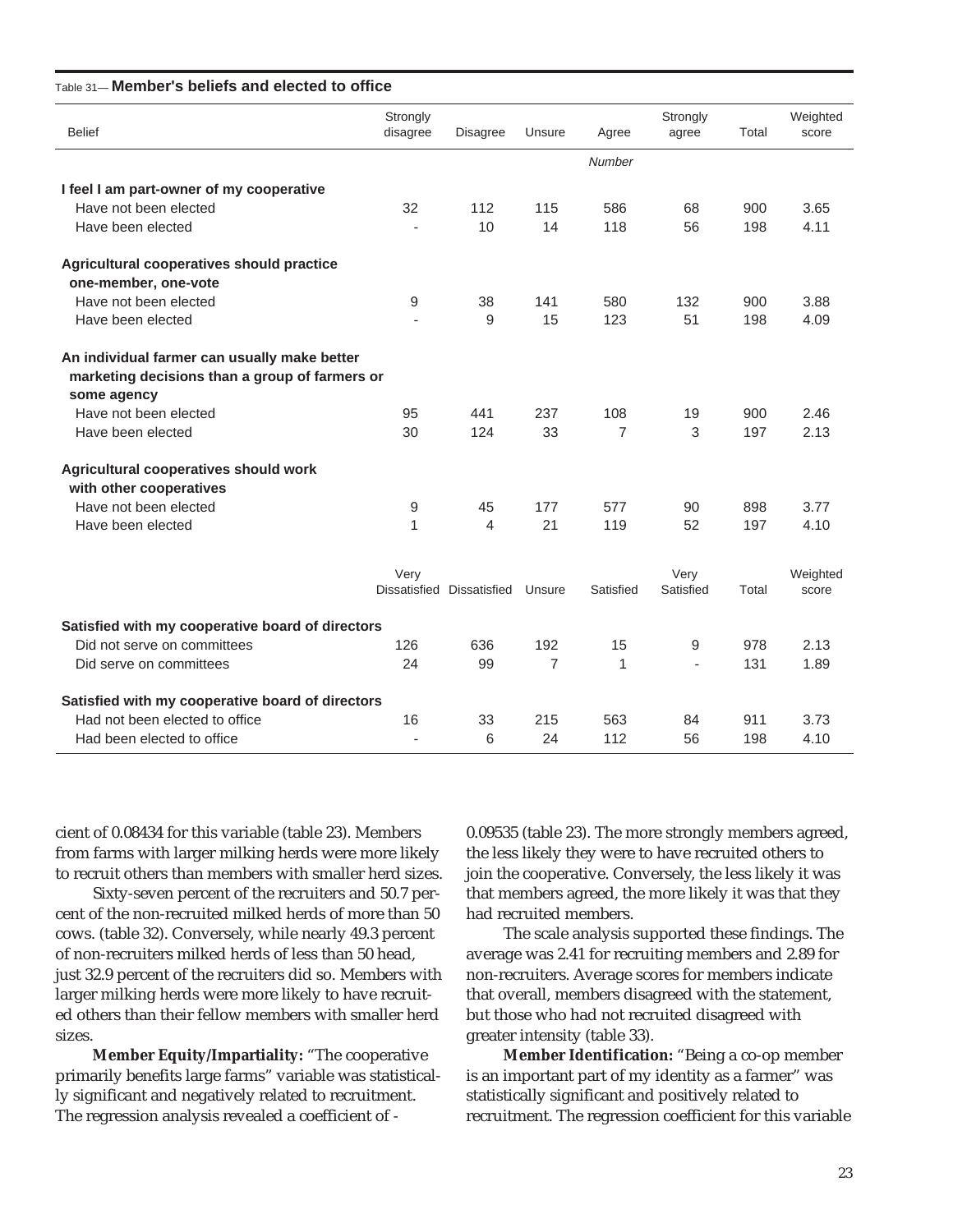#### Table 32— **Member's size of milking herd and recruitment of members**

#### Table 34— **Member attended meetings and spouse employed in an occupation other than farming**

|                       | <b>Recruited members</b> |         |  |  |  |
|-----------------------|--------------------------|---------|--|--|--|
| Size category         | <b>No</b>                | Yes     |  |  |  |
|                       | <b>Number</b>            |         |  |  |  |
| <b>Number of cows</b> |                          |         |  |  |  |
| Less than 50          | 168                      | 27      |  |  |  |
| $50 -$<br>99          | 149                      | 40      |  |  |  |
| $100 - 499$           | 24                       | 15      |  |  |  |
| More than 500         |                          |         |  |  |  |
| Total                 | 341                      | 82      |  |  |  |
|                       |                          | Percent |  |  |  |
| Less than 50          | 49.27                    | 32.93   |  |  |  |
| $50 -$<br>99          | 43.70                    | 48.78   |  |  |  |
| $100 -$<br>- 499      | 7.04                     | 18.29   |  |  |  |
| More than 500         |                          |         |  |  |  |
| Total                 | 100.00                   | 100.00  |  |  |  |

|                 | Attended meetings |        |  |  |
|-----------------|-------------------|--------|--|--|
| Spouse employed | <b>No</b>         | Yes    |  |  |
|                 | <b>Number</b>     |        |  |  |
| <b>No</b>       | 236               | 405    |  |  |
| Yes             | 162               | 195    |  |  |
| No spouse       | 62                | 44     |  |  |
| Total           | 460               | 644    |  |  |
|                 | Percent           |        |  |  |
| <b>No</b>       | 51.30             | 62.89  |  |  |
| Yes             | 35.22             | 30.28  |  |  |
| No spouse       | 13.48             | 6.83   |  |  |
| Total           | 100.00            | 100.00 |  |  |

#### Table 33— **Member's belief and recruitment of members**

| <b>Belief</b>                                  | Strongly<br>disagree     | <b>Disagree</b> | Unsure | Agree  | Strongly<br>agree | Total | Weighted<br>score |
|------------------------------------------------|--------------------------|-----------------|--------|--------|-------------------|-------|-------------------|
|                                                |                          |                 |        | Number |                   |       |                   |
| The cooperative primarily benefits large farms |                          |                 |        |        |                   |       |                   |
| Recruited members                              | 15                       | 115             | 129    | 52     | 28                | 339   | 2.89              |
| Did not recruit members                        | 13                       | 36              | 17     | 11     | 2                 | 79    | 2.41              |
| Belonging to the cooperative is an important   |                          |                 |        |        |                   |       |                   |
| part of my identity as a farmer                |                          |                 |        |        |                   |       |                   |
| Recruited members                              | 9                        | 75              | 74     | 170    | 17                | 345   | 3.32              |
| Did not recruit members                        | $\overline{\phantom{a}}$ | 7               | 9      | 43     | 23                | 82    | 4.00              |

was 0.14294 (table 23). The more strongly members believed this, the more likely they were to have recruited other members.

The scale analysis supported this finding. Recruiters had an average score of 4.00, while nonrecruiters scored 3.32. Members who sought to recruit others identified more strongly with the cooperative as an important part of their identity, than those who did not recruit.

#### **Summary**

Nineteen variables were found statistically related to the various participation measures, i.e., attendance at meetings, service on a committee, service in an elected office, and recruitment of other members.

Percent of gross farm sales from the sale of milk was positively related to attendance at meetings. Gross farm sales and size of milking herd variables were positively related to three participation measures. Gross farm sales was related to attendance at meetings, service to committees, and service in an elected office. Size of milking herd was related to attendance at meet-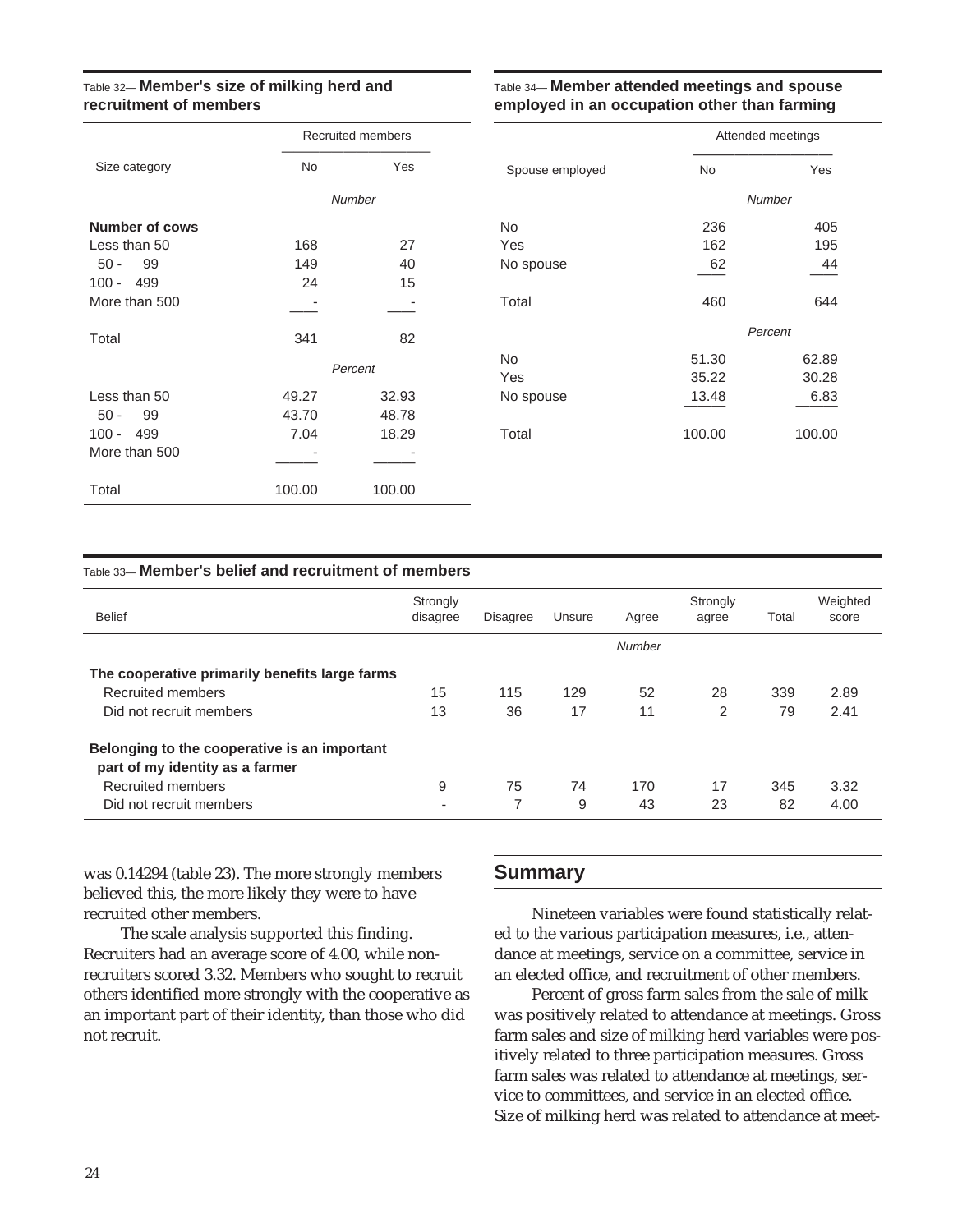| Table 35-Member loyalty                      |                      |                 |        |               |                   |       |                   |
|----------------------------------------------|----------------------|-----------------|--------|---------------|-------------------|-------|-------------------|
| <b>Belief</b>                                | Strongly<br>disagree | <b>Disagree</b> | Unsure | Agree         | Strongly<br>agree | Total | Weighted<br>score |
|                                              |                      |                 |        | <b>Number</b> |                   |       |                   |
| Agricultural cooperatives should work with   |                      |                 |        |               |                   |       |                   |
| other cooperatives                           |                      |                 |        |               |                   |       |                   |
| Did not attend meetings                      | 9                    | 45              | 177    | 577           | 90                | 898   | 3.77              |
| Attended meetings                            | 1                    | 4               | 21     | 119           | 52                | 197   | 4.10              |
| Lack of time prevents me from attending most |                      |                 |        |               |                   |       |                   |
| cooperative functions and activities         |                      |                 |        |               |                   |       |                   |
| Spouse was not employed off the farm         |                      | 4               | 4      | 8             |                   | 18    | 3.22              |
| Spouse was employed off the farm             | 20                   | 175             | 72     | 310           | 48                | 625   | 3.31              |
| No spouse                                    | 11                   | 85              | 45     | 181           | 33                | 355   | 3.39              |

ings, service as an elected officer, and recruitment of other members. Percent of labor hired was positively related to service on committees. Spouse's off-farm employment was negatively related to attendance at meetings. Attendance was greater when spouses were not employed off the farm.

Three cooperative principles, "Ag co-ops should use one-person, one-vote," "Ag co-ops should support education for the members and the public," and "Ag co-ops should work with other ag co-ops," were positively related to three of the participation measures; "One-person, one-vote" to attendance at meetings and service as an elected officer; "Support education" to attendance at meetings; and "Work with other ag coops" was related to service on committees and as an elected officer.

Satisfaction measures were related to three of the participation measures; "Satisfaction with dairy farming as a way of life" and "with district directors" to attendance at meetings; and "Satisfaction with the cooperative board of directors" to service on committees and as an officer.

Two equity/impartiality variables, "the cooperative primarily benefits small farms" and "the cooperative primarily benefits large farms," were significantly related to participation measures. "The cooperative primarily benefits small farms" was negatively related to attendance at meetings. "The cooperative primarily benefits large farms" was positively related to attendance at meetings, although negatively related to recruitment.

Two influence variables, "members have too little say in the cooperative" and "members have too much say in the cooperative," were significantly related to

#### Table 36— **Member's education and served on a committee**

|                           |           | Served on committee |
|---------------------------|-----------|---------------------|
| Education                 | <b>No</b> | Yes                 |
|                           |           | Number              |
| Not completed high school | 170       | 14                  |
| Completed high school     | 570       | 71                  |
| Some college              | 165       | 30                  |
| Bachelor's degree         | 54        | 14                  |
| Master's degree           | 5         |                     |
| PHD degree                | 5         | 1                   |
| Total                     | 969       | 130                 |
|                           |           | Percent             |
| Not completed high school | 17.54     | 10.77               |
| Completed high school     | 58.82     | 54.62               |
| Some college              | 17.03     | 23.08               |
| Bachelor's degree         | 5.57      | 10.77               |
| Master's degree           | 0.52      |                     |
| PHD degree                | 0.52      | 0.77                |
| Total                     | 100.00    | 100.00              |

participation variables. "Too little say" was positively related to service on a committee and "too much say" was negatively related to "attendance at meetings."

Two collective action variables were related to three participation measures—attendance at meetings, service to committees, and service as an elected officer. "Members receive benefits from doing business the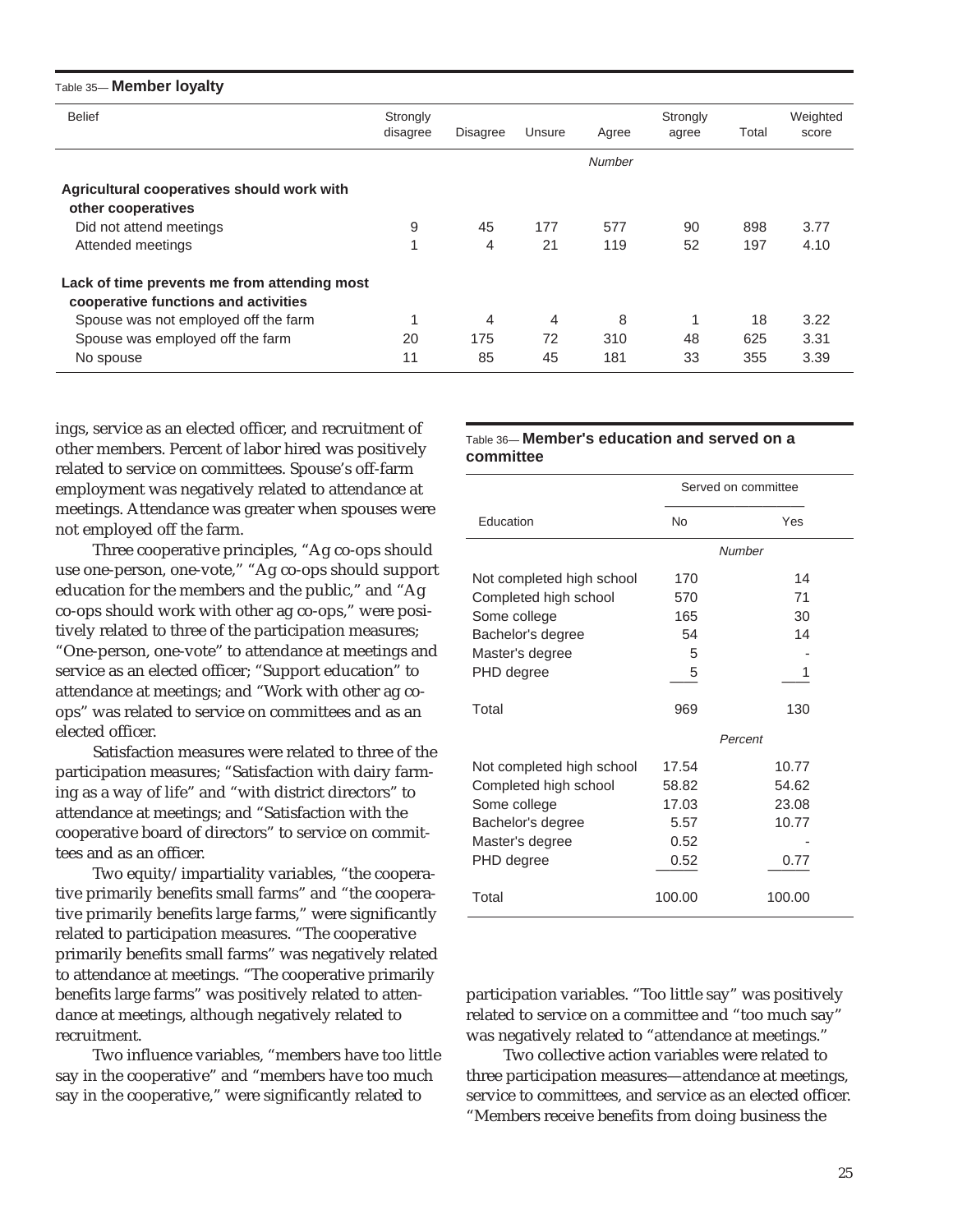cooperative way" was positively related to attendance at meetings and service on a committee. "Individual farmers can usually make better marketing decisions than a group of farmers or some agency" was negatively related to service as an elected officer. All members, on average, disagreed with this item, although officers disagreed more intensely than others.

Two identification variables were related to three participation variables—attendance at meetings, service to committees, and recruitment of other members. "I feel I am part owner of my cooperative" was positively related to attendance at meetings and service as an officer. "Belonging to the cooperative is an important part of my identity as a farmer" was positively related to recruitment of other members.

Two of these variables—"the cooperative primarily benefits large farms" and "members have too little say in how the co-op is run"—proved ambiguous in their respective relationships to attendance at meetings and service on committees. The regression results and the Likert scale analysis produced incongruent results for these variables.

#### **Implications**

**Attending Meetings:** The most democratic aspect of organized cooperation is the member meeting. When members attend and articulate their needs, they imprint the cooperative with their voices and improve possibilities for shaping the cooperative in their joint interests. While directors act in the collective interests of all members, those who do not attend meetings have little input into cooperative decision making, including the selection of directors.

Differences were found between members who did or did not attended meetings. Those who attended were more satisfied with farming as a way of life, more closely identified with the cooperative, and saw themselves as part-owners who believed in the benefits of doing business the cooperative way. They believed more strongly in the one-person, one-vote principle and supported cooperative education for members and the public. These members also had larger farm units, larger gross sales volumes, and larger dairy herds. Their spouses were less likely to work off the farm.

Members who did not attend meetings lacked a strong appreciation of cooperatives and were less likely to identify themselves as part owners. They also had a weaker appreciation for cooperative principles such as one-member, one-vote, and education. They were also less likely to identify with the view that

"Members benefit from doing business the cooperative way." These members also operated smaller farm units, were less satisfied with farming as a way of life, and were more likely to have a spouse working off the farm.

A cooperative seeking to realize the fundamental belief that the cooperative is for all members may want to target members from smaller units. The equality aspects of the organization should be emphasized with these members—the one-member, one-vote principle and the part-owner relationship.

Given that these members are more likely to have a spouse working off the farm, some sensitivity should be given to scheduling meetings at times convenient for them. Table 34 indicates that such farmers felt that "lack of time prevents me from attending cooperative functions."

Members who did not attend meetings were also more likely to agree that "members have too much say in how a cooperative is run." Their view may be a rationalization for their own lack of attendance or a resentment of those who do. However, it again betrays a misunderstanding of cooperatives.

Unfortunately, these farmers are the most stressed and have the least contact with the cooperative. They don't attend meetings to voice their needs and do not learn about and can't integrate the "cooperative" aspects of membership. Consequently, cooperative nor the member can learn from one another.

A member relations program that seeks to better integrate more members from the smaller units could help improve the cooperative's response to all members, and help members from the smaller units better realize "benefits from doing business the cooperative way."

**Serving on a Committee:** Some variables that were statistically related to serving on committees were similar to those related to attending meetings. Farmers who served on committees tended to have larger gross farm sales and hired more labor in their operations. The hired labor measure not only indicates the size of the operation, but may also be a measure of available time. Farmers who hire labor are likely able to slip away from farm chores more easily to attend committee meetings than those who lack hired help.

These results also suggest that involvement makes a difference. It is likely that the first-hand experience of serving on committees allows members to understand "Ag co-ops should work with other ag coops" and that "Members receive benefits from doing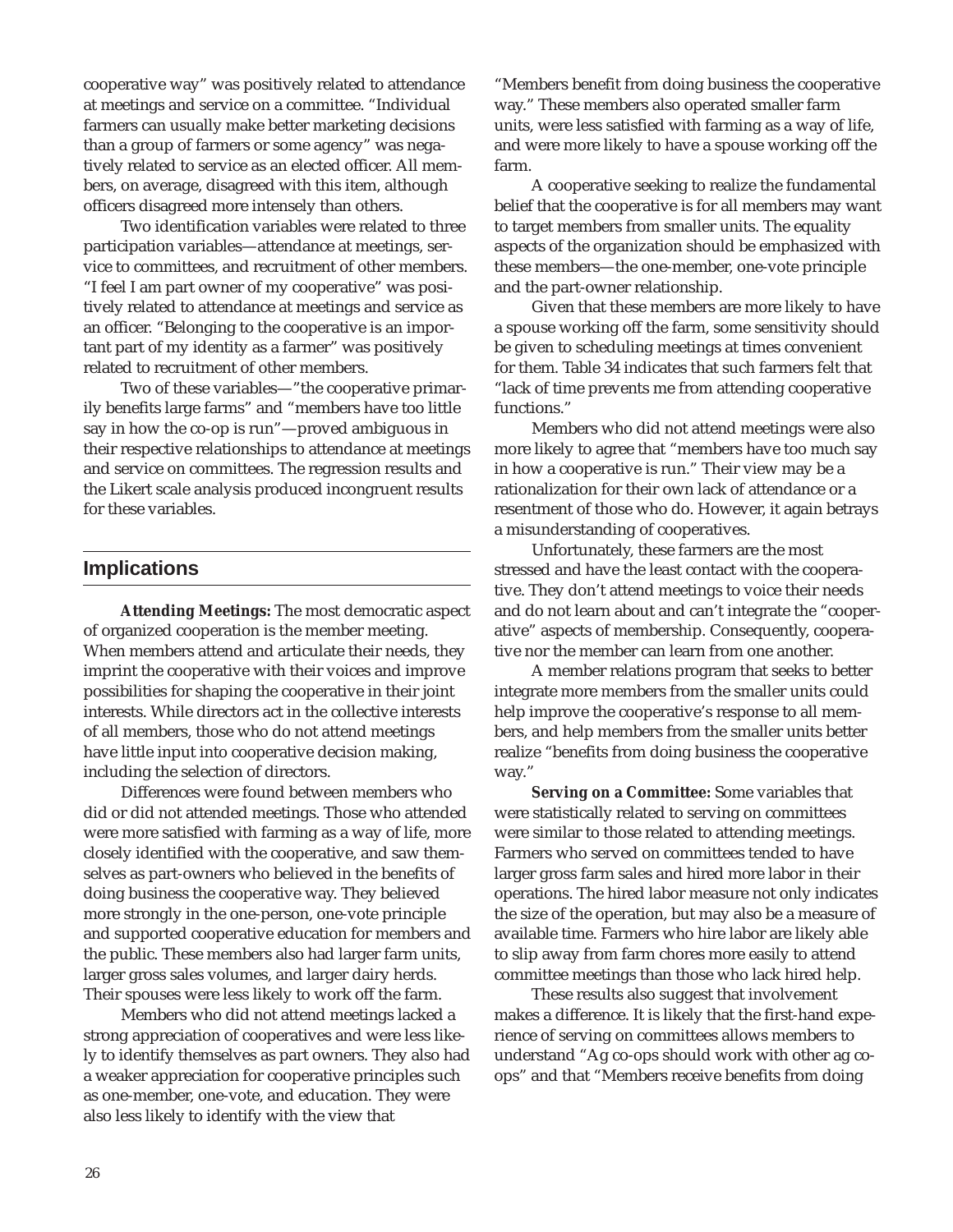business the cooperative way." These committee experiences may also account for greater member-satisfaction with the board of directors.

Committee members were also more likely to agree that members have too little say in the cooperative. By their committee work, they may become aware how much is done in the cooperative and how little most members are involved.

All of the results for committee participation imply that members gain considerably from their involvement in the cooperative. They may learn that "ag co-ops do need to work with other ag co-ops" and that "members benefit from doing business the cooperative way."

As with attendance at meetings, a member relations program could improve cooperative responsiveness for all members by targeting members from smaller units. Study results suggest these members have less time to serve and are less satisfied with their board of directors. On-farm visits to members by directors could help mitigate some of their time disadvantages, improve participation in the organization, and help familiarize them with cooperative operations. Ideal scheduling would allow farmers from smaller units greater participation on committees.

**Elected to an Office:** As with the other methods of participation, size again is important in influencing those who do or do not serve. Members who served as an elected officer had larger milking herds and greater farm sales volumes.

These members strongly believed in the "Onemember, one-vote" and "Ag co-ops should work with other ag co-ops" principles. They also felt more strongly about their "part ownership" in the organization.

Farmers who had not served in an elected office more intensely agreed that "an individual farmer can usually make better marketing decisions than a group of farmers or some agency." Again, this suggests the positive impacts of involvement. Members who serve as elected officers deepen or develop these beliefs.

A member relations program should emphasize these aspects of the organization to the general membership and involve members from the smaller farm units.

**Recruiting Other Members:** Recruitment is perhaps the most intense form of participation in the cooperative. Just 83 members recruited others. These farmers identified themselves most closely with the cooperative. Again, size of the farm unit was important. Although farmers who had the largest milking herds often acted as recruiters, they disagreed most intensely that "The cooperative primarily benefits

large farms." Cooperatives might augment their member relations programs with these farmers, perhaps helping them direct some of their efforts to farmers on the smaller units.

These variables are important in improving participation in a cooperative by all members. They can help the cooperative understand what beliefs and values are different for participators and non-participators. A member relations program then might highlight those beliefs. The organization may also seek to better integrate those members from smaller farm units who feel they are not benefiting from the organization.

Direct contact with these members, flexible meeting schedules, and direct recruitment of members to meetings, committees, and offices could improve organizational responsiveness for all members. With greater involvement, all members can articulate their needs and the organization can better respond to them.

Of particular note is the continuing importance of cooperative principles, the collective action variables, and identification with the cooperative. Despite cultural trends emphasizing the individual, farmer members continued to reflect an appreciation for cooperative organization and collective action. This research demonstrates clearly that these beliefs and the understanding of their value in action are best deepened by participation in cooperative governance.

**Limitations of Study:** The analysis is most relevant for dairy farmers in the identified States and within the response ranges summarized in the report. As member characteristics vary out of these ranges for larger or smaller farms, other regions, different average responses and scale scores on the belief items—less reliance can be placed in the results.

These variables are statistically significant and related to participation in the cooperative. Their identification can help cooperatives better tailor their member programs to encourage involvement at meetings, service on committees or in an elective office, and in recruiting other members.

However, this analysis measured member characteristics using dummy variables. The respondent answers questions with very limited choices, e.g., yes, no, or strongly disagree to strongly agree. This type of analysis accounts for only a limited amount of the variation in participation rates. Other influences, left unidentified, more fully account for differences in participation. The variables identified here explain only limited differences. However, they are statistically significant and can be used as a place to start.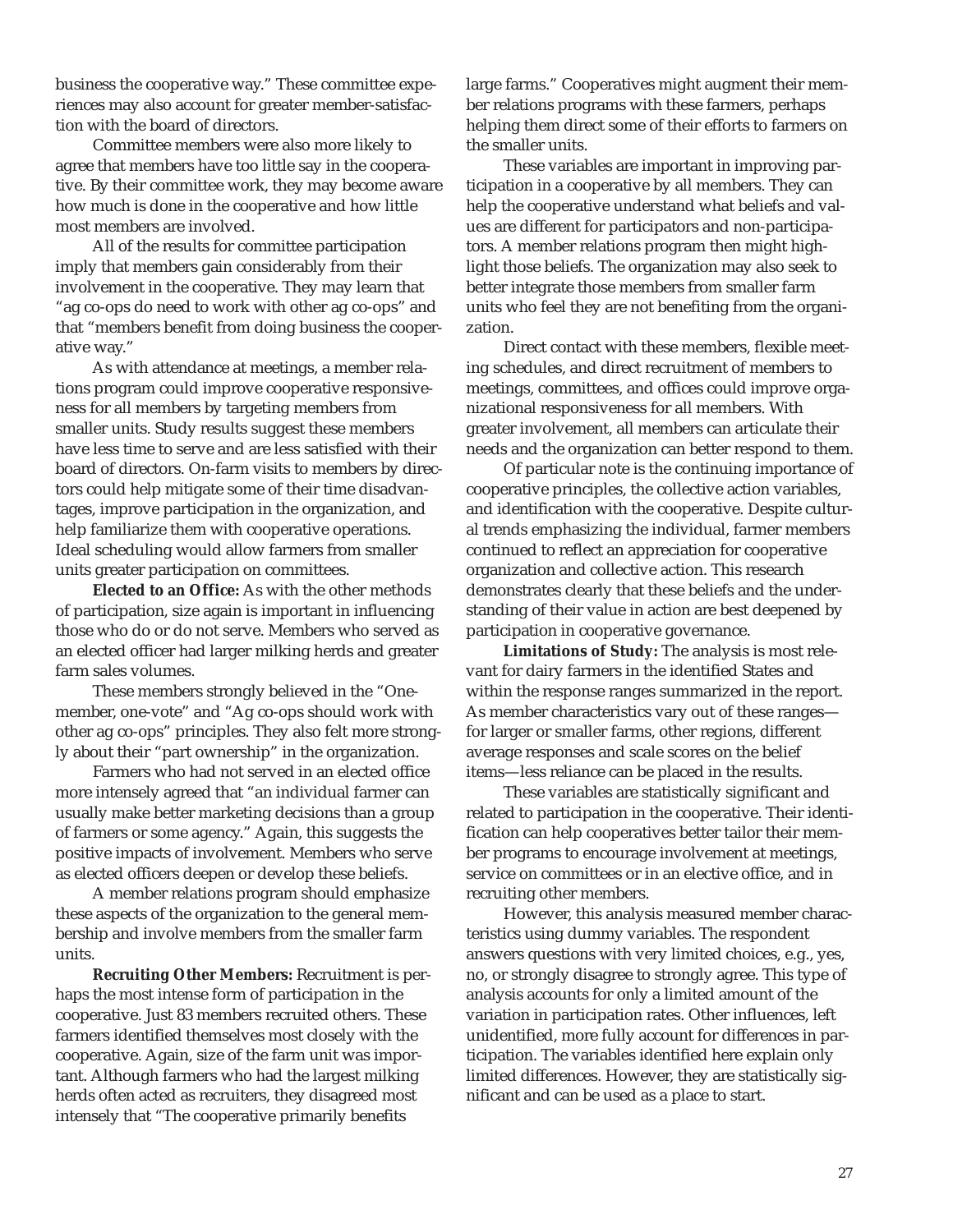#### **Conclusions**

This research identifies various characteristics of dairy members that influence their participation in a cooperative. Participation measures included attendance at meetings, serving on committees or as an elected officer, and recruiting other farmers to become members. Member characteristics included beliefs concerning: cooperative principles, collective action, individual member identities as associated with cooperative membership, life satisfaction with farming, member satisfaction with the cooperative operations and representation, member influence on cooperative decision making, and equitable treatment among members.

Demographic characteristics of members and measures of farm size and farm type were included. Regression analysis and Likert scale analysis were applied to the 1,156 dairy farmer respondents from Iowa, Illinois, Minnesota, and Wisconsin. All were members of the same cooperative. Analysis involved only dummy variables, limiting the total variation explained to very small percentages. However, 19 characteristics were found statistically significant and linearly related to the four participation measures.

Eight characteristics were positively related to attendance at meetings. The greater their measured value and/or the more intense the belief, the more likely a member would attend cooperative meetings. The characteristics are:

- 1. Percent of gross farm sales from the sale of milk.
- 2. Gross farm sales.
- 3. Size of milking herd.
- 4. "I feel I am part owner of the cooperative."
- 5. "Ag co-ops should practice one person, one vote."
- 6. "Ag co-ops should support education for their members and the public."
- 7. Satisfaction with "farming as a way of life."
- 8. Satisfaction with "my district director."

Three characteristics were found negatively related to attendance at meetings. The greater the measured value or frequency of these characteristics and more intense the belief, the less likely a member would attend cooperative meetings. The characteristics are:

- 1. Spouse's employment off-farm.
- 2. "Members have too much say about how the cooperative is run."
- 3. "The cooperative primarily benefits small farms."

Five characteristics were found positively related to serving on committees. The greater their measured value or frequency and more intense the belief, the more likely a member would serve on committees. The characteristics are:

- 1. Gross farm sales.
- 2. More than half of the farm labor is hired.
- 3. "Ag co-ops should work with other ag co-ops."
- 4. "Members receive benefits from doing business the cooperative way."
- 5. Satisfaction with "my cooperative board of directors."

Six characteristics were positively related to service in an elected office. The greater the measured value and intensity of belief, the more likely a member would serve in an elected office. The characteristics are:

- 1. Gross farm sales.
- 2. Size of milking herd.
- 3. "Ag co-ops should practice one-person, one-vote."
- 4. "Ag co-ops should work with other ag co-ops."
- 5. "I feel I am part-owner of the cooperative."
- 6. Satisfaction with "my board of directors."

One characteristic was negatively related to service in an elected office. The more intensely members agreed that "an individual farmer can usually make better marketing decisions than a group of farmers or some agency," the less likely they were to serve as an elected cooperative officer.

Two characteristics were positively related to recruitment of other farmers to the cooperative. The greater their measured value and more intense the belief, the more likely members would recruit others to join the cooperative. The characteristics are:

- 1. Size of milking herd.
- 2. "Belonging to the cooperative is an important part of my identity as a farmer."

One characteristic was negatively related to recruiting others to join the cooperative. The more intensely members agreed that "the cooperative primarily benefits large farms," the less likely they were to recruit others.

Two variables were significantly related to participation measures in non-linear fashion—"the cooperative primarily benefits large farms," and "members have too little say about how the co-op is run."

A size bias was found in these analyses. Farmers from larger farm units were more involved. Farmers from smaller units were less satisfied and had less time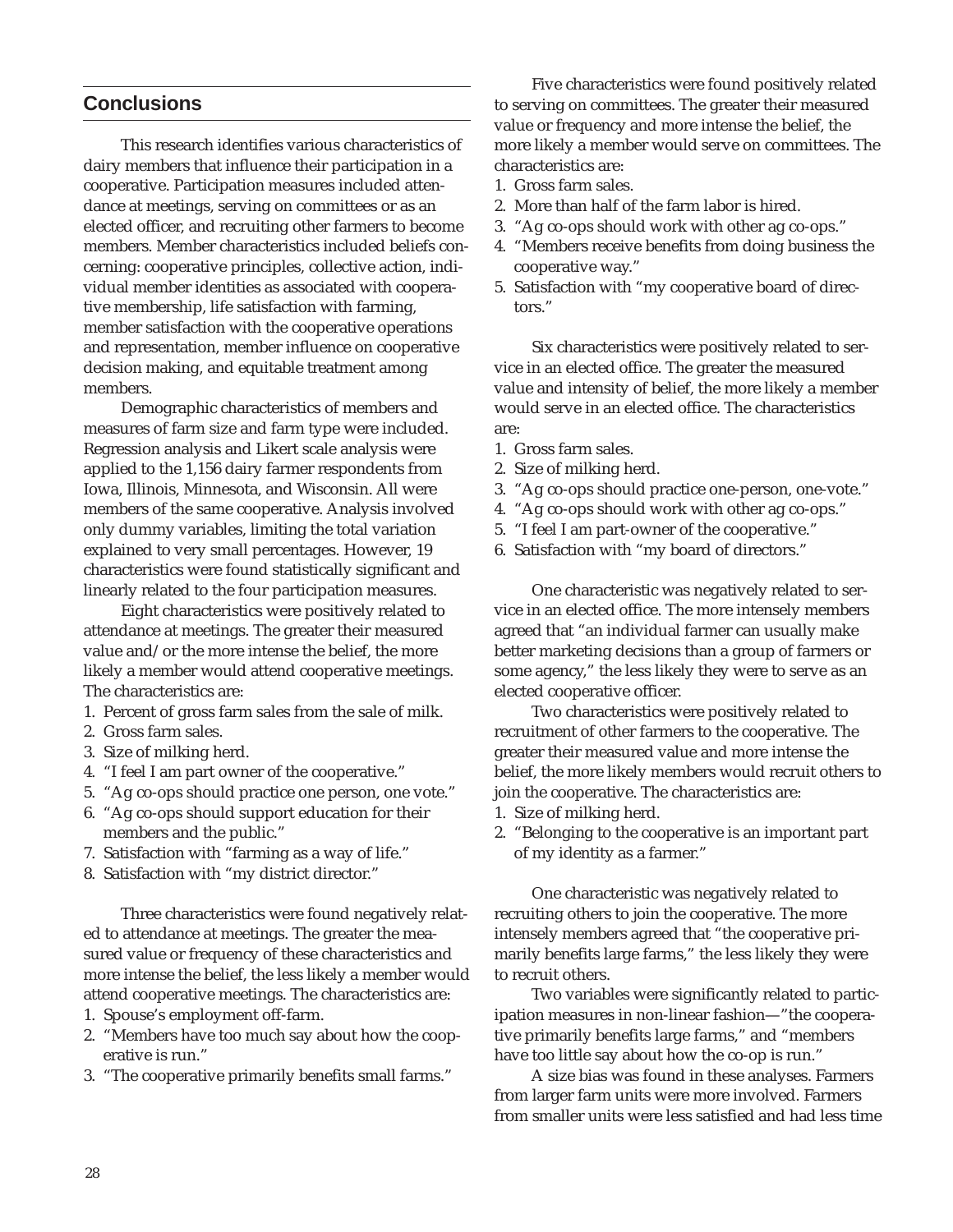available to participate. Participation is important in validating or developing farmer understanding and appreciation of cooperative organization.

Cooperatives may seek to improve their responsiveness by being sensitive to and making accommodations for greater involvement of farmers from smaller units. With greater involvement, the cooperative and members may identify ways of improving the satisfaction of these farmers and strengthening the cooperative. Study results suggest emphasizing cooperative principles, the benefits of cooperation, and the importance of participation as a place to start.

Of particular importance, this research demonstrates the continued importance of "cooperative principles," "beliefs in collective action," and "personal identification with the cooperative" as sets of belief systems that continue to be relevant for members and that are deepened with cooperative involvement.

#### **REFERENCES**

- Albrecht, Don. l993. "The Renewal of Population Loss in the Non-metropolitan Great Plains," Rural Sociology 58.
- Albrecht, Don and Steve Murdoch. l990. The Sociology of U.S. Agriculture: An Ecological Perspective. Ames, Iowa: Iowa State University Press.
- Beale, Calvin L. l993. "Salient Features of the Demography of American Agriculture," in D.L. Brown, D. Field, and J.J. Zuiches (eds.), The Demography of Rural Life. University Park, PA, Northeast Regional Center for Rural Development.
- Beale, Calvin L. l978. "People on the Land" in Thomas R. Ford (ed.), Rural U.S.A.: Persistence and Change. Ames: Iowa State University.
- Brown, David W. and J. W. Warwell (eds) 1980. New Directions in Urban-Rural Migration. New York: Academic Press.
- Copp, James H. l964 "Perceptual Influences on Loyalty in a Farmer Cooperative," Rural Sociology Vol. 29.
- Ford, Thomas R. 1978 Rural U.S.A.: Persistence and Change. Ames: Iowa State University.
- Havens, Eugene and Keith Havens. l968. "Goal Displacement and the Intangibility of Organizational Goals," Administrative Science Quarterly. Vol. 12.
- Hakelius, Karin. l996. Cooperative Values: Farmers' Cooperatives in the Minds of the Farmers. Uppsala: Swedish University of Agricultural Sciences.
- Heffernan, William and Keith Warner. "Benefit Contingency in Voluntary Organizations," Rural Sociology. 32 l967.
- Lasley, Paul F., Larry Leistritz, Linda M. Lobao, and Katherine Meyer. l995. Beyond the Amber Waves of Grain. Bolder, Colo.: Westview Press.
- Lasley, Paul. "Organizational Structure and Member Participation in Farmer Cooperatives," Ph.D. dissertation. University of Missouri-Columbia, l98l.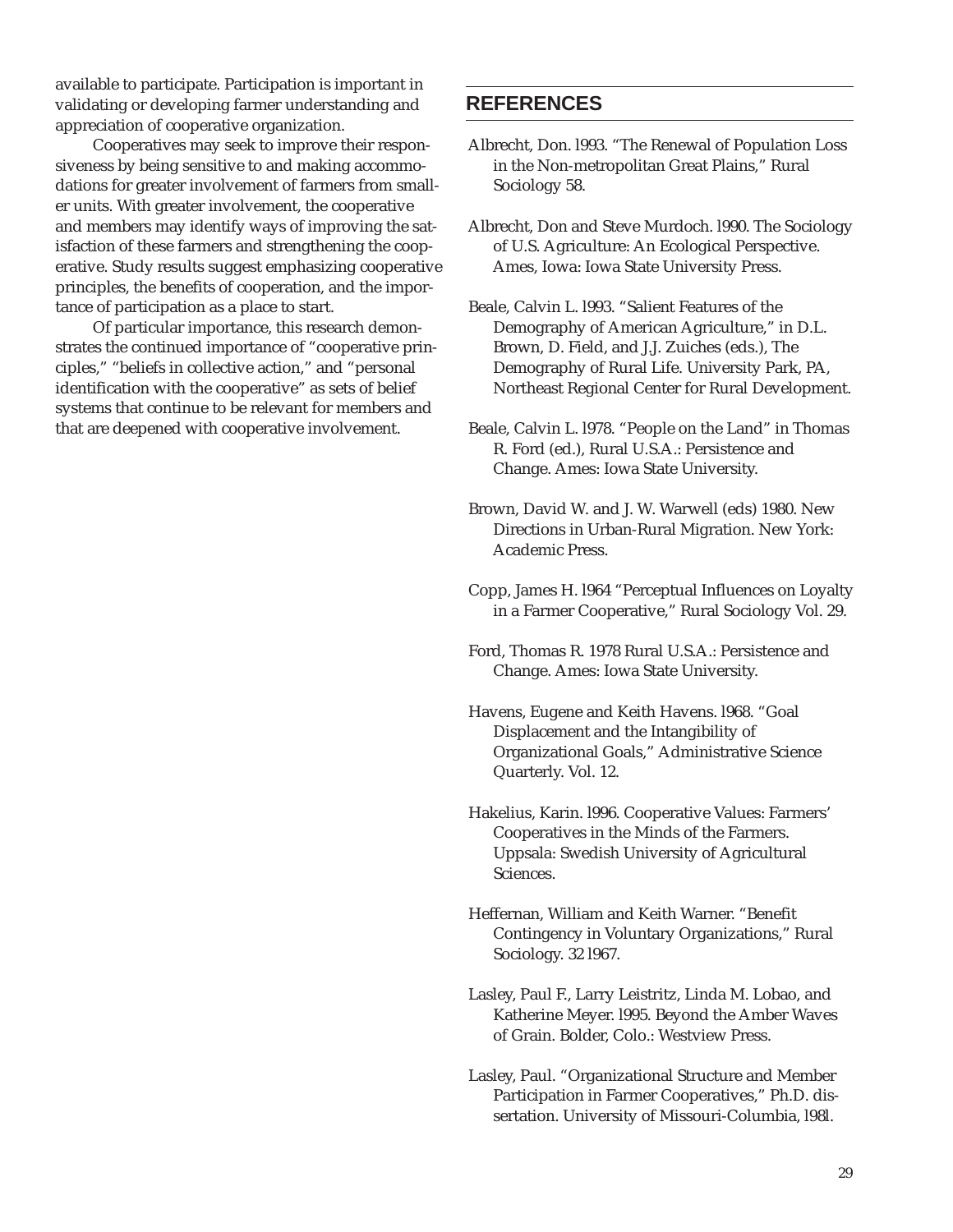Morrison, Denton and W. Keith Warner. l971. "Correlates of Farmers' Attitudes Toward Public and Private Aspects of Agricultural Organization," Rural Sociology. Vol. 36.

- Mooney, Patrick. l988. My Own Boss?: Class, Rationality, and the Family Farm. Boulder, Colo.: Westview.
- Rubin, Allen and Earl Babbie. Research Methods for Social Work. Pacific Grove, Calif.: Brooks/Coke. l993.
- Richardson, Ralph and Celestine C. Adams, Katherine C. Deville, Jacqueline E. Penn, and Charles A. Kraenzle. Farmer Cooperative Statistics, 1996. RBS Service Report 53. USDA, Washington, D.C., Rural Business-Cooperative Service. October 1997
- Rogers, David. "Contrasts Between Behavioral and Affective Involvement in Voluntary Associations," Rural Sociology. 36 (l97l).
- Torgerson, Randall et al. Farm Operator's Attitudes Toward Cooperatives. Columbia: University of Missouri Extension Service. l972.
- Warner, Keith and James Hilander. "The Relationship Between Size of Organization and Membership Participation," Rural Sociology. 29. l964.
- Warner, Keith and David Rogers. 1971. "Some Correlates of Control in Voluntary Farm Organizations," Rural Sociology. 36. l971.